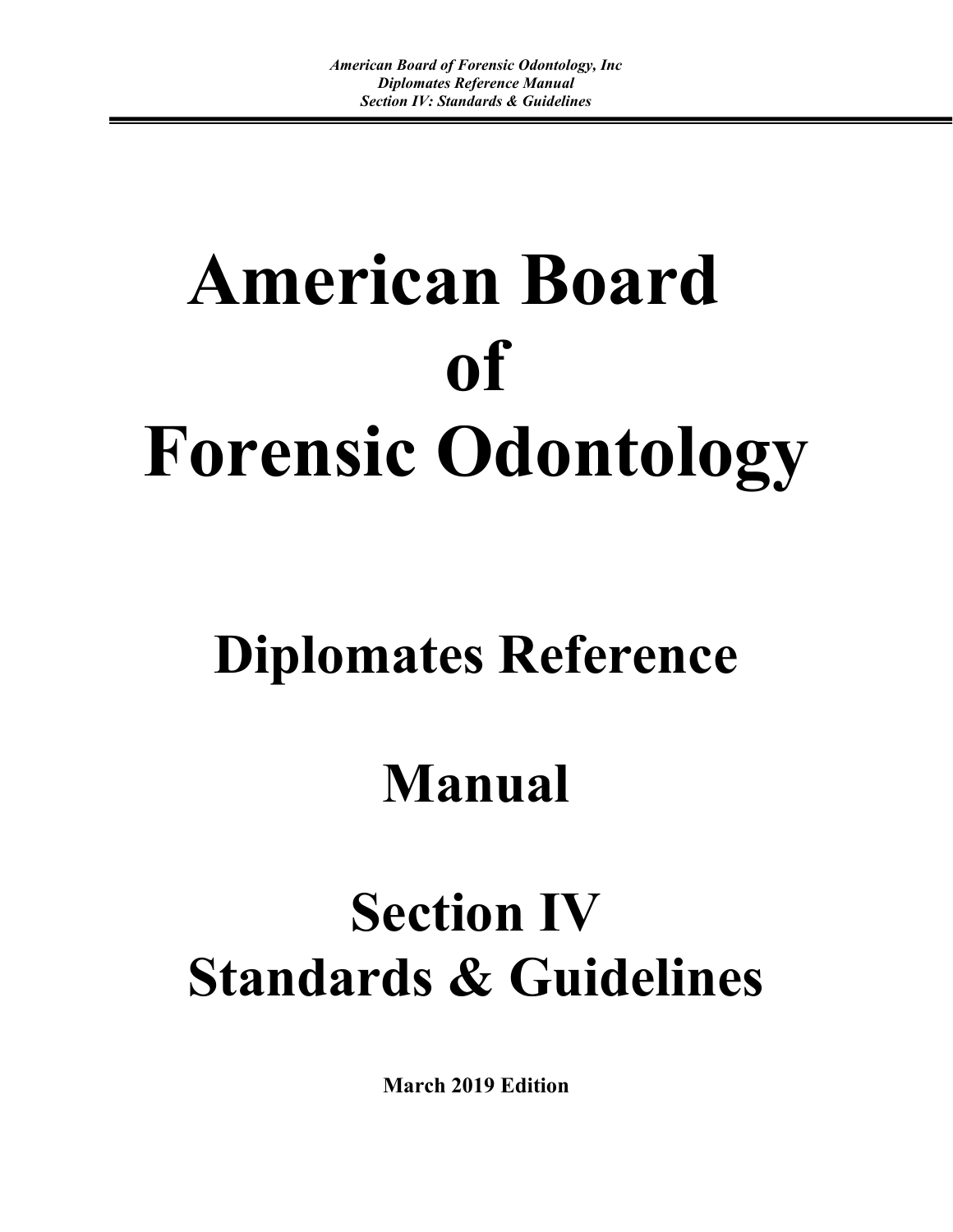## **American Board of Forensic Odontology, Inc**.

## **DIPLOMATES REFERENCE MANUAL**

## **SECTION IV STANDARDS & GUIDELINES**

### **TABLE of CONTENTS**

<span id="page-1-0"></span>[DEFINITIONS of GUIDELINES, STANDARDS and POLICIES](#page-1-0) STANDARDS AND GUIDELINES for EVALUATING BITEMARKS Preface **Standards Guidelines** Linkage Terminology Evidence Collection Bitemark Analysis Bitemark Comparisons ABFO Bitemark Analysis and Comparison Algorithm Bitemark Evidence Reports **Appendices** Glossary of Terms Factors Influencing the Interpretation of Bitemarks on Human Skin Uses of Bitemark Evidence Checklist for Evidence Collection from Questioned Bitemarks Checklist for Evidence Collection from Dentitions of Persons of Interest Checklist for Second Opinions in Bitemark Evidence Cases ABFO BODY IDENTIFICATION INFORMATION BODY IDENTIFICATION GUIDELINES Collection and Preservation of Postmortem Dental Evidence Comparison of Antemortem and Postmortem Evidence Categories and Terminology for Body Identification ABFO STANDARDS & GUIDELINES for DENTAL AGE ASSESSMENT Purpose and Value General Principles **Definitions Standards Guidelines** Dental Age Assessment Reports **Summary Resources**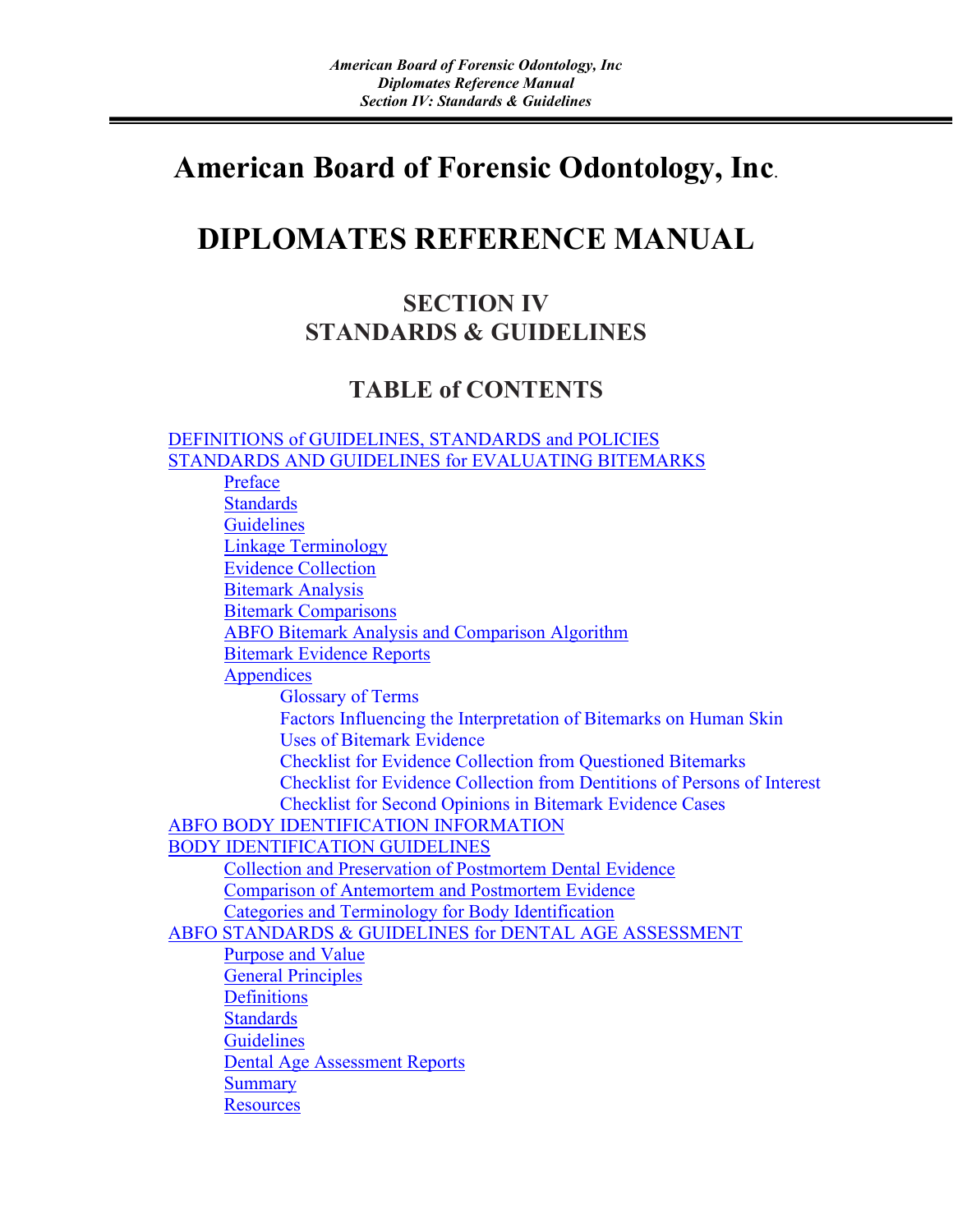## **SECTION IV**

## **Standards & Guidelines**

## **Definitions of Guidelines, Standards and Policies**

#### **Guidelines:**

- Suggested but not mandatory
- Recommended, but not required

#### **Standards:**

- A model to be followed; establishes protocol; a benchmark
- Strictly defined and to be followed by all based on its correctness
- Compulsory minimal level of practice
- More restrictive than guidelines; more enforceable

COMMENT: a failure to follow a standard may be defensible if it can be justified by proof that the standard is not worthy or that the departure is equivalent.

#### **Policy:**

- A predetermined, selected and planned prescription of conduct.
- Policies define beliefs and philosophy
- A principle, plan, or course of action as pursued by an organization

06/09

### **AMERICAN BOARD OF FORENSIC ODONTOLOGY (ABFO)**

### **Standards and Guidelines for Evaluating Bitemarks**

Revised 2-19-2018

#### **Preface**

ABFO standards and guidelines are dynamic and can be modified in response to developments in the field following ABFO policies and bylaws. These standards and guidelines were developed with consideration of the current status of the discipline. The appendices to this document include a glossary of terms (Appendix 1), factors influencing the interpretation of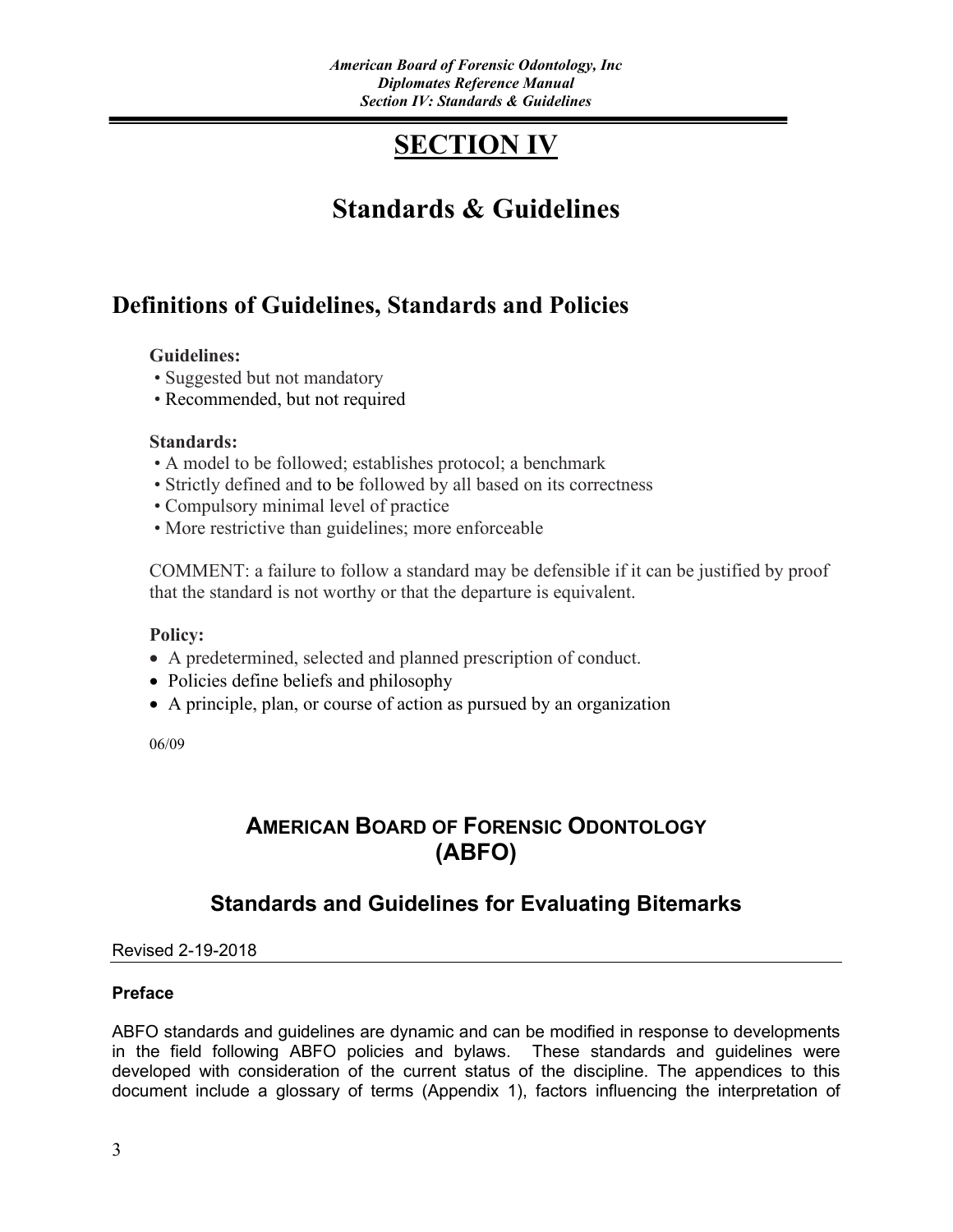bitemarks on skin (Appendix 2), lists of potential uses of bitemark evidence (Appendix 3), and checklists for specific procedures (Appendices 4, 5, and 6).

These Standards and Guidelines are not intended to be contrary to any jurisdiction's laws and statutes.

#### **1. Standards**

- a. An ABFO Diplomate shall be familiar with and adhere to ABFO Standards.
- b. An ABFO Diplomate shall document, review, and consider all evidence received and collected.
- c. An ABFO Diplomate shall be familiar with the current literature, and use established analytical methods for pattern, patterned injury, and bitemark evidence. These can be supplemented with other techniques or methods.
- d. Final reports shall include the results of all analyses.
- e. Terms used in a manner different from the guidelines shall be explained in reports and in testimony.
- f. An ABFO Diplomate shall not express conclusions unconditionally linking a bitemark to a dentition.
- g. An ABFO Diplomate shall not give expert testimony outside her/his recognized area(s) of expertise.

#### **2. Guidelines**

- a. Guiding Principles
	- i. Objectivity (see Appendix 1)

Odontologists should remain objective in all phases of investigation, analysis, comparison, and reporting of their casework, including minimizing all forms of bias.

ii. Nature, Value, and Limitations of Bitemark Evidence

Odontologists should discuss and explain the nature, value, and limitations of bitemark evidence with investigative and legal authorities involved, including the relationship of the bitemark evidence to the presence or absence of other physical evidence.

- iii. Blinding
	- 1) Whenever possible, the same odontologist should not collect evidence from both persons with patterned injuries purported to be bitemarks and persons of interest whose dentitions may or may not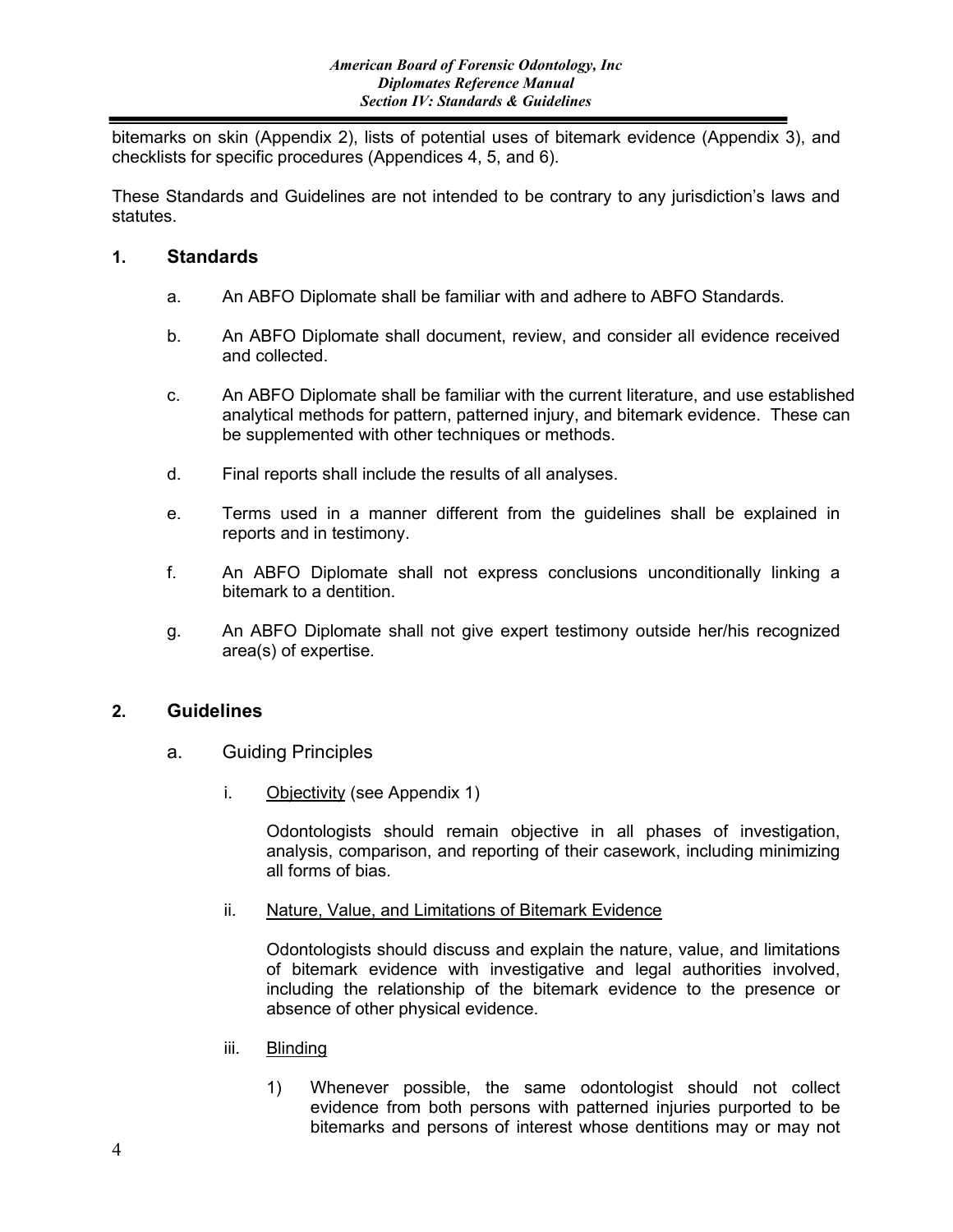have caused the bitemark. Another dentist should be engaged to collect such evidence in order to minimize bias.

- 2) When only one person of interest is proffered, the odontologist should engage another dentist to produce a "dental line-up" of dentition evidence. If utilized, the dental line-up evidence should include evidence from the person or persons of interest and from other individuals as foils. (see Foil in Appendix 1)
	- a) The dental line-up evidence should be similarly produced, developed, and presented to avoid disclosing identifying information.
	- b) There should be no gross discrepancies in the general arrangement and number of teeth present for selected foils.
- 3) When multiple persons of interest are proffered, the odontologist should include one or more foils to supplement the dental line-up.
- 4) When comparing dentition evidence and bitemark evidence, the odontologist making the comparison should not have access to dentition information disclosing the identity of a person of interest. All comparison dentition evidence within the dental line-ups should be anonymized.
- iv. Independent Verification
	- 1) Before submitting a final report, odontologists should seek independent verification in the form of a second opinion from a minimum of one ABFO Diplomate.
	- 2) Odontologists engaged for independent verifications should be blinded to the conclusions of the referring odontologist and blinded to information that would reveal identifying information regarding persons of interest.
- b. Terms indicating a pattern or patterned injury is or is not a bitemark
	- i. Human Bitemark human teeth caused the pattern

Criteria:

- 1) The pattern demonstrates class characteristics of human teeth, including prosthetic replacements when present.
- 2) The discernable features are sufficient such that other causes for the pattern were considered unlikely or excluded.
- 3) A curvilinear pattern or patterned injury generally circular or oval and often consisting of two opposing arches that may or may not be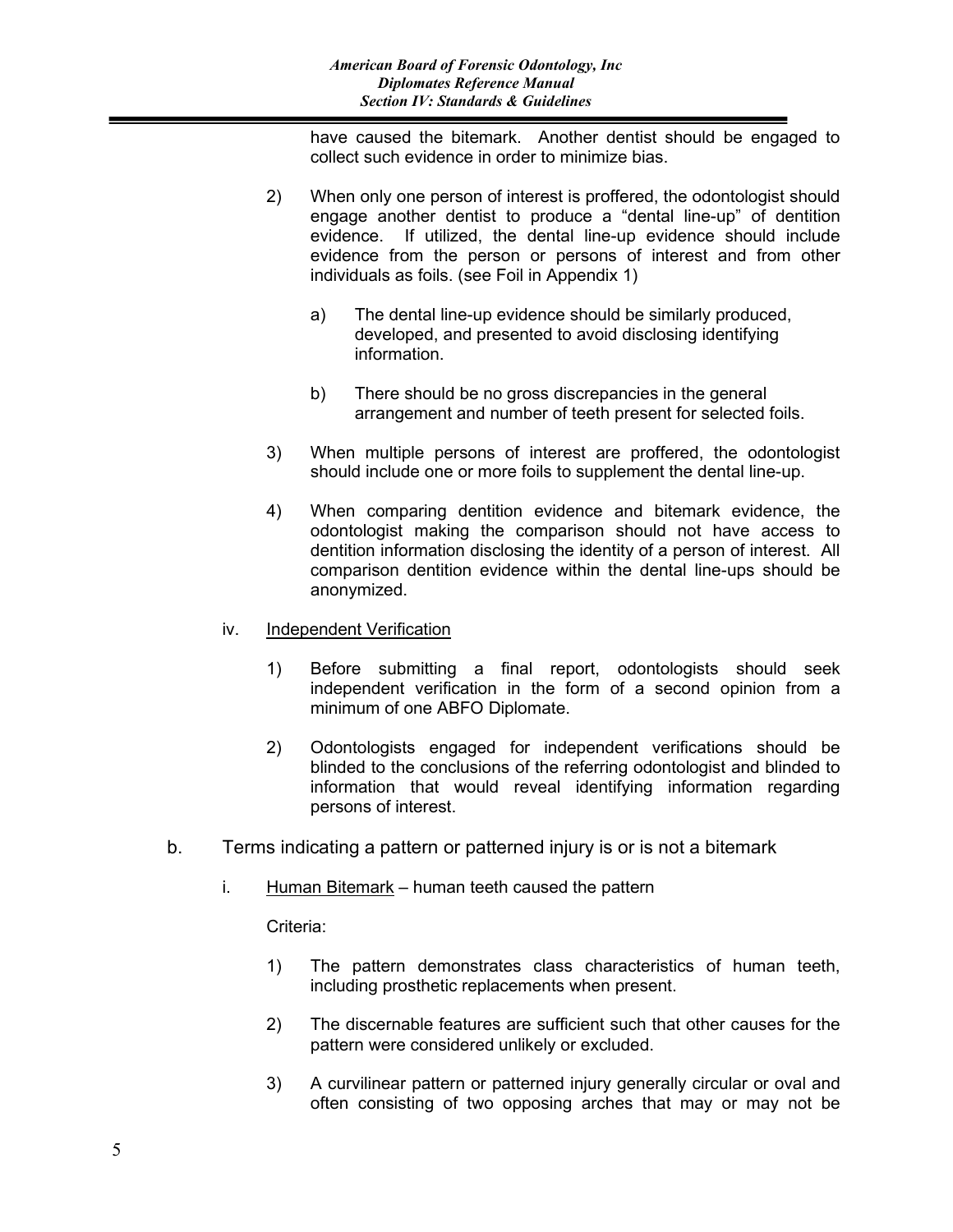separated at their bases by unmarked space. Sometimes only one arch is clearly visible.

- 4) Individual marks, impressions, abrasions, contusions, striations, or lacerations from specific teeth may be found within the pattern.
- 5) A central area of contusion is sometimes present.
- 6) In severe human bitemarks, material may be forcefully removed from the medium bitten.
- 7) The marks present reflect the size, shape, arrangement, and distribution of the contacting surfaces of teeth. (The contacting surfaces of human teeth include the incisal and occlusal surfaces of teeth and may also include the lingual surfaces of anterior teeth.)
- 8) Some marks made by individual teeth can be recognized and identified based on the class characteristics and location relative to other features.
- 9) The size and shape of each visible arch conforms to the varying ranges of size and shape of the human dentition.
- ii. Not a Human Bitemark human teeth did not cause the pattern.

Criteria: The pattern or patterned injury does not include features demonstrating the class characteristics of human teeth.

iii. Inconclusive – There is insufficient information available to support a conclusion of whether or not a pattern or patterned injury is a human bitemark.

Criteria: Features demonstrating the class characteristics of human teeth are incomplete, distorted, or otherwise insufficient.

- c. Terms relating or linking a dentition to a human bitemark
	- i. Excluded as Having Made the Bitemark

Criteria: The bitemark demonstrates class characteristics or individual characteristics that could not have been caused by the dentition.

ii. Not Excluded as Having Made the Bitemark

Criteria*:* The bitemark demonstrates class characteristics or class and individual characteristics that could have been caused by the dentition. There are no unexplainable discrepancies between the features of the bitemark and the dentition. The dentition is not excluded from the population of dentitions that could have caused the bitemark.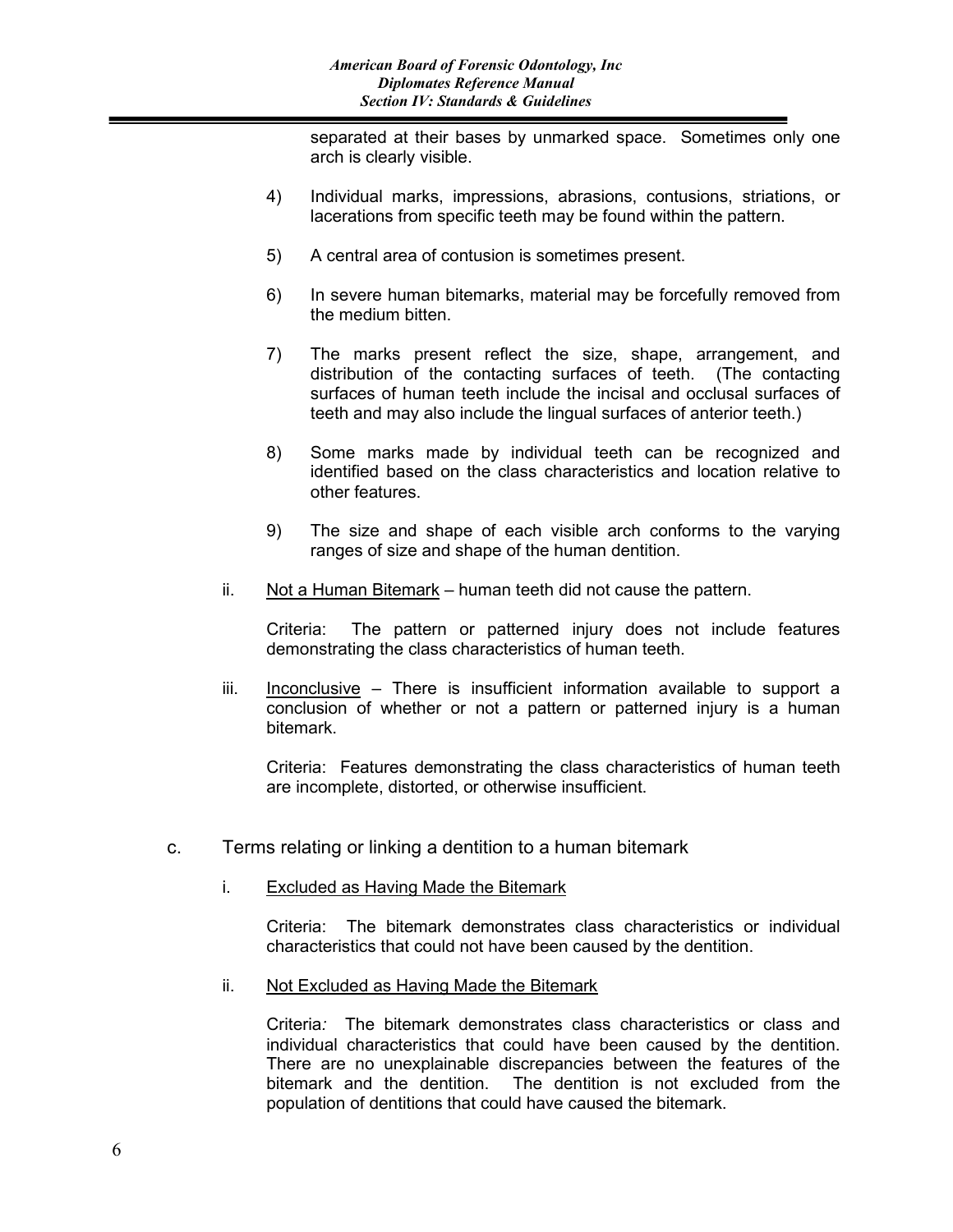#### iii. Inconclusive

Criteria*:* There is insufficient information to support a conclusion whether or not the bitemark could have been caused by the dentition.

#### d. Bitemark: Definition, Characteristics, and Evidentiary Value

#### i. Bitemark definition

A physical alteration or representative pattern recorded in a medium caused by the contact of the teeth of a human or animal. (see 2.b.1. *supra*  for a comprehensive definition of a human bitemark)

#### ii. Characteristics of human bitemarks

1) Class characteristic

A feature, trait, shape, or array that distinguishes a bitemark from other patterns or patterned injuries. An expected finding within a class or group.

2) Individual characteristic

A feature, trait, shape, or array that represents an individual variation within a group rather than an expected finding within that group.

a) Arch characteristic

An arch characteristic is a type of individual characteristic that is displayed in a pattern representing the arrangement of multiple teeth in a dentition or bitemark. (e.g. arch shape, arch size, rotated teeth, teeth displaced toward the facial or lingual, teeth drifted toward the mesial or distal, diastemata).

b) Dental characteristic

A dental characteristic is a type of individual characteristic seen in a bitemark that represents an individual tooth variation (e.g. wear pattern, chips, notches, fractures, dental anomalies).

#### iii. Evidentiary value of human bitemarks

- 1) General considerations:
	- a) After a pattern or patterned injury has been determined to be a human bitemark, an odontologist should evaluate the information in the bitemark for forensic significance or evidentiary value. The evidentiary value of the information should be determined to be sufficient before initiating comparisons to dentitions (see criteria at iv.2 *infra*).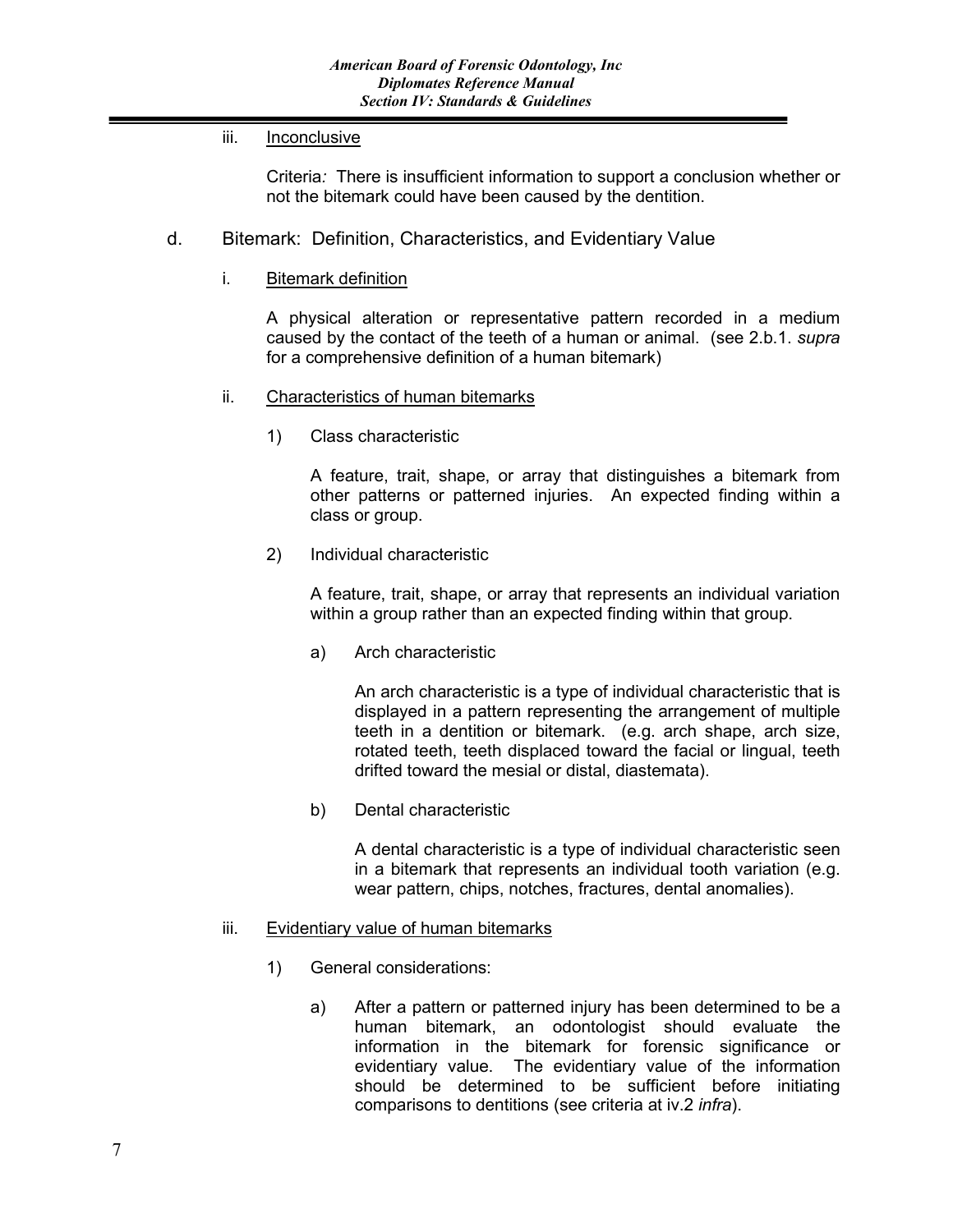- b) Induced distortion of the skin from biting action and other factors related to the nature of human skin can affect the recording of the dental features, arch size, and arch shape in the bitemark.
- c) Certain factors influence the interpretation of bitemarks on human skin. (see Appendix 2)
- 2) Criteria for Determining Evidentiary Value

Conditions and features of bitemark evidence that indicate sufficient evidentiary value for comparisons to dentitions include but are not limited to these criteria:

- a) The bitemark pattern was adequately photographed both without and with a reference scale a) in place, and b) on the same plane as the pattern or injury. (Note: Image management software cannot correct for deficiencies in this criterion.)
- b) Images used for comparison are properly focused, adequately illuminated, suitably exposed, and made with the plane of the image receptor either a) parallel to the plane of the portion of the bitemark being imaged, or b) not parallel to the portion of the bitemark being imaged but the images can be corrected for the angle known as theta (θ) using image-management software.

(see Theta (θ) in Appendix 1)

- d) Either the maxillary or mandibular arch or both arches can be located and the midline of one or both arches can be determined.
- e) Some marks caused by individual teeth can be seen and recognized based on their class characteristics and/or location relative to other features.
- f) The size and shape of each arch conforms to the variations of the size and shape of the human dentition.
- e. Bitemarks made by Permanent, Mixed, and Primary Dentitions
	- i. The criteria used to distinguish bitemarks made by an adult's teeth *versus*  bitemarks made by a child's teeth should be based not on size alone, but also on the differences of the class characteristics of the permanent dentition and the primary dentition. Class characteristic features should be visible in the bitemark.

Bitemarks made by children and adolescents during their mixed dentition phase may exhibit characteristics of permanent and primary dentitions.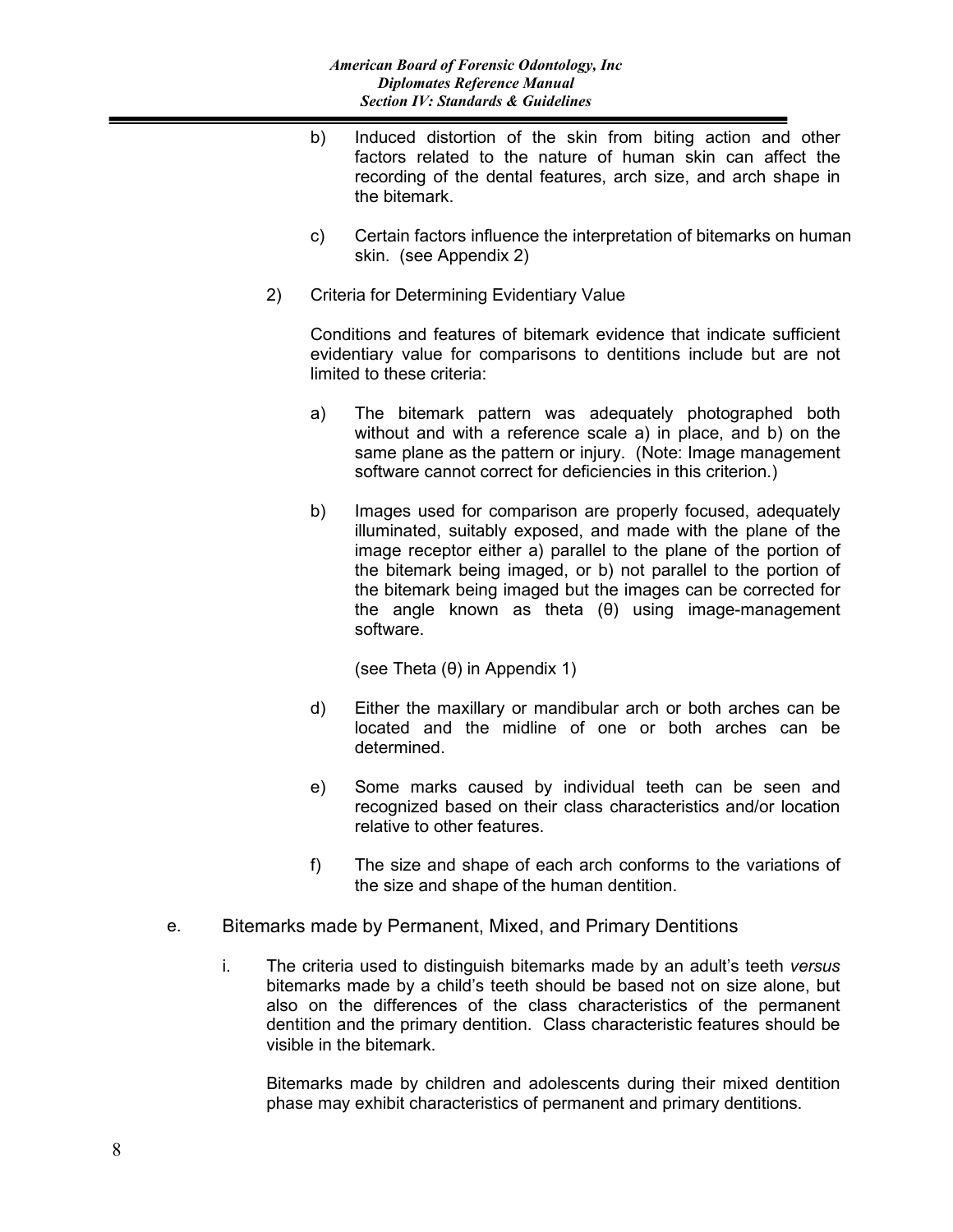#### **3. Linkage Terminology**

The ABFO standards and guidelines indicate that if sufficient information is available to support conclusions, bitemark linkage conclusions should only a) exclude or b) not exclude (*include*) a dentition. The specific terms found in 2.c. are: a) for exclusion, Excluded as Having Made the Bitemark, and b) for inclusion, Not Excluded as Having Made the Bitemark. Stronger terms of attribution are not condoned by the ABFO (see Standard 1.f.)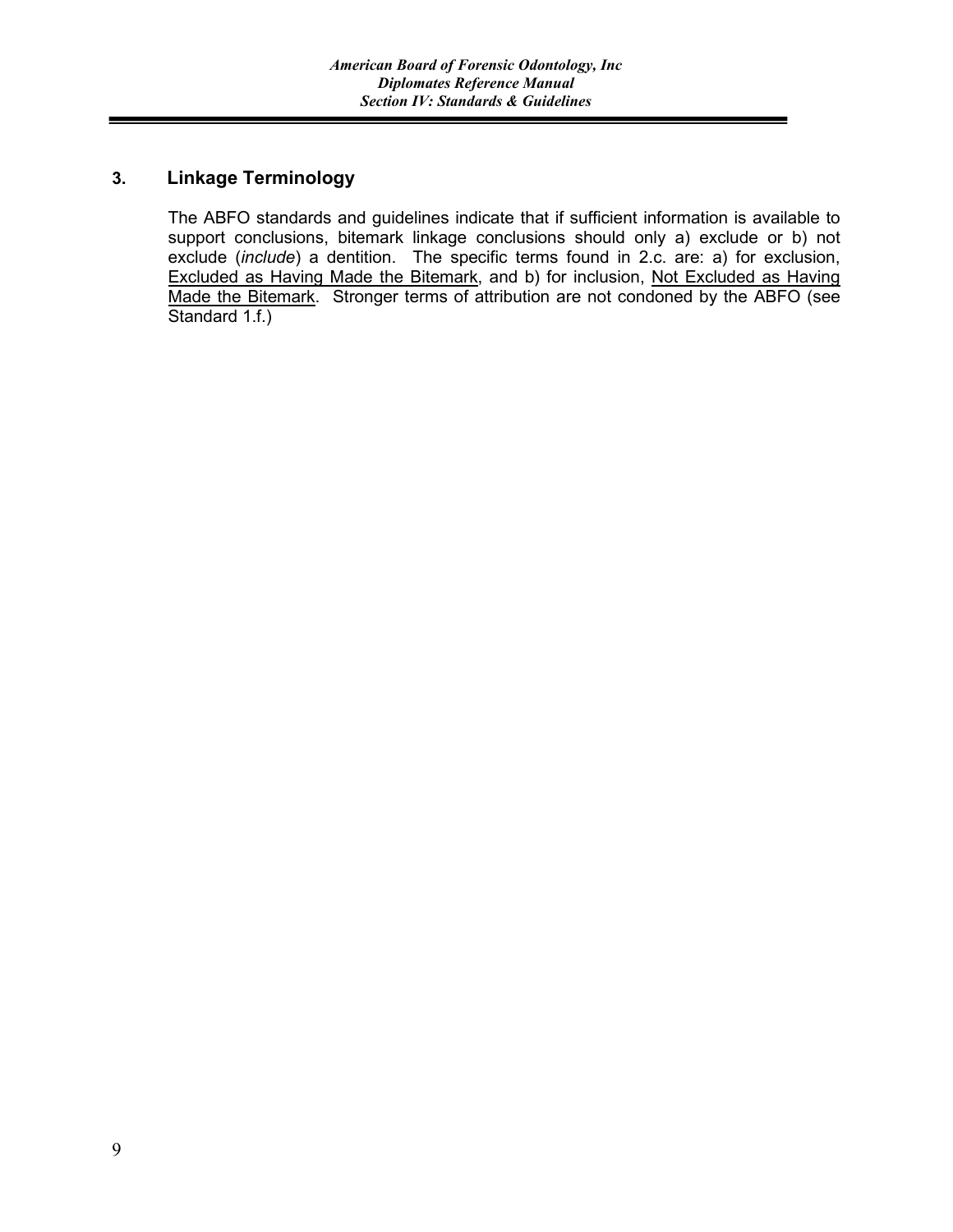*The following guidelines sections comprise the Best Practices for evidence collection, analysis, comparison and reports. Best Practices should be followed by odontologists whenever possible and practical.*

#### **4. Evidence Collection**

From Questioned Patterns, Patterned Injuries, Bitemarks, Persons of Interest, and **Dentitions** 

- a. General considerations
	- i. A questioned bitemark is a pattern or patterned injury that may or may not be a bitemark.
	- ii. A dentition or subject dentition refers to the teeth of a known person of interest that may or may not have caused a bitemark.
	- iii. The odontologist who collects the evidence from a questioned pattern, patterned injury, or bitemark should not also collect evidence from the dentitions of known persons of interest (see 2.a.iii.1).
	- iv. If only one person of interest is proffered, then a line-up of dentition evidence from persons of interest and foils should be employed. (see Foil in Appendix 1) Foils should be persons unrelated to the case but with similar dentitions. (see 2.a.iii.2).
	- v. An odontologist performing comparisons should be blinded to the identities of persons of interest and their dentitions (see 2.a.iii.4)
	- vi. Evaluation of bitemark evidence includes:
		- 1) Examination of questioned patterns and patterned injuries to form conclusions, if the evidence allows, of whether or not they are bitemarks
		- 2) Interpretation and analysis of those questioned patterns or patterned injuries that are concluded to be bitemarks
		- 3) Comparison of evidence from bitemarks containing sufficient evidentiary value to evidence from subject and foil dentitions, and
		- 4) Formation of opinions, if the evidence allows, of whether a bitemark is excluded or not excluded as being caused by the subject and foil dentitions
	- vii. Following evidence-based evaluation and analysis and if the evidence is sufficient, comparisons of bitemarks to subject and foil dentitions can be undertaken. These steps should follow established guidelines. Together they constitute a forensic physical comparison.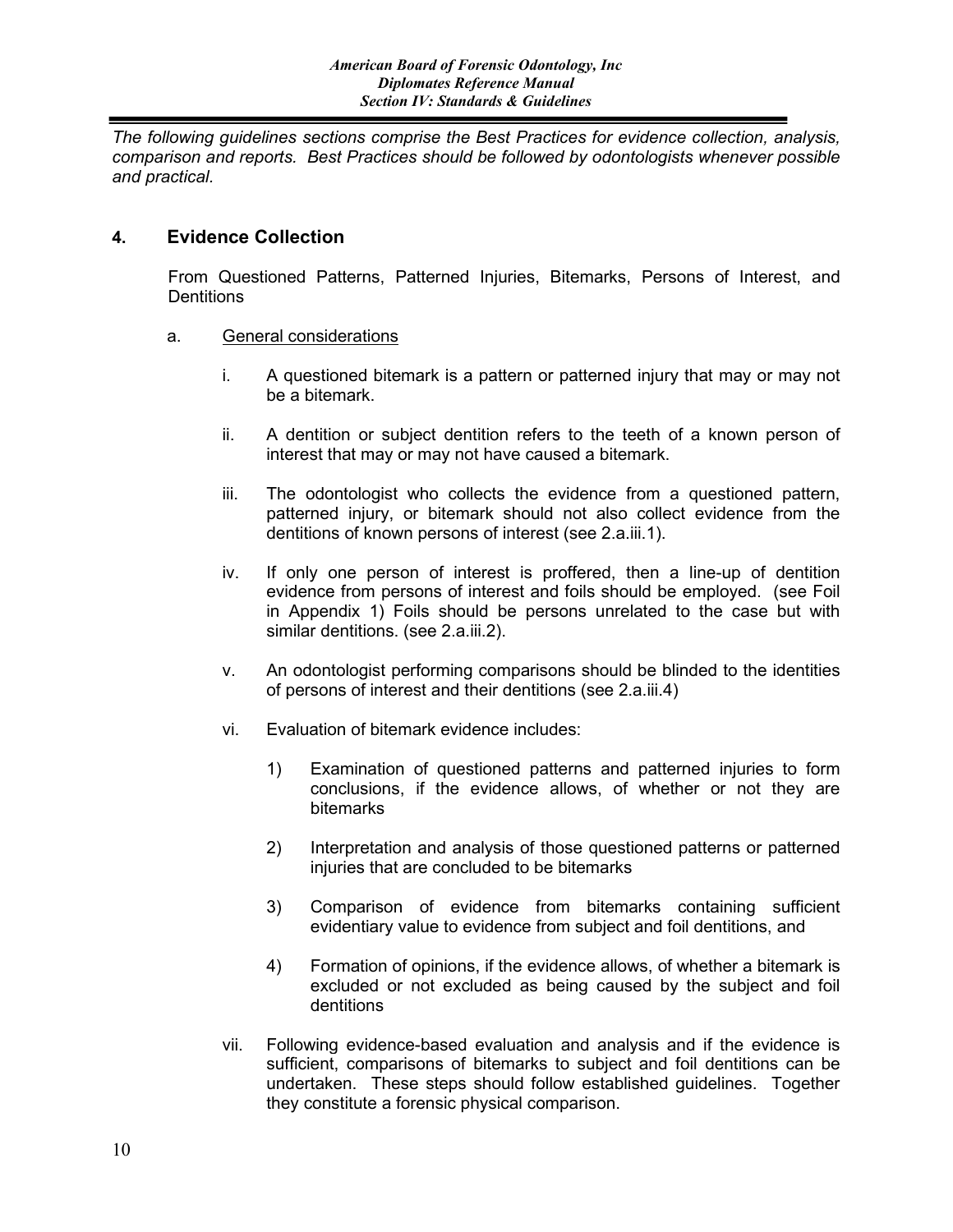viii. Because bitemark evidence evaluations, analyses, and comparisons fall within the knowledge spectrum described in state and federal rules of evidence as "scientific, technical, or other specialized knowledge that can be helpful to the court," the admissibility of bitemark evidence in a legal proceeding is a determination made solely by the court.

#### b. Case information

- i. Case agency, case number, and date of examination should be noted and can also appear on the reference scale utilized for photographs.
- ii. The names of subjects should be recorded, if available, as well as the place of examination. However, information produced for blinded second opinions or independent verifications of conclusions should omit names or other identifying information
- iii. The medical or legal authority that requested or provided authorization for the odontology examination should be documented.

#### c. Chain of custody

- i. Receipt of any evidence by the odontologist should be clearly documented using appropriate chain of custody, including the case name and number, time and date of delivery, an inventory of the evidence delivered, and from whom the evidence was received, along with the recipient's signature.
- ii. Release of evidence by the odontologist should be similarly documented.
- iii. A copy of the chain of custody should be retained as part of the case record.
- iv. The odontologist should place his/her mark and date of examination on each item of physical evidence, such as dental casts, CDs, DVDs, photographs, etc. in a non-diagnostic area using a method that does not materially alter the item or evidence.

#### d. Evidence collection from questioned bitemarks

- i. General considerations
	- 1) In the context of this section the terms questioned bitemark, pattern, and patterned injury can be used interchangeably.
	- 2) Initial evidence collection from a questioned bitemark can be a onetime event without the possibility of a follow-up examination. When the odontologist is involved in the initial examination, collection of evidence from the site(s) should include the methods of documentation described below.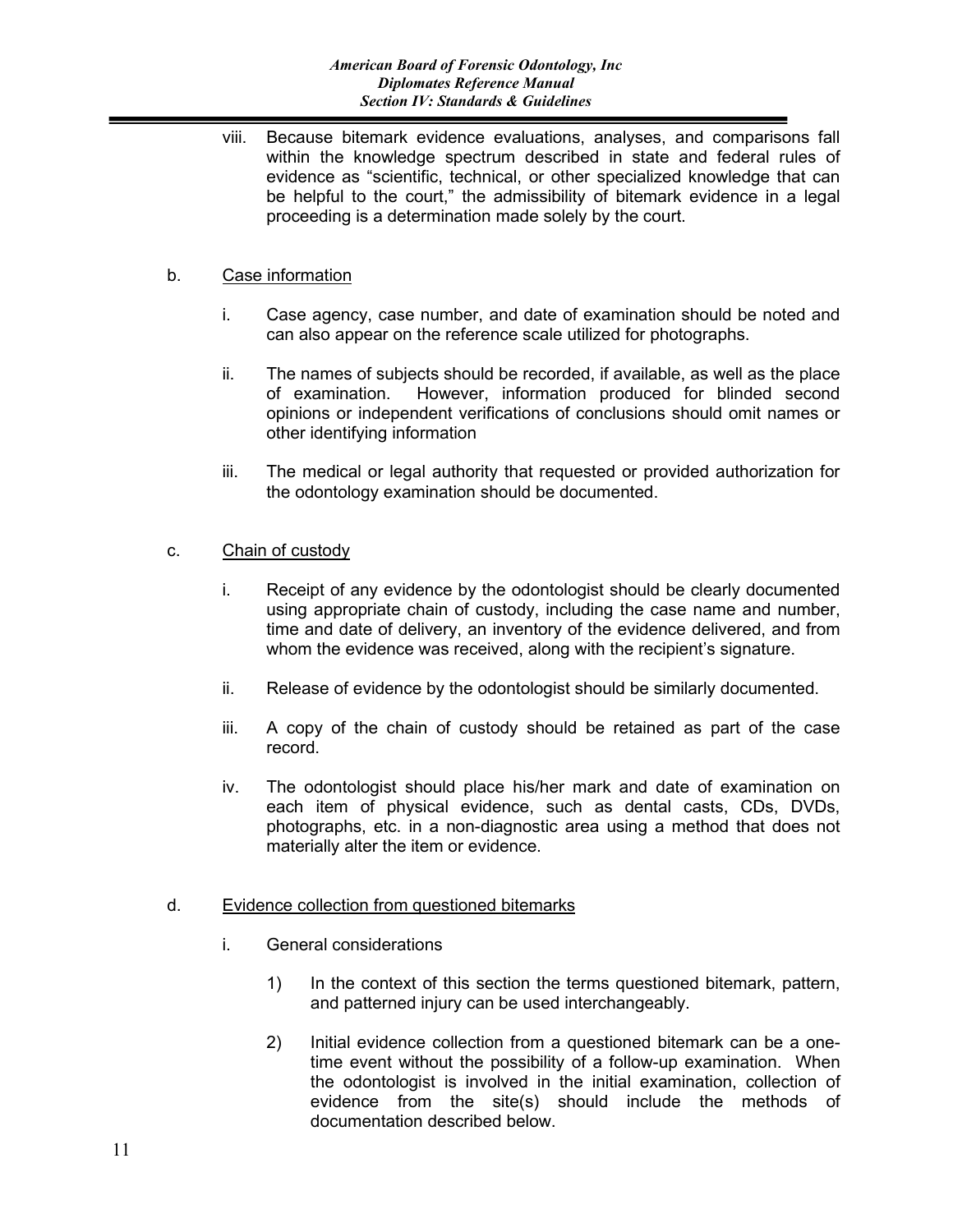- 3) Evidence that was collected by others may be provided. Odontologists should assess such evidence and proceed only if the forensic significance or evidentiary value of the evidence justifies continuing the analysis.
- 4) Legal permission in the form of a written consent, search warrant, subpoena, or court order should be obtained from the appropriate authority prior to investigative procedures and should be noted in the reports.
- ii. Documentation
	- 1) General descriptors
		- a) Case agency
		- b) Case number
		- c) Examiner
		- d) Age, sex, and race of bitemark recipient
	- 2) Pattern location
		- a) Anatomical location of patterned injuries
		- b) Surface contour
		- c) Tissue characteristics
		- d) Object (medium) description, if not human skin
	- 3) Pattern or injury features
		- a) Size
		- b) Shape
		- c) Nature (abrasion, contusion, laceration, avulsion)
		- d) Other (indentations, incisions, unusual features)
	- 4) Pattern description
		- a) Orientation of maxillary/mandibular dental arches
		- b) Locations of midlines
		- c) Individual tooth marks
		- d) Unmarked areas
		- e) Tooth rotations, translations or anomalies
		- f) Summary
- iii. Orientation photographs

Prior to other evidence collection procedures, orientation images should be exposed to document the identity of the object or person, case information, and clearly demonstrate the location(s) of the questioned bitemarks.

iv. Swabbing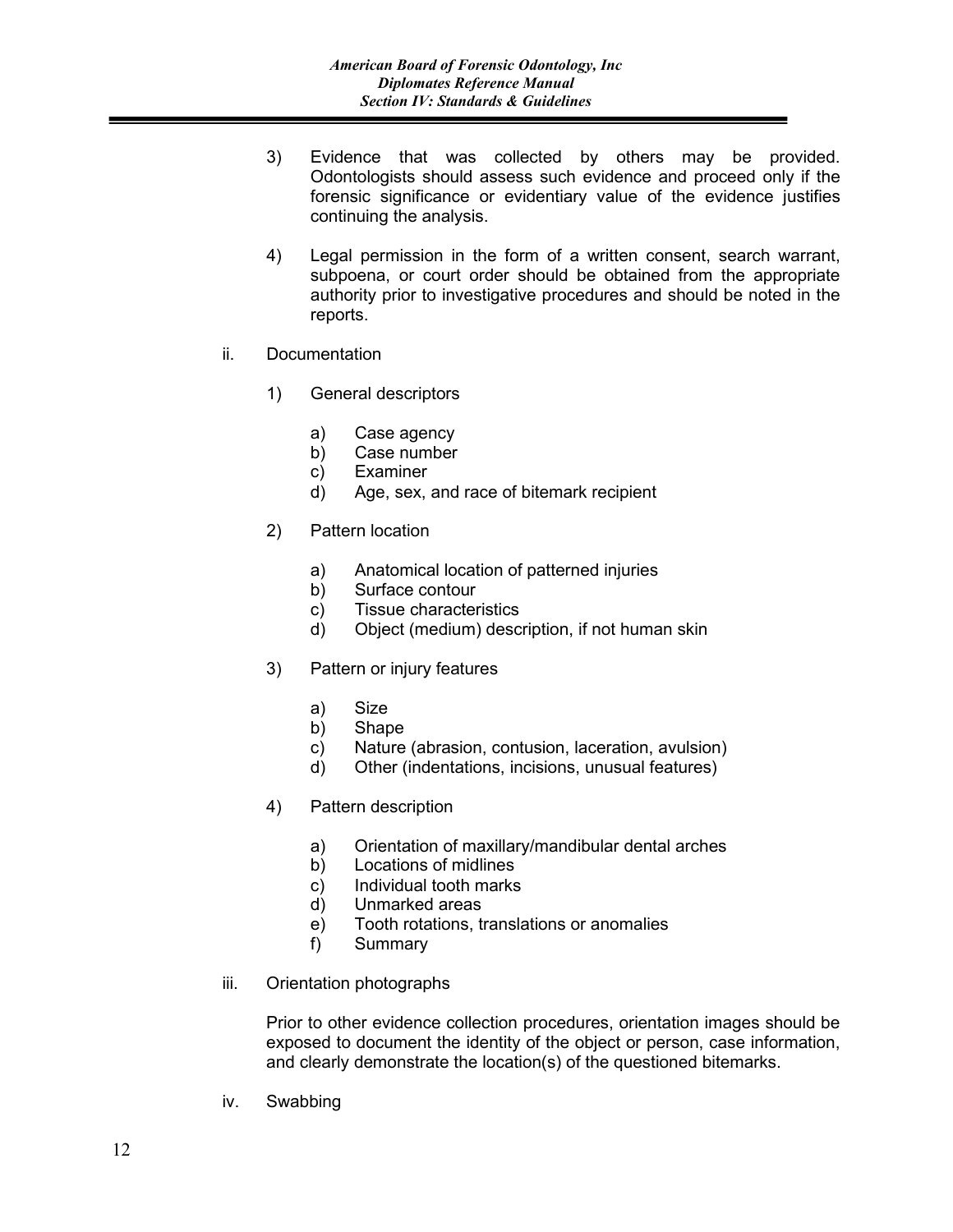If not already accomplished, each questioned bitemark should be swabbed for biological evidence following the proper protocols for the jurisdiction.

- v. Photography
	- 1) Under normal circumstances the pattern or patterned injury should be photographed using a high quality digital camera. Whenever possible the photographic procedures should be performed by or under the direction of the forensic odontologist.
	- 2) Once the orientation images have been exposed as recommended in 5.d.iii. progressively closer photographs should be sequentially exposed of each questioned bitemark.
	- 3) Images should be of sufficient resolution to allow for enlargement to life-sized dimension without pixilation.
	- 4) Photographs of the pattern or patterned injury should be exposed without and with a properly placed and labeled reference scale (e.g. ABFO No.2© or similar).
	- 5) In some cases, it can be beneficial to obtain serial photographs of the patterned injury over time.
	- 6) Both ambient and artificial lighting can be used, as well as infrared (IR), reflective ultraviolet (UVA)**,** and alternate light source (ALS) imaging when indicated.
	- 7) Video imaging can be used *in addition* to conventional still photography.
- vi. Impressions
	- 1) Impressions should be taken of the surface containing questioned bitemarks, especially when three-dimensional properties are present. The impression materials used should meet American Dental Association (ADA) specifications and should be documented by name, including lot number and expiration date, in the report.
	- 2) Impressions should be taken of the dentition of a person with a questioned bitemark to assess the possibility of a self-inflicted bitemark. Or, in case the person with the questioned bitemark may have bitten another person that was involved in the incident.
		- a) Adequate support should be provided for the impression material.
		- b) Impressions should be poured with appropriate ADA listed materials following the manufacturer's directions. The resulting casts should be labeled and stored following appropriate chain of custody.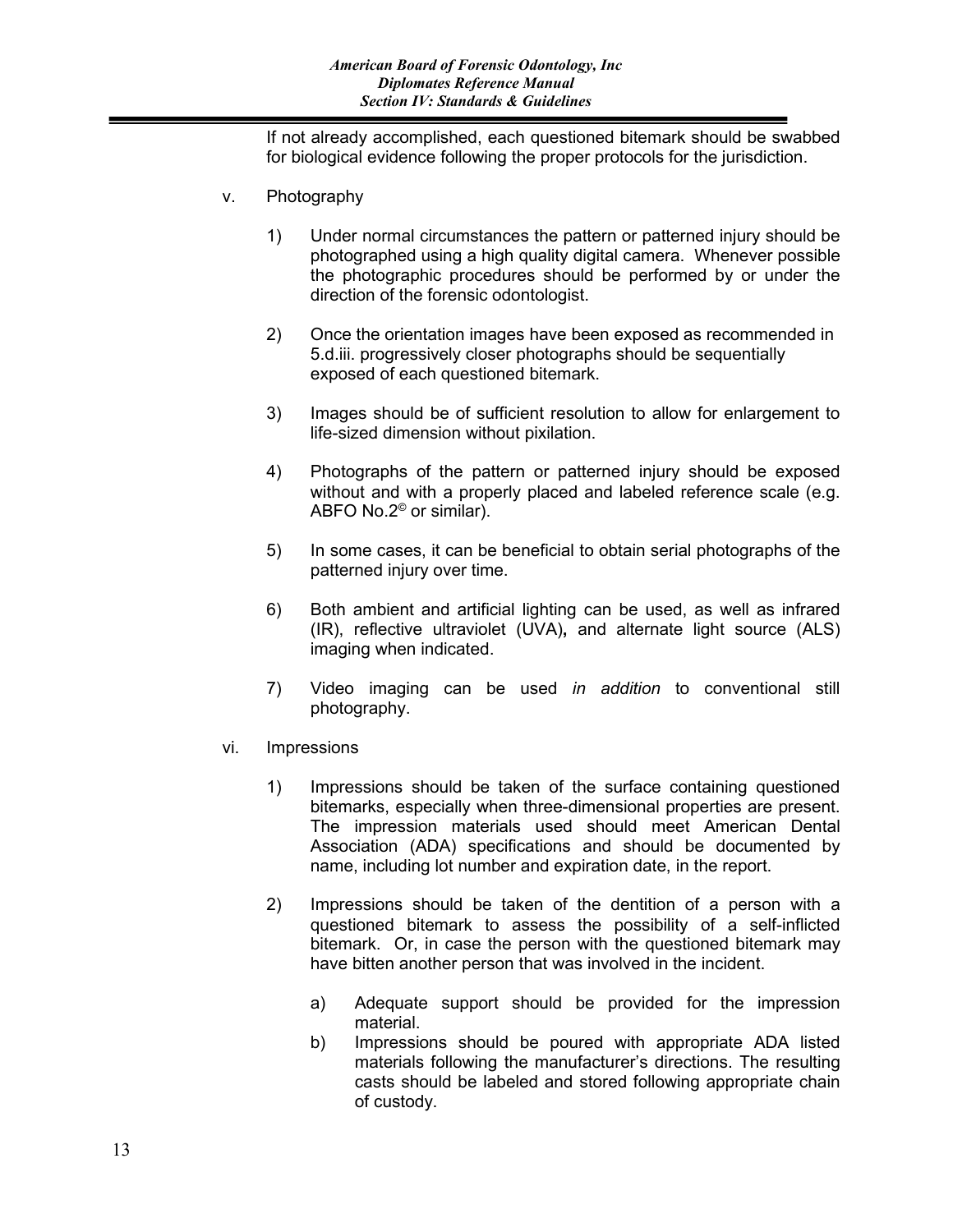- vii. Checklist A checklist for Evidence Collection from Questioned Bitemarks is at Appendix 4
- e. Evidence collection from persons of interest
	- i. General Considerations
		- 1) Subject dentitions are the teeth of persons of interest.
		- 2) Prior to collecting evidence from persons of interest, the odontologist should ensure that a written search warrant, court order, or other legal consent has been obtained from the appropriate authority, or the subject person in the case of informed consent.
		- 3) Court documents or consent as in 2) above provide legal authority for the collection of the evidence listed below. Copies of these documents should be retained as part of the case record.
		- 4) Whenever practical, the odontologist who collects the evidence from a questioned bitemark should not also collect evidence from the dentitions of persons of interest. An exception exists if, in the judgment of the odontologist, a questioned bitemark could have been self-inflicted. In these cases, the odontologist should also collect evidence from that person's dentition.
		- 5) Similarly, whenever practical, a second odontologist or another dentist should collect evidence from persons of interest following the guidelines below.
		- 6) If only one person of interest is proffered, in order to produce a dental line-up a second odontologist or dentist should collect or provide evidence from other individuals who are foils with similar dentitions to the person of interest.
	- ii. Evidence collected should include:
		- 1) Demographic and other identifying information
		- 2) Dental treatment records, if available
	- iii. Photography

To the extent possible, photographic documentation should include:

- 1) Extraoral photographs
- 2) Full face
- 3) Right and left three-quarter profiles
- 4) Right and left full profiles<br>5) Intraoral photographs (wi
- Intraoral photographs (with retractors and mirrors as needed):
	- a) Anterior view with teeth closed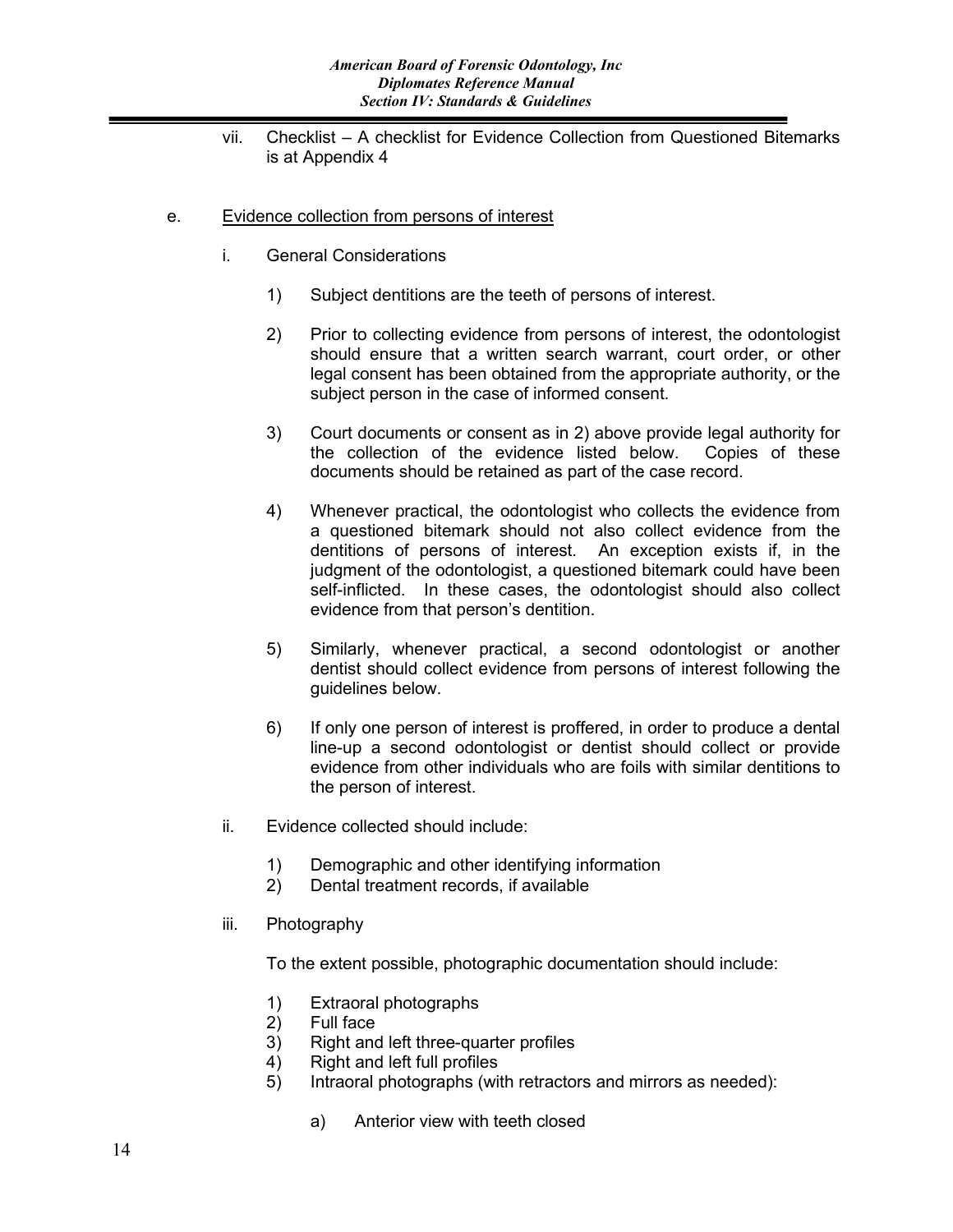- b) Anterior view with teeth slightly parted
- c) Anterior view with mandible protruded
- d) Anterior view demonstrating maximal opening
	- i) with reference scale
		- ii) without reference scale
- e) Lateral views, both left and right sides
- f) Occlusal views of each arch
- g) Additional photographs that may provide useful information
- h) Images of surfaces of test bites with and without reference scales
- 6) Video imaging can be used *in addition to* conventional still photography
- iv. Intraoral examination

The dentist performing the intraoral examination should document the condition of the teeth, including the following:

- 1) Missing teeth
- 2) Fractured teeth
- 3) Mobile teeth
- 4) Condition of the periodontium
- 5) Maxillary and mandibular tori
- 6) Tongue and lip piercings and/or jewelry
- 7) Other unusual intraoral features or anomalies
- v. Impressions
	- 1) Maxillary and mandibular impressions should be taken. Both conventional and digital impression techniques utilized in clinical dentistry are acceptable.
	- 2) For conventional impressions, ADA-listed materials should be used following established dental impression techniques. Dental casts should be produced from impressions following established techniques.
	- 3) For digital impressions ADA-listed optical scanner and laser scanner techniques are acceptable.
		- a) The digital files from the scans can be used for digital analyses utilizing appropriate software techniques.
		- b) Alternately, the digital files can be used following established techniques to produce physical dental casts
	- 4) If removable prostheses are present, impressions should be made both with and without the prosthetic appliances *in situ*.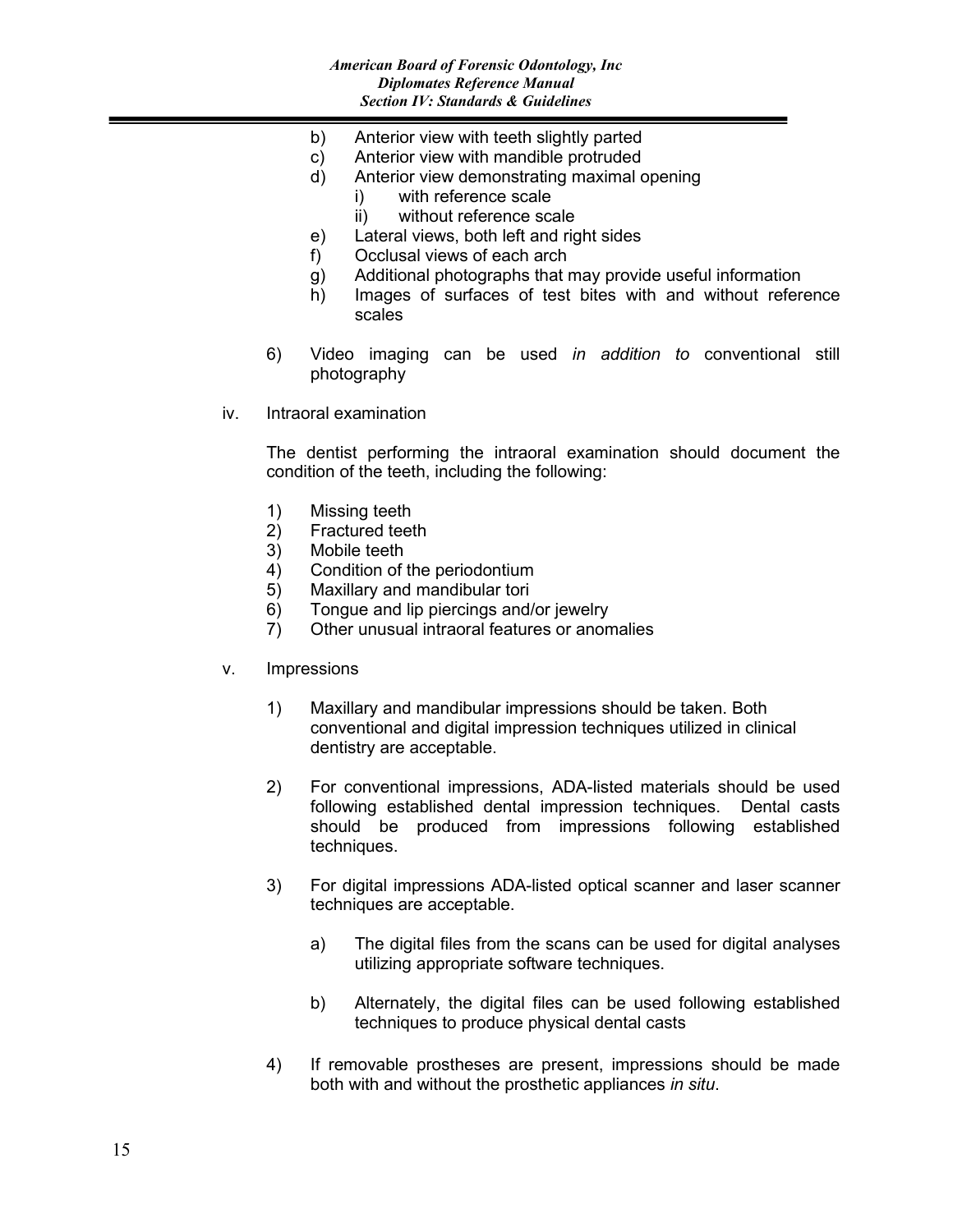- 5) The inter-occlusal relationship should be recorded using ADA-listed materials and techniques.
- vi. Sample or test bites should be recorded using ADA-listed materials and appropriate techniques. These items should be labeled, photographed, and retained.
- vii. Dental casts
	- 1) If physical casts from either conventional or digital impressions are produced, master casts should be prepared. For master casts produced from conventional impressions, ADA-listed Type III dental stone prepared according to manufacturer's instructions should be used following established dental techniques. Master casts may also be made from digital files from digital 3D scans using fit for purpose ADA-listed materials.
	- 2) Additional casts can be poured from polyvinylsiloxane or polyether impressions or fabricated from digital files. Each subsequent model poured should be sequentially labeled to indicate the order of production.
	- 3) If the original conventional impressions are taken using alginate or similar materials, duplicate casts can be produced from an impression of the master cast made using ADA-listed materials for duplication.
	- 4) Duplicate casts should be appropriately labeled and the master cast utilized to produce the duplicate should be noted.
	- 5) Master casts should not be altered. All tests and experiments should be performed using duplicate casts.
- viii. Other evidence

Upon request, additional reference samples can be collected and stored with appropriate authorization and following established protocols.

f. A checklist for dentition evidence collection is at Appendix 5

#### **5. Bitemark Analysis**

- a. General considerations
	- i. Bitemark analysis in the context of this section refers to the analysis of patterns or patterned injuries that may or may not be bitemarks, as well as the continued analysis of patterns or patterned injuries that in the opinion of the odontologist are bitemarks.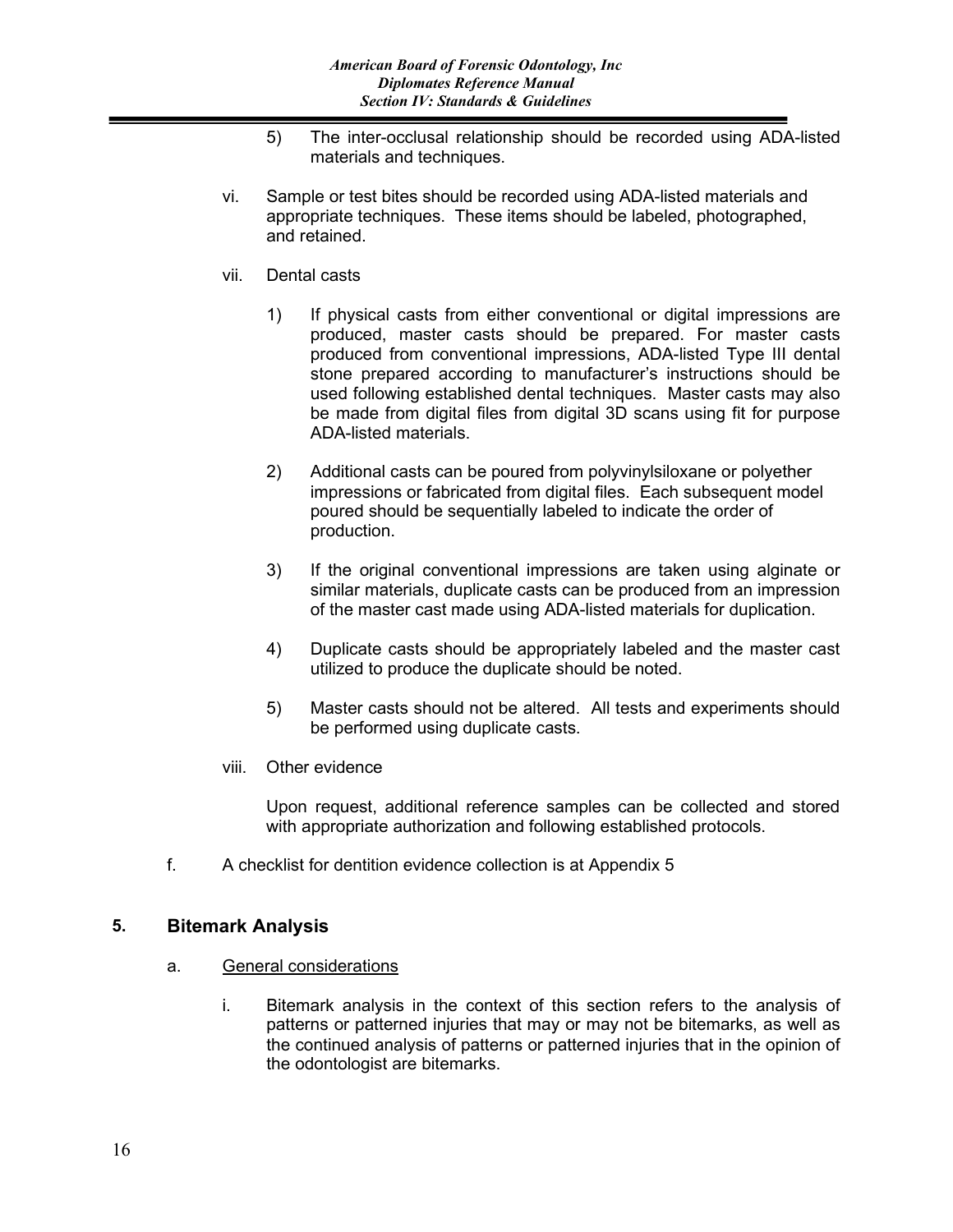- ii. Once an odontologist forms an opinion that a pattern is a human bitemark, the odontologist should complete the analyses of that bitemark before making any comparisons to the dentitions of persons of interest.
- iii. Comprehension of dental and oro-facial anatomy and morphology, plus an understanding of dental treatment modalities, are required for evaluation and interpretation of a pattern or patterned injury caused by human teeth.

#### b. Interpretation of a Pattern or Patterned Injury as a Bitemark

- i. Assessment of a pattern
	- 1) Determining the orientation of the marks caused by maxillary and/or mandibular teeth. The relative size and morphological differences visible in the pattern may support differentiation between marks from the maxillary and mandibular arches. Assessments may include, but are not limited to:
		- a) Locating within the marks the position(s) of the midline(s) of the maxillary and/or mandibular arches. Midline(s) of the maxillary and mandibular arches may be determined either by noting the central incisors visible in the mark, or by determining the midpoint of each arch.
		- b) Locating marks caused by specific teeth by examining the anatomical morphology of the incisal edge and occlusal surface patterns.
		- c) Locating areas without marks potentially due to missing, fractured, unerupted, partially erupted, malformed, or ectopic teeth.
		- d) Locating features that indicate rotations, translations, or other anomalies caused by specific teeth.
		- e) Performing a manual or computer-assisted metric analysis of the overall and specific features of the questioned bitemark.
		- f) Locating drag marks (e.g. abrasions, striations) in relation to specific teeth induced by motion during the act of biting.
	- 2) Summarize the features that form the pattern including:
		- a) Class characteristics of:
			- i) Primary dentition
			- ii) Mixed dentition
			- iii) Permanent dentition
		- b) Individual characteristics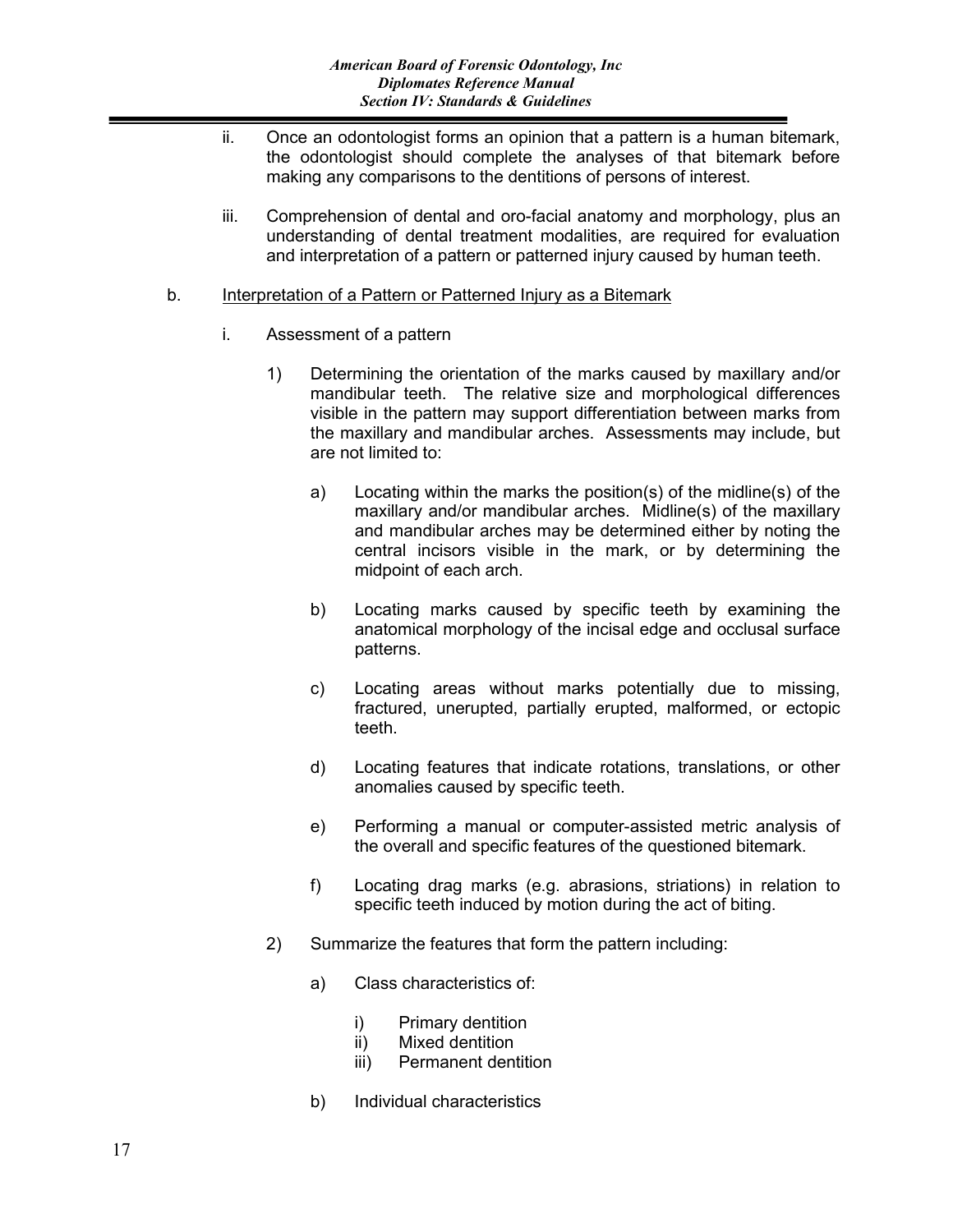- i) Individual arch characteristics<br>ii) Individual dental characteristic
- Individual dental characteristics
- c) Anomalies or other unusual features
- 3) Form conclusion
- ii. Graphic aids

Odontologists can use graphic aids to assist in the analyses or to demonstrate features of a questioned bitemark. For example, a software program can be used to optimize an image or to create demonstrative graphics.

c. Conclusions and Opinions

Following completion of the bitemark analyses, conclusions should be made following ABFO terminology guidelines (see 2.b and 2.c). A list of features that support the conclusion(s) should be included.

#### **6. Bitemark Comparisons**

- a. General considerations
	- i. An unknown exhibit (i.e. questioned bitemark), for which the odontologist is attempting to identify the origin, should be compared to the known reference exhibit(s) (i.e. dentition evidence).
	- ii. Only patterns and patterned injuries that the odontologist has concluded are human bitemarks should be compared to the dentitions of persons of interest.
	- iii. Patterns and patterned injuries the odontologist has concluded are animal bites can be compared to the dentitions of animals of interest.
	- iv. Bitemark analyses should be completed before comparisons to dentitions are undertaken.
	- v. To the greatest extent possible, odontologists should be blinded to information about the dentition evidence that would disclose the identity of a person of interest.
	- vi. Whenever possible, a second odontologist or other dentist should collect the dentition evidence from persons of interest and from foils and then provide that evidence in a manner that allows odontologists performing comparisons to be blinded to the source.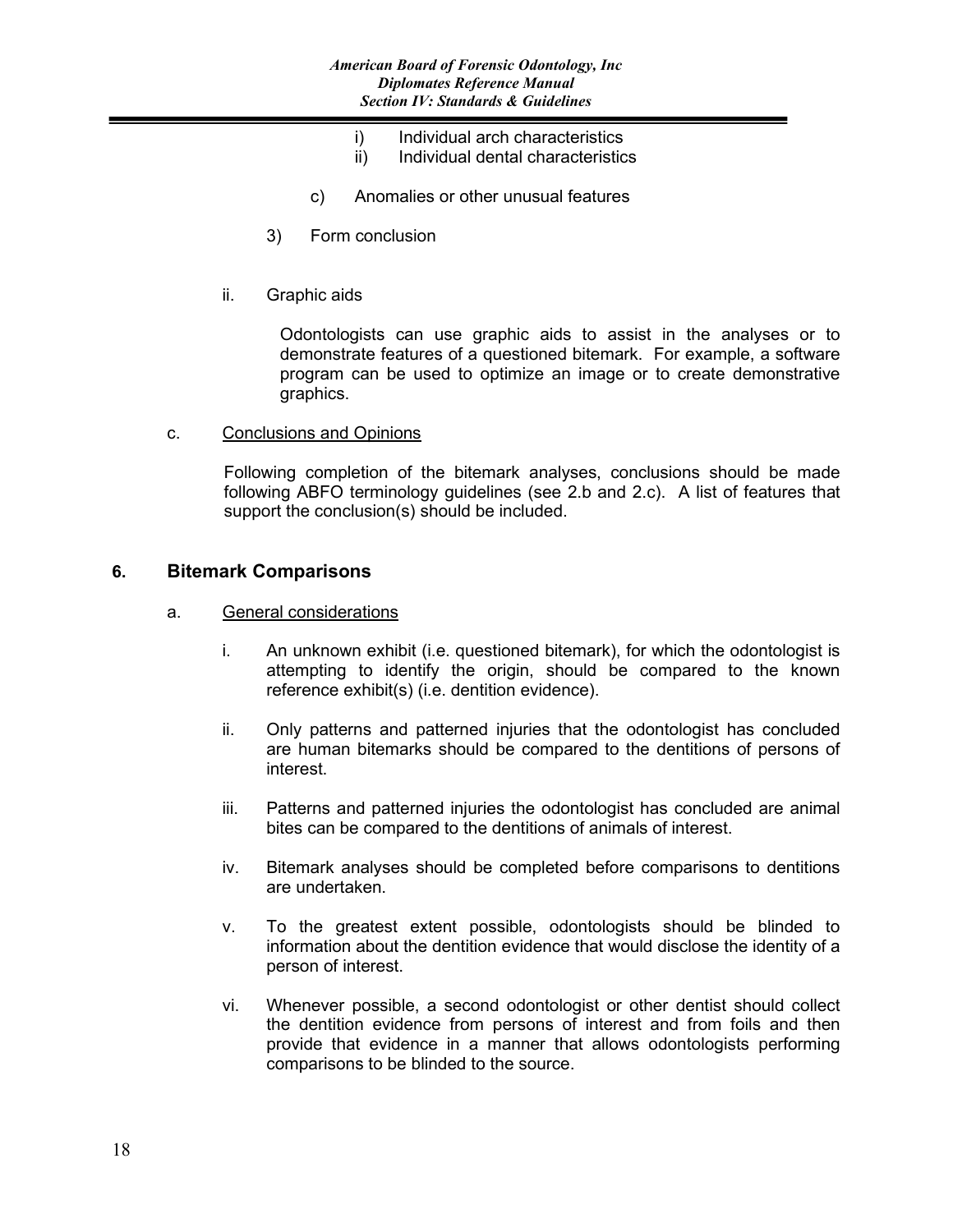- vii. Bitemark comparison conclusions are odontologists' opinions derived from evaluations and analyses based on education, training, knowledge, skill, and experience.
- viii. An odontologist should recognize that many human dentitions are similar and that bitemarks are not always accurately recorded in human skin. Opinions that exclude or do not exclude persons of interest should only be made in cases in which information is sufficiently clear and distinctive to allow those opinions.

#### b. Methods of comparison

- i. Overlays
	- 1) Overlays are tools useful for comparing a dentition to a pattern or patterned injury determined to be a bitemark. Overlays can be hollow volume, solid volume, semi-transparent, or other representations of the biting surfaces of subject or foil dentitions.
	- 2) Overlays can be computer generated from 2D or 3D scans of the subject or foil dentitions, 2D photographic images of the teeth or dental casts or 2D or 3D scans of dental casts.
	- 3) Odontologists should confirm that the overlays and the images to which they will be compared are identically sized.
- ii. Test bites
	- 1) Test bites are made by producing simulated bites in a medium using dental casts. The medium used for the test bites can be dental wax or other ADA-listed dental materials, animal skin, human skin, or other media. Test bites can be made in more than one medium.
	- 2) Test bites can be used to produce overlays. The overlays can be manually or computer generated and compared to or superimposed over same-sized images of the bitemark.
	- 3) Test bites can be useful to analyze similarities or differences between the test bites and the bitemark. Analyses can be completed side-byside or utilizing an overlay technique.
- iii. Additional comparison techniques may include, but are not limited to:
	- 1) Exemplars of the subject's dentition compared to corresponding-sized images of the bite pattern
	- 2) Life-sized casts of subject's dentition compared to life-sized images or 3D casts of bitemark patterns
	- 3) Manual or computer-generated comparisons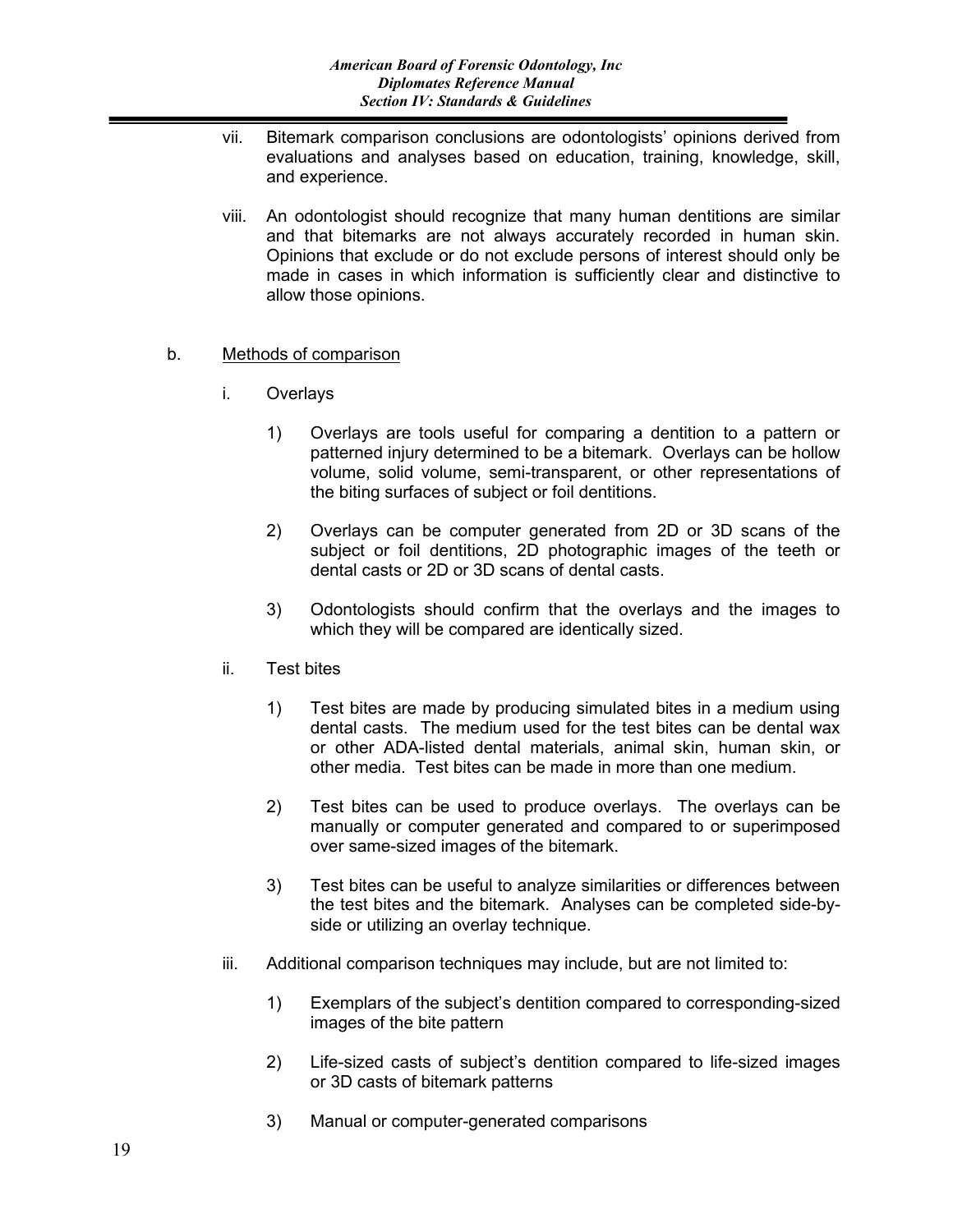- 4) Digitization and computer enhancement of images
- 5) Use of computer software to assist in performing comparisons
- 6) Stereomicroscopy
- 7) Scanning Electron Microscopy
- c. Conclusions

Conclusions should be expressed following ABFO Standards and Guidelines. A list of features supporting conclusions should be included.

d. ABFO Bitemark Analysis and Comparison Algorithm

The algorithm is intended as a graphic aid to odontologists. See following page.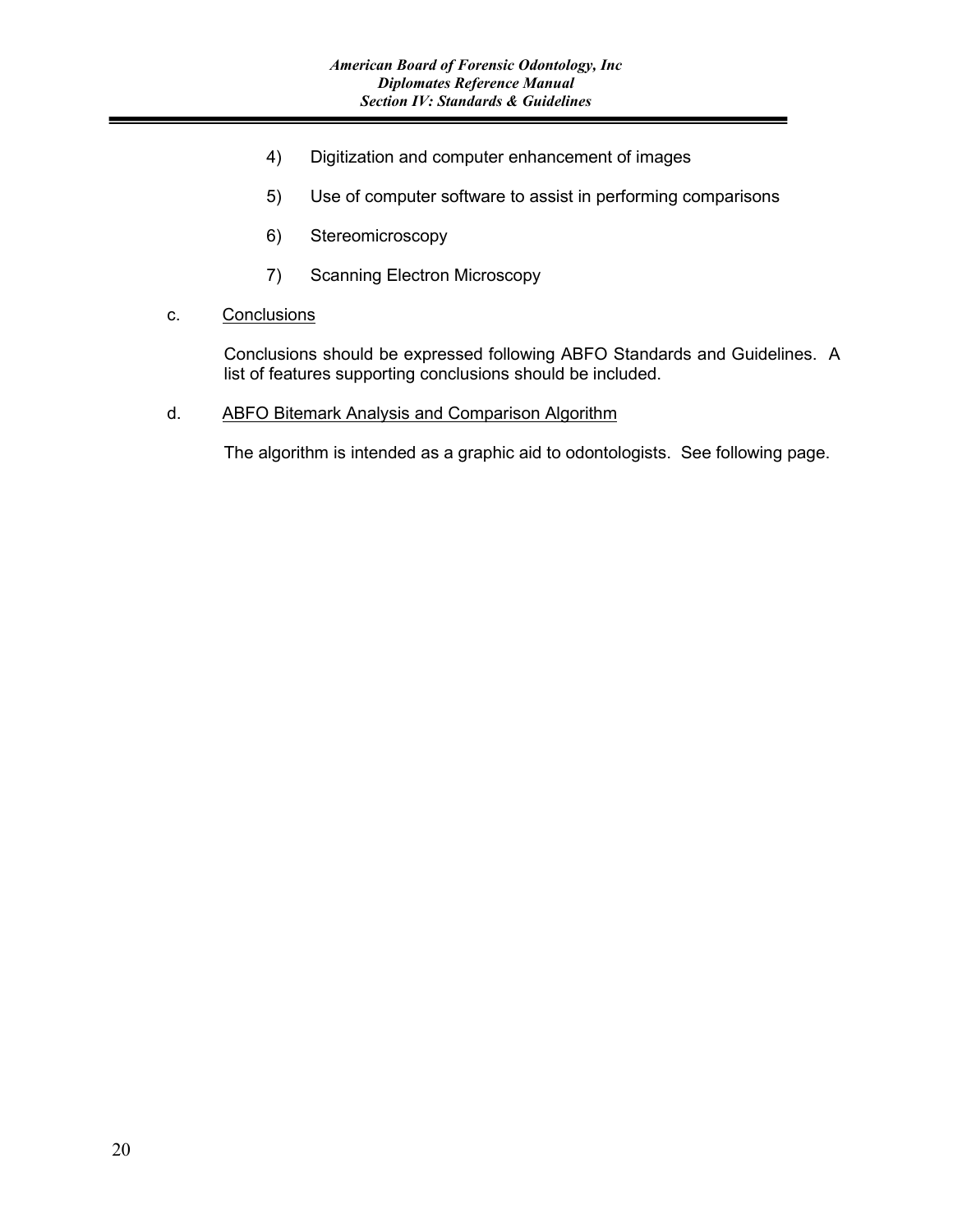

ABFO Bitemark Analysis and Comparison Algorithm

Rev 2-2018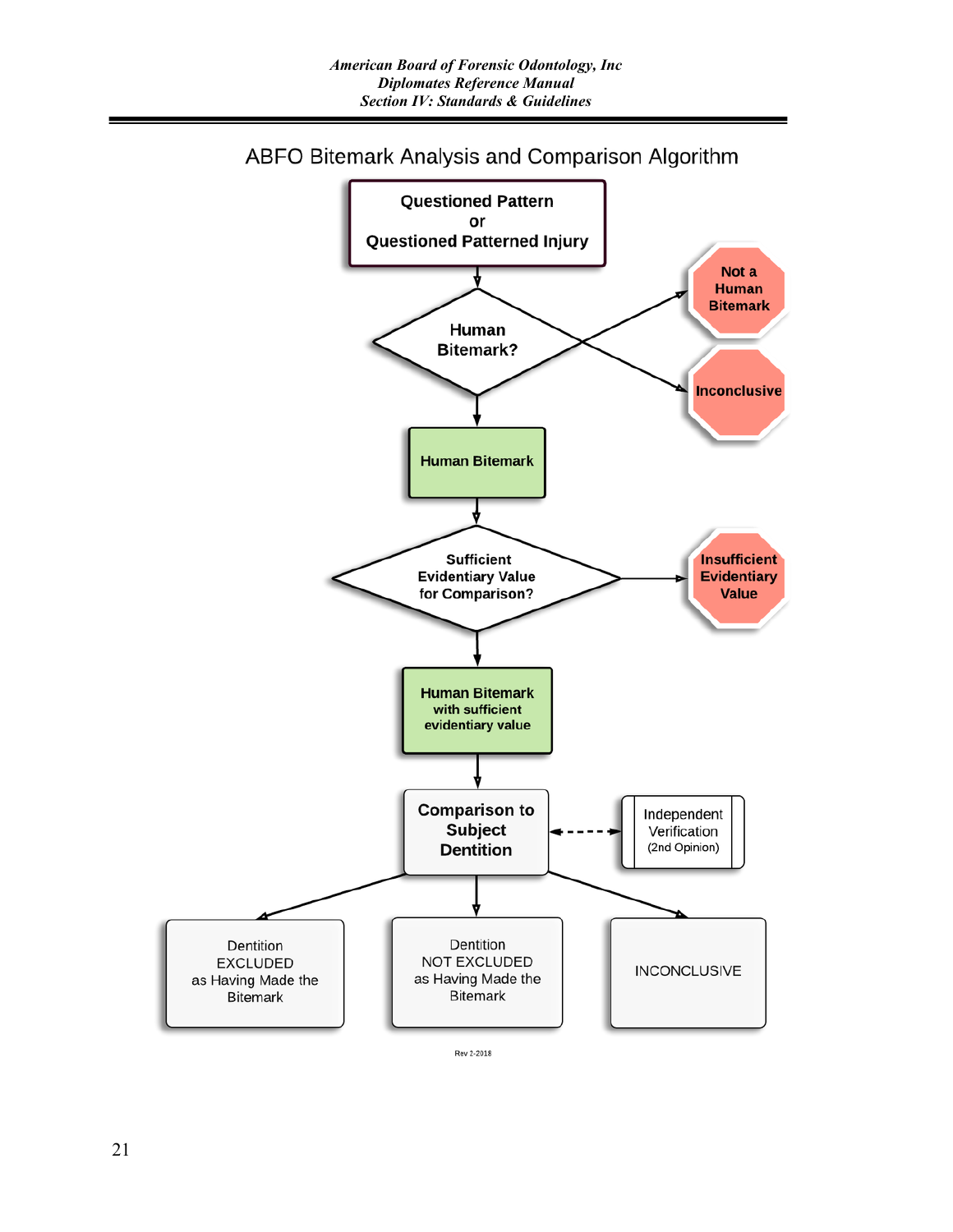#### **7. Bitemark Evidence Reports**

- a. General considerations
	- i. The guidelines below apply generally to preliminary, interim, and final reports.
- b. Independent verification
	- i. An odontologist investigating a human bitemark case should seek independent verification in the form of a second opinion from a minimum of one ABFO Diplomate before submitting a final report. (see 2.a.iv).
	- ii. A second opinion checklist is at Appendix 6
- c. Components of bitemark evidence reports may include:
	- i. Introduction Background information for the case. For example, what was requested, by whom, when requested, and why the request was made.
	- ii. Inventory of evidence received Evidence submitted to the odontologist, including how and when acquired.
	- iii. Inventory of evidence collected Type, source, and authority for evidence collected by the odontologist, evidence collected, official exhibit number assigned to the items of evidence collected, collection location, and date and time custody of each exhibit was accepted.
	- iv. Findings regarding pattern Opinion stated using ABFO terminology.
	- v. Analysis Methods employed, including the times and dates when the analyses took place.
	- vi. Results Outcomes of analyses and comparisons.
	- vii. Conclusion Conclusions and opinions of the relationship between each bitemark and dentition using ABFO terminology (see 2.b). Only one term of conclusion should be used for each comparison.
	- viii. Disclaimer Optional statements can be included to convey that the opinion(s) are based on the evidence examined. For example, the odontologist can reserve the right to file subsequent reports should other evidence become available.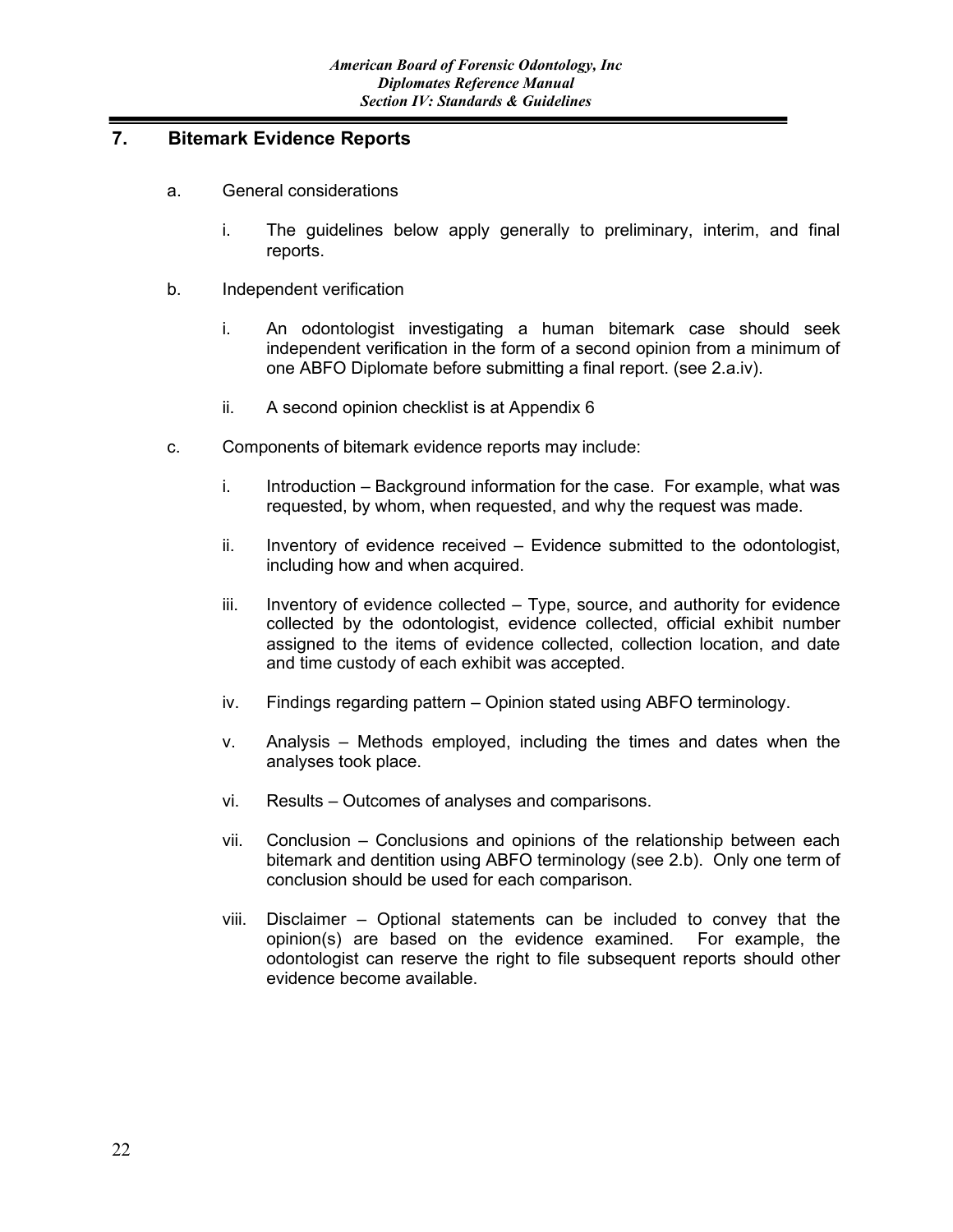#### **8. Appendices**

Appendix 1 – Glossary of Terms

- Appendix 2 Factors Influencing the Interpretation of Bitemarks on Human Skin
- Appendix 3 Uses of Bitemark Evidence
- Appendix 4 Checklist for Evidence Collection from Questioned Bitemarks
- Appendix 5 Checklist for Evidence Collection from Dentitions of Persons of Interest
- Appendix 6 Checklist for Second Opinions in Bitemark Evidence Cases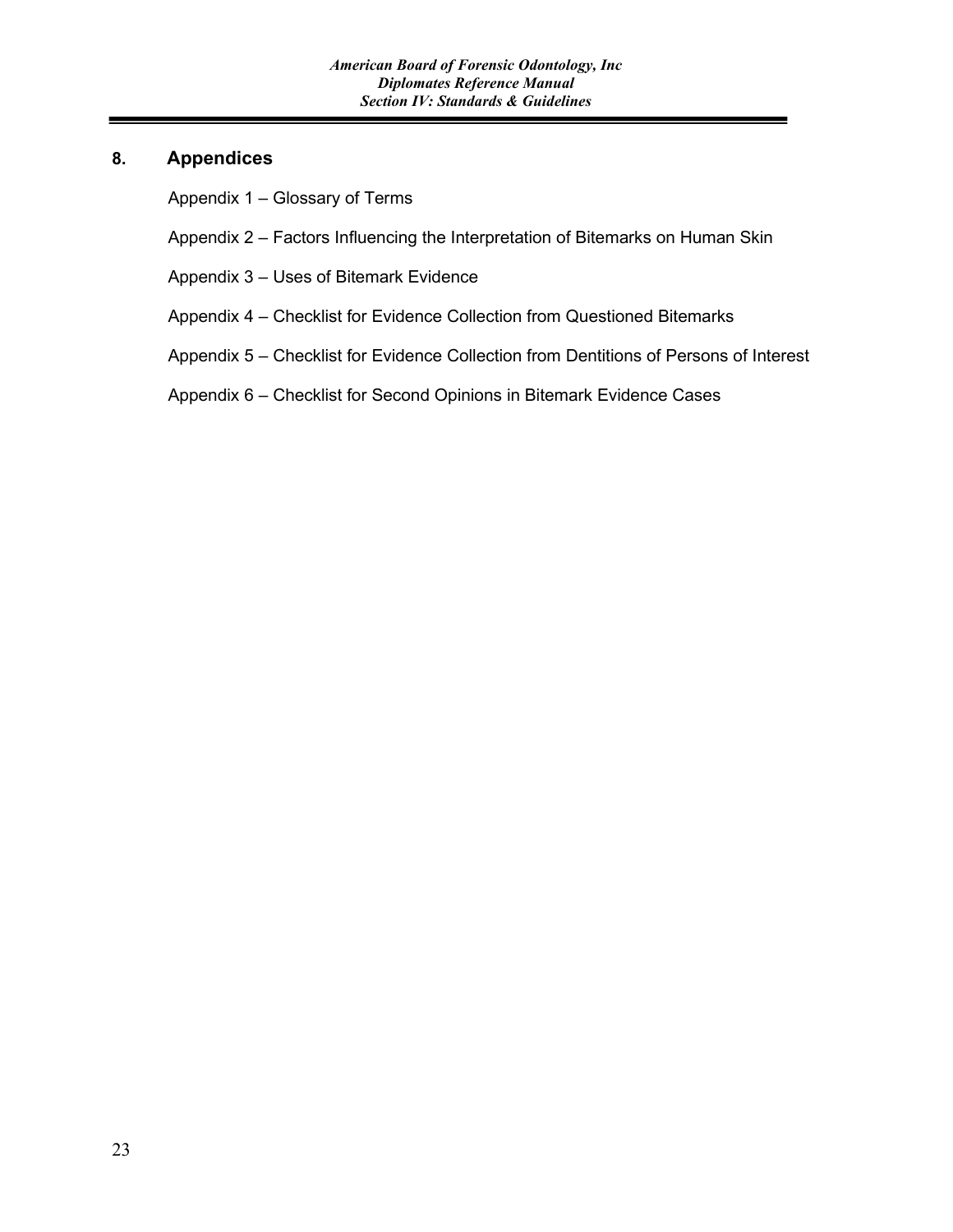#### **APPENDIX 1 Glossary of Terms Used in Standards and Guidelines**

**Bitemark** (*bite mark* and *bite-mark* are also acceptable forms)

• A physical alteration with a representative pattern that is registered in a medium caused by the contact of the teeth of a human or animal

#### **Class Characteristic**

- A general characteristic that defines a category of items or objects but alone is insufficient to establish identity
- A feature, trait, or pattern that distinguishes the human dentition from other items or objects or the dentitions of animals
- A feature, trait, or pattern that distinguishes a bitemark from other patterned injuries

#### **Dental Prosthesis**

• An artificial replacement of one or more teeth and/or associated structures

#### **Dentition**

• The teeth in the dental arches

#### **Excluded**

• In relation to bitemark evidence, a subject or foil dentition that is eliminated as having caused a bitemark

#### **Exemplar**

- A demonstrative example or model of an item or object(s)
- In bitemark evidence comparisons, exemplars are used to demonstrate the shape, size and position of the biting surfaces of the dentition

#### **Foil**

• In the context of a dental line-up for bitemark evidence comparisons, an individual or evidence from an individual that is not a person of interest but rather a distractor

#### **Guideline**

• An item, action, or level of practice or conduct that is recommended or suggested but not mandatory

#### **Individual Characteristic**

- A characteristic caused by intentional, unintentional, or accidental changes during use, development, etc. that are exceptional and can be used to individualize or identify a specific item or object
- A feature, trait, or pattern that represents an individual variation rather than an expected finding within a defined class or group

#### **Not Excluded**

• In bitemark evidence comparisons, a dentition that cannot be eliminated from having caused a bitemark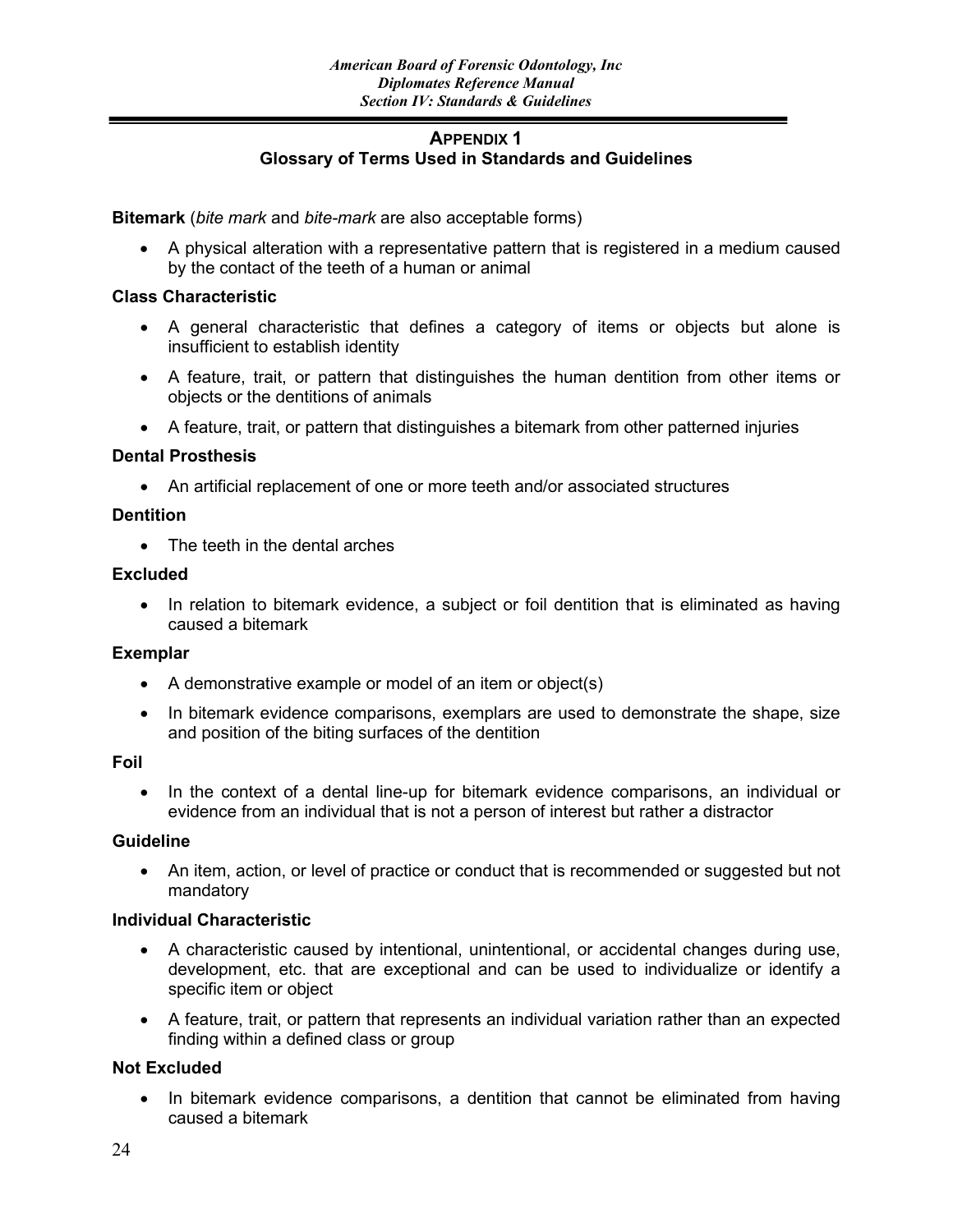- The dentition is included in the population of dentitions that could have caused the bitemark
- Results of a comparison that determines the absence of unexplainable discrepancies

#### **Objective**

• Developing and maintaining neutral and unbiased attitudes, approaches, and opinions that are based on the available evidence

#### **Pattern**

- A distinctive shape, form or array
- In the context of bitemark evidence, a distinctive shape, form or array that appears in or on tissue or in or on a medium other than tissue

#### **Patterned Injury**

• An injury in tissue with distinctive shape, form or array indicating the characteristics of the contacting surfaces of the object(s) that caused the injury

#### **Perimortem**

• Occurring at or about the time of death

#### **Person of interest**

- An individual or subject who may or may not be associated with an event
- In the context of bitemark evidence, an individual or subject who had or may have had access to an individual who received a bitemark during a specified time interval

#### **Shall**

• The referenced item, action, or proscription is mandatory

#### **Should**

• The referenced item, action, or proscription is recommended

#### **Standard**

• A compulsory (i.e. mandatory) item, action, or level of practice or conduct

#### **Subject Dentition**

• The teeth of a person of interest that may or may not have caused a bitemark

#### **Theta (θ)**

• In the context of pattern or patterned injury evidence photography, when an image is recorded with the plane of the image receptor not parallel to the portion of the pattern being imaged, theta  $(\theta)$  is the angle between an imaginary line perpendicular to the image receptor plane extended to a point on the surface imaged and an imaginary perpendicular line from an optimally placed camera's image receptor plane extended to that same point

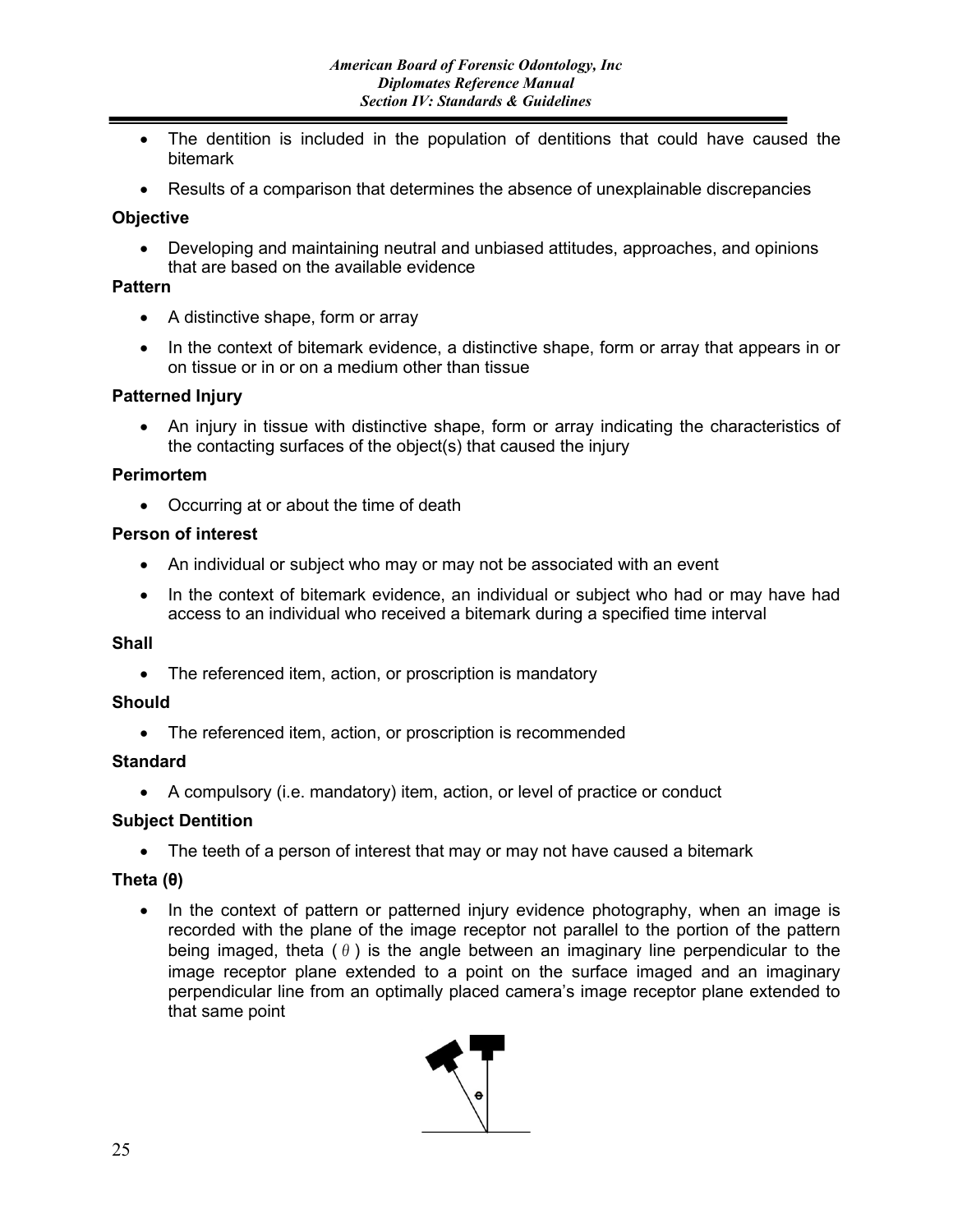#### **APPENDIX 2**

#### **Factors Influencing the Interpretation of Bitemarks on Human Skin**

- 1. Human skin factors
	- a. Type
	- b. Thickness
	- c. Pigmentation
	- d. Nature of underlying tissues
	- e. Viscoelasticity
	- f. Anisotropy (orientation to skin tension lines)
	- g. Hysteresis (short term only)
	- h. Vital response to injury
- 2. Injury factors
	- a. Contusion
	- b. Abrasion
	- c. Laceration
	- d. Incision
	- e. Avulsion
- 3. Biting dynamics factors
	- a. Movement during biting by person biting or person bitten
	- b. Force of the bite
	- c. Positional changes during and after biting
- 4. Age of the person bitten
	- a. Properties of human skin can change with age
	- b. Skin of older persons can respond to trauma with varying degrees of contusion, abrasion, laceration, and other effects
	- c. Skin of older persons can heal differently compared to the skin of younger persons
- 5. Health of the person bitten
	- a. Systemic diseases can affect the response of skin to trauma
	- b. Effects or side effects of medications can affect the response of human skin to traumas
- 6. Other
	- a. Healing process changes in bitemarks on living subjects. Examples:
		- i. Edema presence, progression, and resolution
		- ii. Contusion presence, progression, and resolution
		- iii. Scab formation and resolution
		- iv. Scars, fibrosis, and permanent skin changes
	- b. Postmortem changes in bitemarks on deceased subjects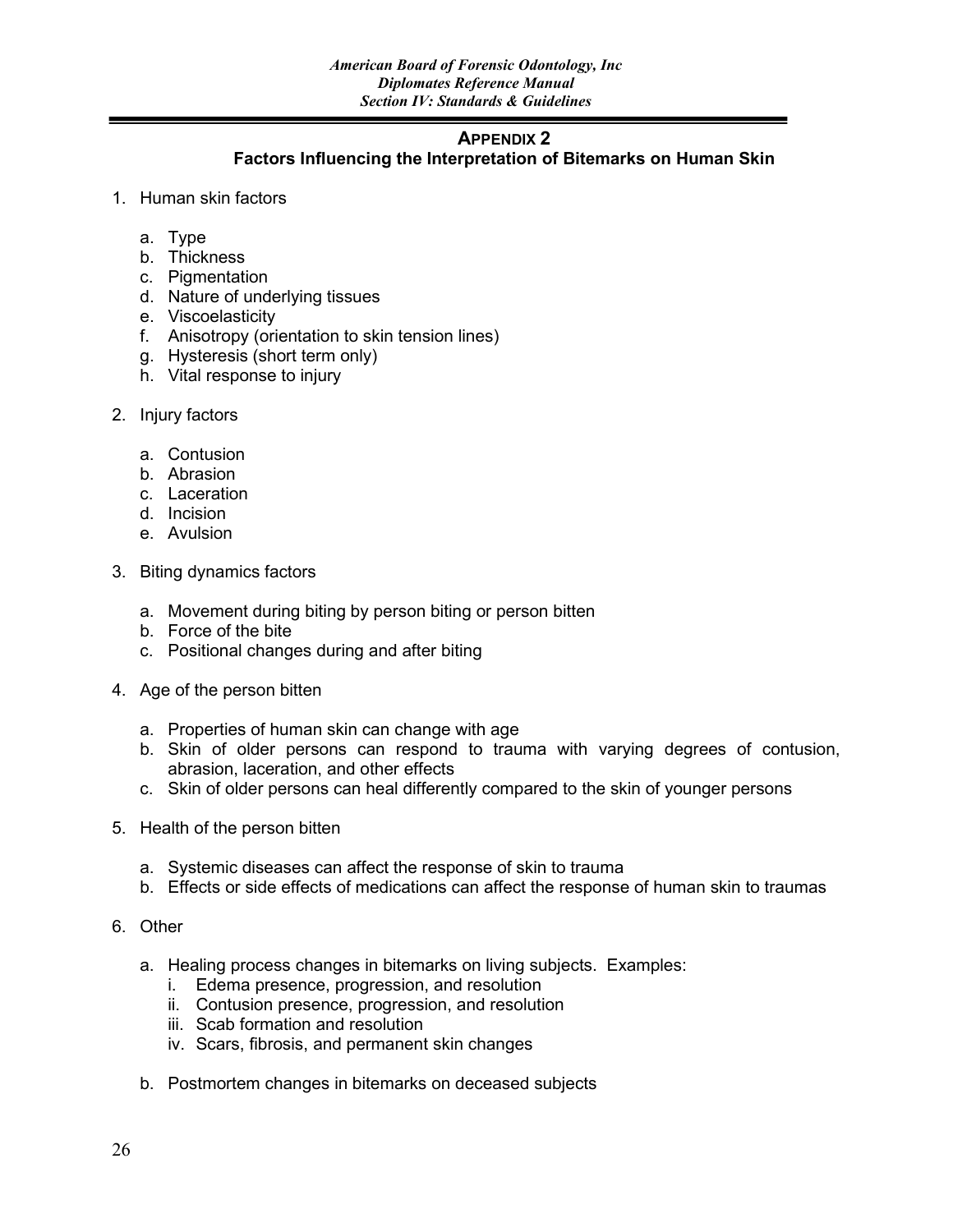#### **APPENDIX 3 Uses of Bitemark Evidence**

Bitemark evidence may be used to:

- 1. Document aspects of violence
- 2. Provide a profile of the dentition of a person of interest
- 3. Compare information from bitemarks to subject or foil dentitions
- 4. Provide a potential physical and temporal link between a recipient of a pattern or patterned injury and the dentition of the perpetrator
- 5. Support or refute the history of events that is reported by individuals in a legal proceeding
- 6. Further potential uses (from Silver, W.E., Souviron, R.R. (2009). *Dental Autopsy*. Boca Rotan, FL: CRC Press.):
	- a. A bitemark can indicate the infliction of pain
	- b. Bitemarks can be offensive, defensive, or consensual
	- c. Bitemarks usually indicate acts of violence
	- d. A bitemark can cause permanent injury; for example, avulsion of an ear, finger, nose or other body part
	- e. Bitemarks of high evidentiary value with distinctive markings can yield clues about the dentition of the questioned dentition – even in the absence of a formal comparison
	- f. Bitemarks in different stages of healing can indicate episodic infliction of injuries or abuse over time
	- g. Absence of any vital skin reaction (e.g. hemorrhage, swelling, etc.) can be indicative of a bitemark caused following death
	- h. Relative positions of the participants in violence involving bitemarks can vary. The location and orientation of bitemarks can provide odontologists with clues to interpret the dynamic interchange
	- i. Anatomical locations of some bitemarks indicate that the bitemarks could not have been self-inflicted
	- j. Presence of a bitemark should prompt medical personnel or members of the death investigation team to collect salivary evidence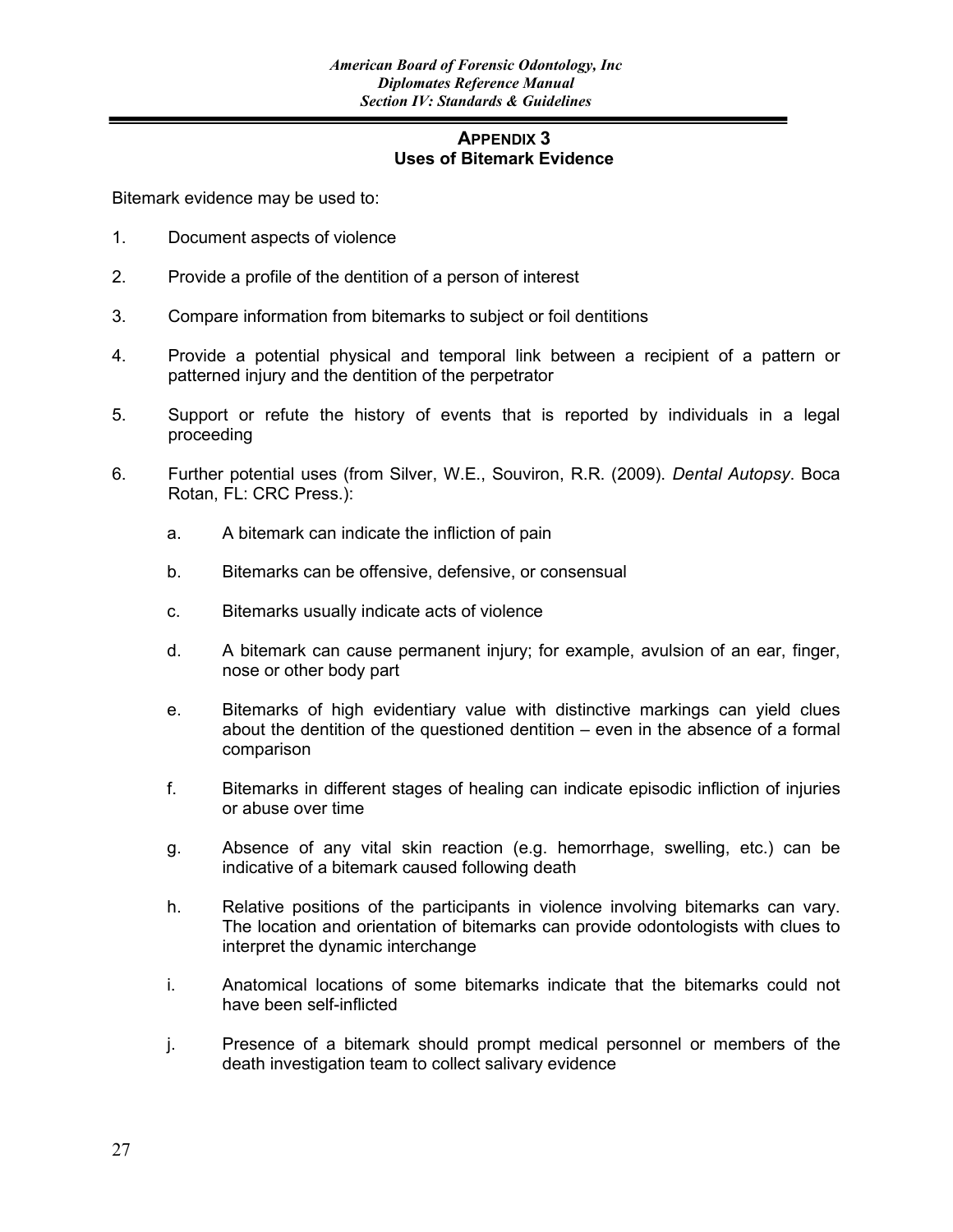#### **APPENDIX 4**

#### **Checklist for Evidence Collection from Questioned Bitemarks**

- 1. Initial Steps
	- a. Case data documentation
	- i. Identification data
		- Case agency
		- Case number
		- Examiner
	- ii. Pattern location data
		- Anatomical location
		- Surface contour
		- Tissue characteristics
		- Object (medium) description, if not human skin
	- iii. Pattern or patterned injury features data
		- Size
		- Shape
		- Nature (abrasion, contusion, laceration, avulsion)
		- Other (3D features, indentations, incisions, unusual features)
	- iv. Pattern description data
		- Orientation of maxillary/mandibular dental arches (if visible)
		- Locations of midlines (if visible)
		- Individual tooth marks
		- Unmarked areas
			- Features indicating tooth rotations, translations, or anomalies
			- Summary of overall features
	- b. Orientation photographs
	- $\Box$ Orientation images exposed prior to other evidence collection to document characteristics of the person or object, the case number and date, and anatomical location(s)
		- c. Swabbing
	- $\Box$ If not completed by other investigators, each bitemark swabbed for DNA following proper protocols for the jurisdiction. If there is no jurisdictional protocol, the double-swab method is used
- 2. Photography
- $\Box$ High-quality digital camera used. Photographic procedures are performed by or under the direction of the forensic odontologist
- $\Box$ Appropriate ambient or artificial lighting (or both) utilized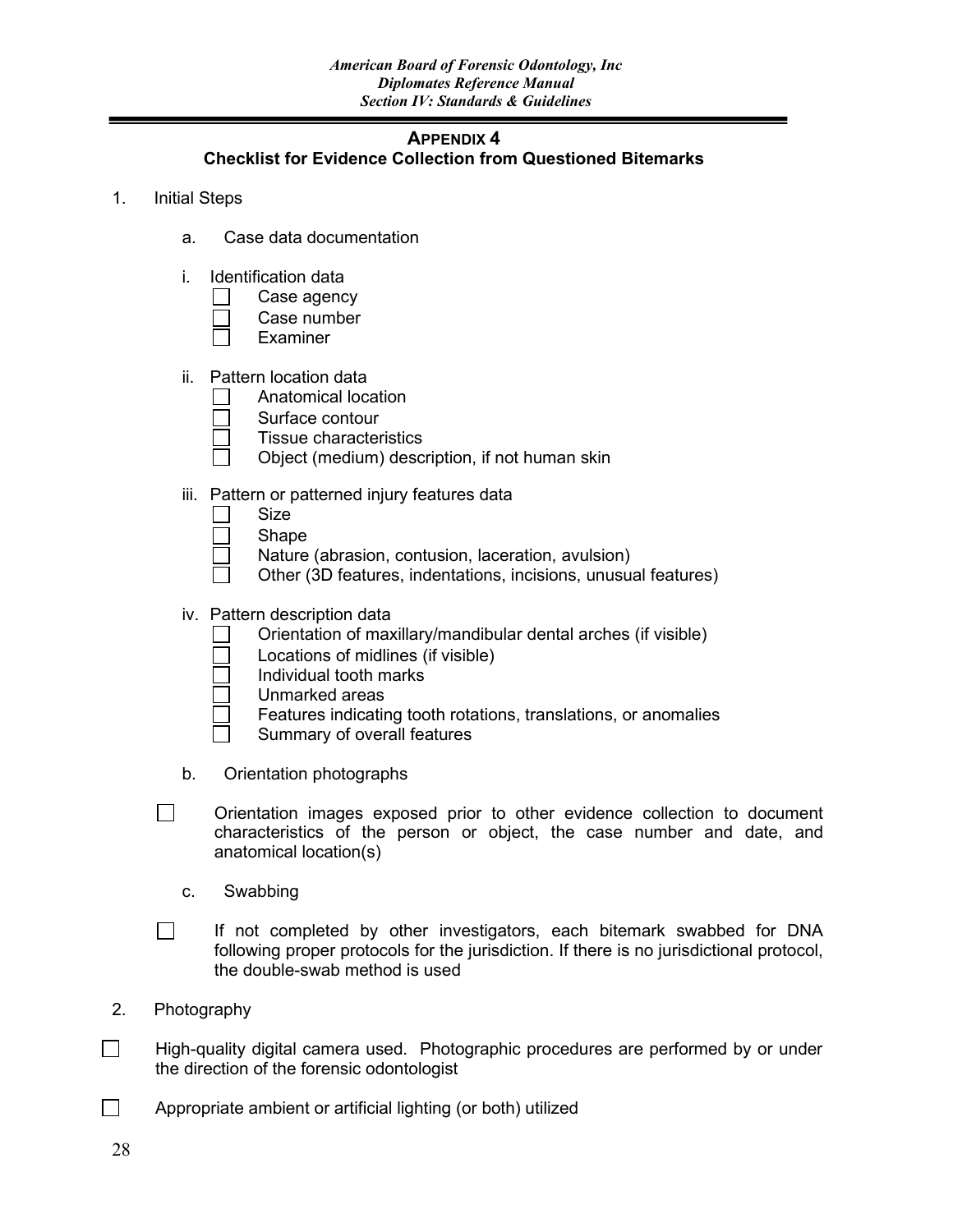#### *American Board of Forensic Odontology, Inc Diplomates Reference Manual Section IV: Standards & Guidelines*

|    | Overall orientation images then progressively closer images exposed of each bitemark                                                                                                                                                                                                  |  |
|----|---------------------------------------------------------------------------------------------------------------------------------------------------------------------------------------------------------------------------------------------------------------------------------------|--|
|    | Images of sufficient resolution for enlargement to life-size without pixilation                                                                                                                                                                                                       |  |
|    | Photographs exposed without and with a properly placed and labeled ABFO No.2 <sup>©</sup> or<br>similar reference scale                                                                                                                                                               |  |
|    | Reference scale is a) in the same plane as, and b) adjacent to the portion of the<br>pattern or patterned injury being imaged                                                                                                                                                         |  |
|    | Camera sensor and lens face are parallel to both the plane of the reference<br>scale and the plane of the pattern being imaged                                                                                                                                                        |  |
|    | On curved or compound curved surfaces, multiple images are exposed with the<br>camera sensor, lens face, reference scale, and the pattern in the same plane                                                                                                                           |  |
|    | For a living person or person recently deceased, sequential photographs of the injury<br>over time                                                                                                                                                                                    |  |
|    | When indicated, in addition to conventional visible light photographs, $\Box$ Infrared (IR),<br>Ultraviolet (UVA), or □ Alternative Light Source (ALS) images are exposed                                                                                                             |  |
|    | Video imaging in addition to conventional still photography as indicated                                                                                                                                                                                                              |  |
| 3. | Impressions                                                                                                                                                                                                                                                                           |  |
|    | Impressions of the surface containing the pattern or patterned injury when 3D properties<br>are present using ADA-listed materials and named in the report, including lot number<br>and expiry date                                                                                   |  |
|    | Impressions of the dentition of the person with the bitemark to assess possibility of self-<br>inflicted bite or to determine if they may have also bitten another person                                                                                                             |  |
|    | Suitable support provided for the impression material                                                                                                                                                                                                                                 |  |
|    | Impressions are poured using manufacturer's instructions and casts are labeled and<br>retained following appropriate chain of custody                                                                                                                                                 |  |
| 4. | Chain of Custody                                                                                                                                                                                                                                                                      |  |
|    | Evidence received, collected or developed is clearly documented using appropriate<br>chain of custody showing the case name and number, time and date of delivery, an<br>inventory of the evidence delivered, and from whom the evidence was received along<br>with his/her signature |  |
|    | Similarly document any release of evidence by the odontologist                                                                                                                                                                                                                        |  |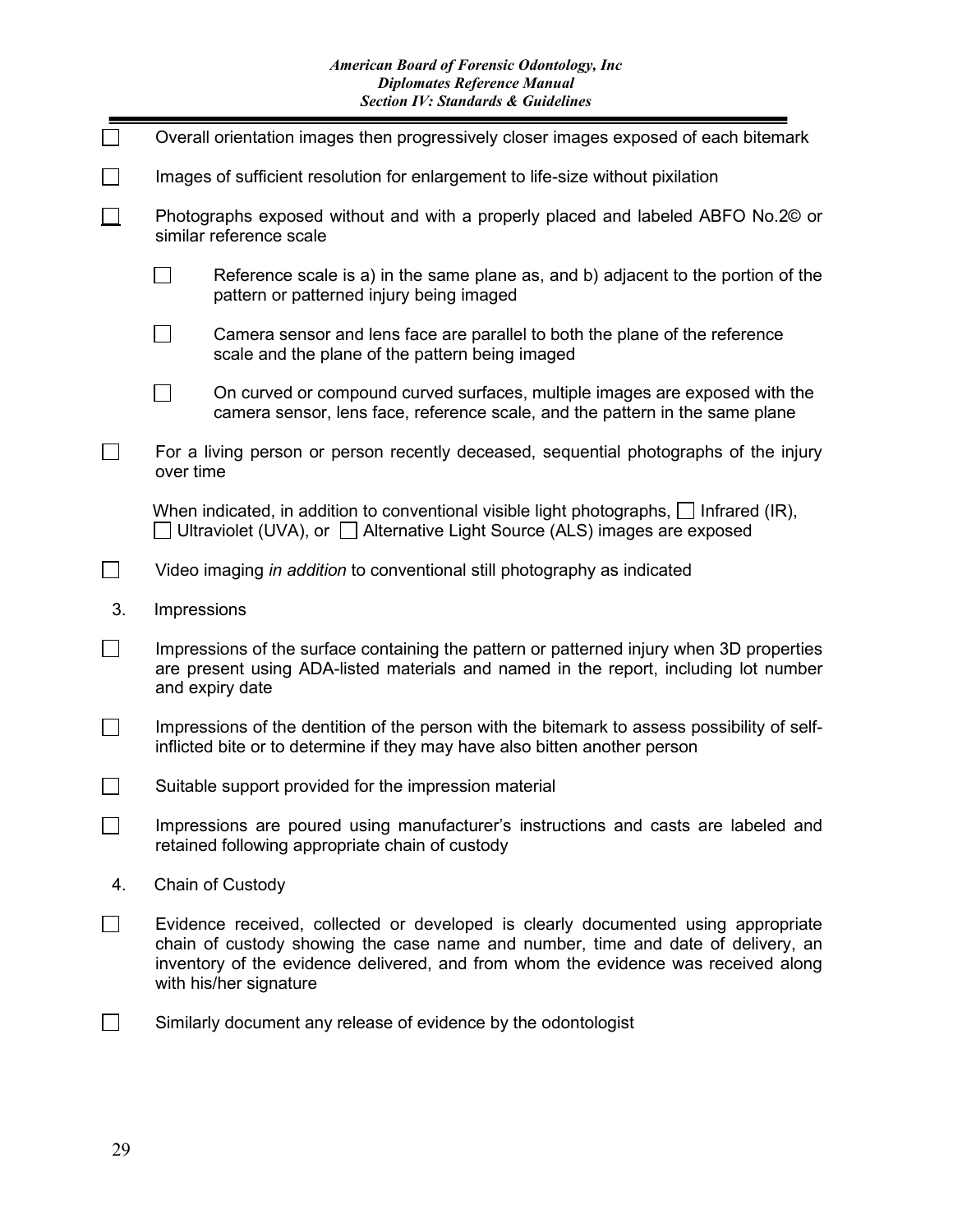#### **APPENDIX 5**

#### **Checklist for Evidence Collection from Dentitions of Persons of Interest**

- 1. General Considerations
- $\Box$ Ensure appropriate search warrant, court order, or legal consent has been obtained
- $\Box$ Copies of these documents are retained as part of the case record
- Impressions of the dentition of the person with the bitemark to assess possibility of self- $\mathbb{R}^n$ inflicted bite or to determine if they may have also bitten another person
- $\Box$ Another dentist collects dental evidence from persons of interest and foils. Blinded exemplars are provided to the odontologist for analysis but identities of persons contributing exemplars are not released.
- 2. Evidence Collected Should Include
- $\Box$ Demographic and other information specific to the subject
- $\Box$ Dental treatment records, if available

Photographs – to the greatest extent possible, photo documentation includes:

- A. Extraoral photographs
- $\Box$ Full face
	- Right and left three-quarter profiles
	- Right and left profiles
- B. Intraoral photographs (with retractors and mirrors as needed)
- Anterior view with teeth closed
- Anterior view with teeth slightly parted
- Anterior view with mandible protruded
- Anterior view demonstrating maximal opening
	- With reference scale
	- $\Box$ Without reference scale
	- Lateral views, both right and left sides
		- Occlusal views of each arch
- C. Additional images
	- Maxillary and mandibular surfaces of test bites with and without reference scale
	- Video imaging in addition to conventional still photography as indicated

Intraoral examination

- A. Condition of the teeth
	- Missing teeth
	- Fractured teeth
	- Mobile teeth
- $\mathsf{B}$ .  $\Box$  Condition of the periodontium
- $C.$  Presence of maxillary and/or mandibular tori
- $D.$  Presence of tongue and/or lip piercings and jewelry
- $E. \Box$  Other unusual intraoral features or anomalies

Impressions

 $\Box$ 

Maxillary and mandibular impressions taken with ADA-listed materials using appropriate dental impression materials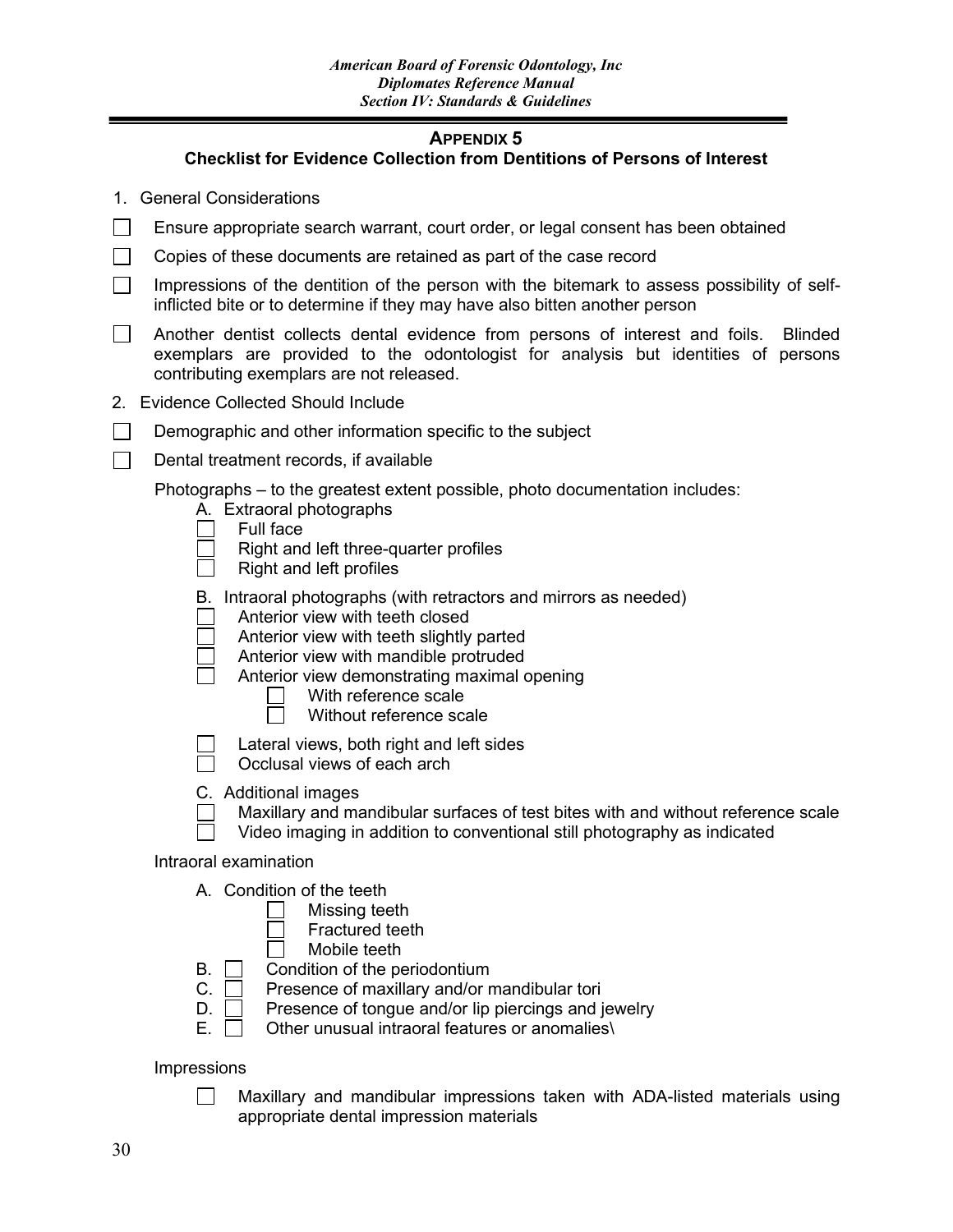|              | If removable prostheses are present, impressions made both with and without<br>the prosthetic appliances in situ                                                                                                                                                                            |  |
|--------------|---------------------------------------------------------------------------------------------------------------------------------------------------------------------------------------------------------------------------------------------------------------------------------------------|--|
|              | Inter-occlusal relationship recorded using approved materials and techniques<br>Alternate impressions using approved intraoral 3D scanners as needed<br>Sample or test bites recorded using appropriate ADA-listed materials and<br>techniques, and these records photographed and retained |  |
| Dental casts |                                                                                                                                                                                                                                                                                             |  |

#### Master casts prepared from impressions using ADA-approved Type III dental  $\Box$ stone following manufacturer's instructions and accepted techniques.

Master casts may also be made using approved materials from 3D scans as  $\Box$ needed.

#### Swabbing

 $\Box$ 

If not completed by other investigators, buccal swabs should be collected and stored following established protocols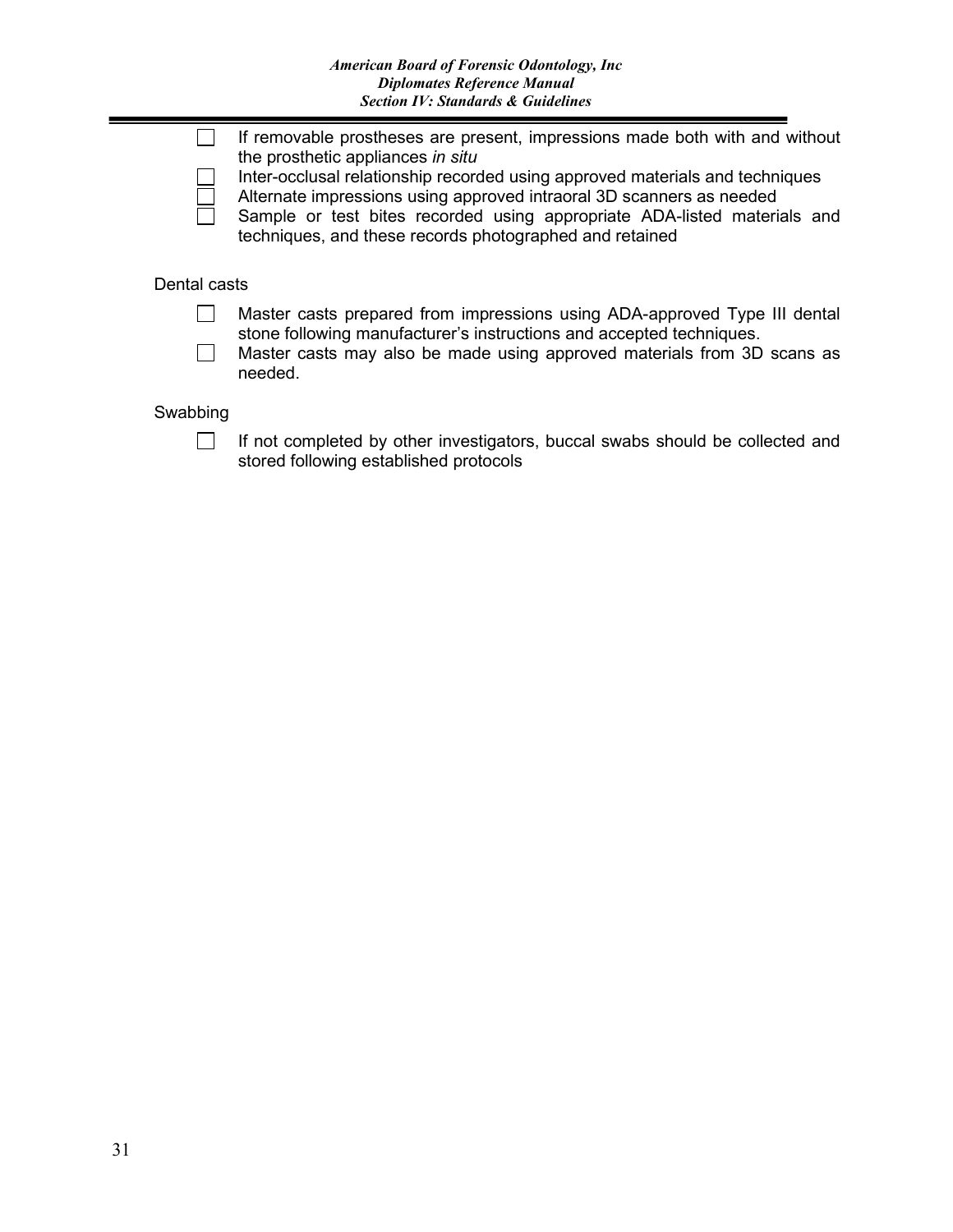#### **APPENDIX 6**

#### **Checklist for Second Opinions in Bitemark Evidence Cases**

- 1. Case identifiers
	- $\Box$  Name and/or identifier recorded of person or object bitten
	- $\Box$  Notation of dentitions of persons of interest and foils blinded
	- $\Box$  Status of recipient of patterned injury noted
		- $\Box$  Alive when injury occurred and alive when evidence collected
		- $\Box$  Alive when injury occurred and deceased when evidence collected
		- $\Box$  Deceased when injury occurred
- 2. Requesting agency
	- $\Box$  Name of agency noted
	- $\Box$  Case contact person and title at agency noted
	- $\Box$  Date of retention noted
	- $\Box$  Chain of custody documented
- 3. Dates
	- $\Box$  Date questioned bitemark made noted, if known
	- $\Box$  Date of initial evidence collection procedures noted
	- $\Box$  Dates of additional evidence collection procedures noted
- 4. Examination and documentation of questioned bitemark
	- $\Box$  Date, Place, & Time of examination noted
	- $\Box$  Others present at examination noted
	- $\Box$  Other experts or consultants used noted
	- Description of the bitemark
		- $\Box$  Anatomic location of mark noted
		- $\Box$  Size and shape of mark noted
		- $\Box$  Type of tissue involved or type of medium if not human tissue noted
	- $\Box$  Documentation (photographic and other) appropriate for the nature of the injury  $\Box$  Exceptions noted in case specific comments below
		-
	- $\Box$  ABFO terminology used to describe whether or not the pattern is a bitemark  $\Box$  Evidentiary value considered to support proceeding to comparison of bitemark(s)
	- $\Box$  Dentition cast acquisition and production techniques documented
	- $\Box$  Dental line-up utilized
	- $\Box$  Approved comparison technique(s) used
		- $\Box$  Other comparison techniques used
	- □ ABFO linkage terms used
	- $\Box$  Appropriate blinding procedures used
	- $\Box$  Second opinion written report produced following ABFO report writing guidelines

Case specific comments: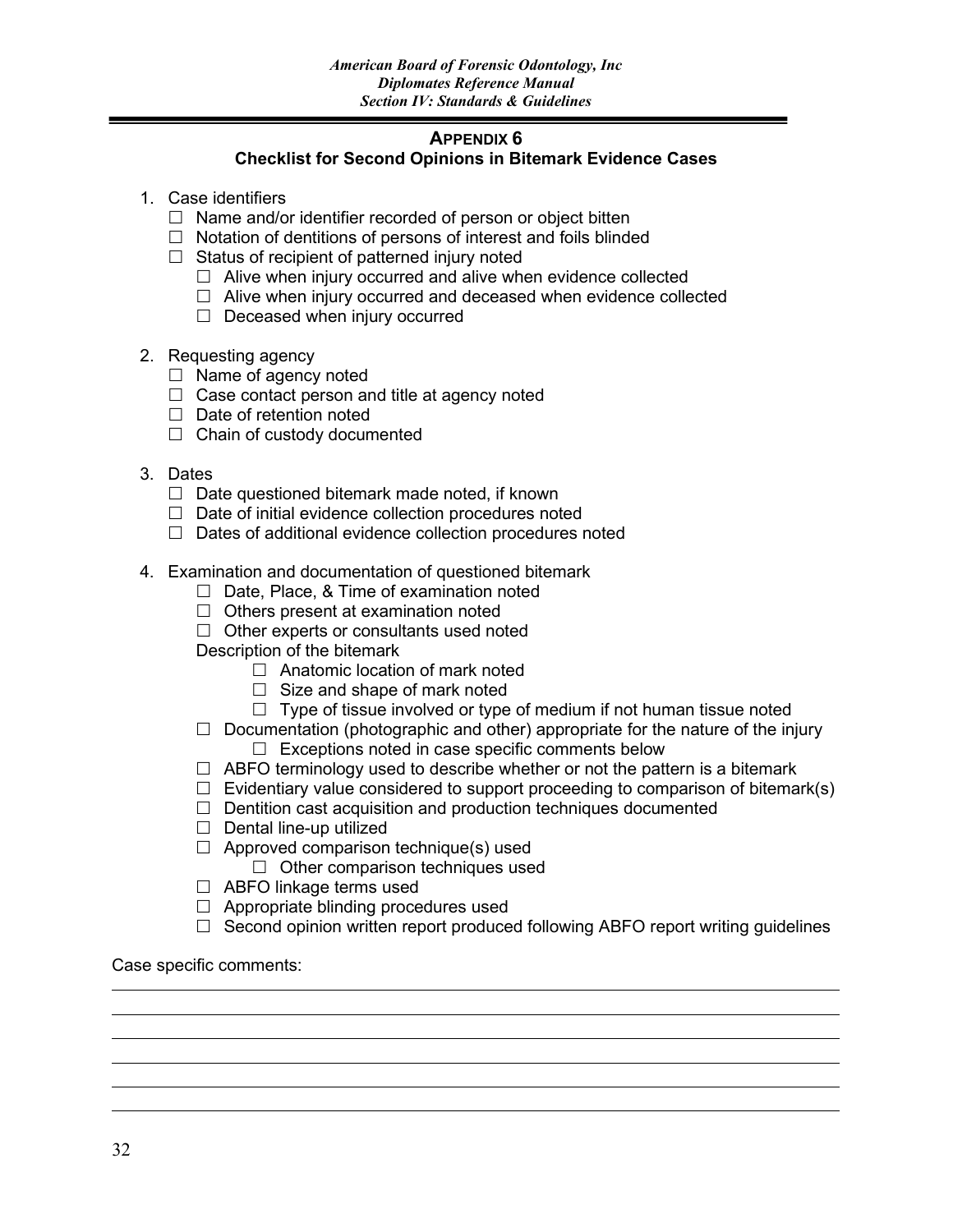#### **ABFO BODY IDENTIFICATION INFORMATION**

#### **The importance of timely identification**

In the United States, the Medical Examiner or Coroner (ME/C) has the statutory responsibility and judicial authority to identify the deceased. The identification of unidentified living individuals is the responsibility of local, state or federal law enforcement agencies. Although it is ultimately these agencies that certify the identification it is the responsibility of the forensic odontologist to provide their opinion on the identity as it relates to forensic odontology. Those opinions are based on a standardized set of guidelines established by the forensic odontology community and are based on scientific best practices.

The positive identification of an individual is of critical importance for multiple reasons that include:

#### **For unidentified living individuals:**

A positive identification is vital to reunite an unidentified living individual with their family members.

#### **For the human remains:**

- A positive identification is vital to help family members progress through the grieving process, providing some sense of relief in knowing that their loved one has been found.
- A positive identification and subsequent death certificate is necessary in order to settle business and personal affairs. Disbursement of life insurance proceeds, estate transfer, settlement of probate, and execution of wills, remarriage of spouse and child custody issues can be delayed for years by legal proceedings if a positive identification cannot be rendered.
- Criminal investigation and potential prosecution in a homicide case may not proceed without a positive identification of the victim.

#### **Scientific Identification**

All methods of identification involve comparing antemortem data to postmortem evidence. Although a presumed identification is often established by contextual evidence, ideally, antemortem biometric data of the individual should be obtained and compared to the postmortem evidence to establish a scientific identification. Currently there are five general methods used to identify deceased human remains of which most require a presumptive identification in order to allow for the direct comparison of antemortem and postmortem biometric evidence. The five methods of identification are visual, fingerprint, DNA analysis, anthropologic/radiology and dental comparison.

## **Visual**

33 A non-scientific method, but is often used when there is little doubt who the individual is, when the remains are not decomposed, and/or the death was witnessed. However changes in appearance from illness, the circumstances of death, (fire, trauma, disintegration, etc.) and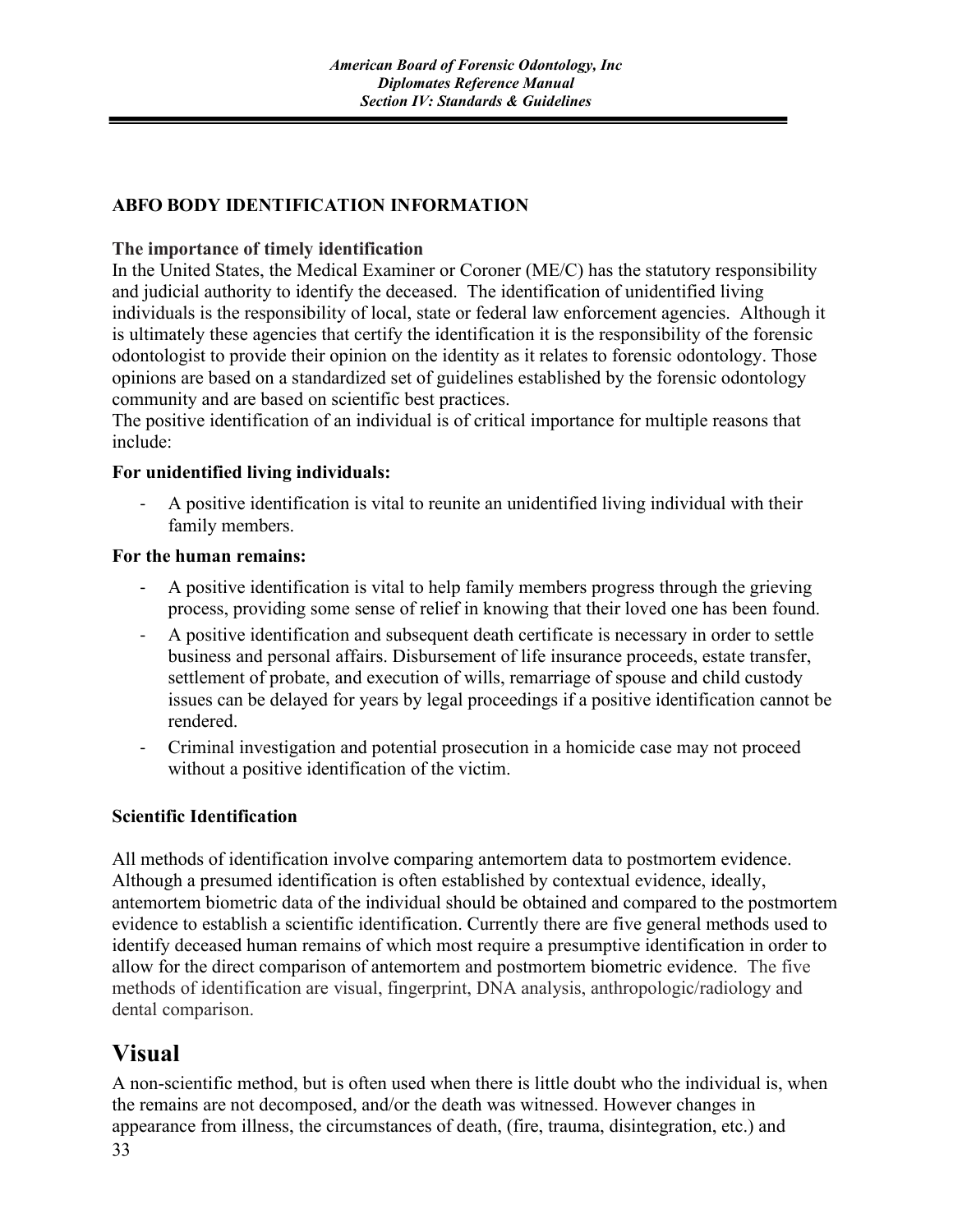postmortem taphonomic effects, (decomposition, mummification, saponification, skeletonization, animal predation/scavenging, insect activity, etc.), may render it unreliable. Tattoos, scars, piercings, subdermal body modification, and soft tissue abnormalities are useful for visual identification, especially if the tissue is intact. It is important to note, that although personal effects were exchanged between individuals. However, they may offer important clues for a presumptive identification and assist in obtaining antemortem data on the individual to allow for a scientific are often found with the remains or at the scene (identification cards, jewelry, cell phones, etc.), they should never be used as the sole means of establishing an identification due to the possibility that these items identification.

In the future, the potential to establish a large facial image database based on facial recognition data may be possible; however, currently these databases are extremely limited in size. However, even these limited databases could be utilized to establish a presumptive identification and could assist in obtaining antemortem information in order to establish a more scientific basis of identification.

## **Ridgeology (Fingerprints)**

Ridgeology is an expedient biometric method of human identification, especially if the soft tissue of the fingers are intact, an adequate impression or image of the friction ridges can be obtained, and antemortem fingerprint records are available. Burned, decomposed, skeletonized and fragmented remains may be more difficult, if not impossible to image, however, newer techniques have reduced this problem. This method has the advantage of large known national and international databases and does not required a presumptive identification in order to obtain antemortem information.

## **Anthropology/Radiology**

Anthropology, combined with radiology relies on the unique characteristics of the skeleton to compare with antemortem medical imaging and records. Radiographs of skeletal anatomy, bony anomalies, healed fractures; pathological lesions, medical/surgical hardware and implants, or unusual qualities of the skeleton can be used to confirm identification. However, many individuals do not have antemortem skeletal imaging, or the images may not be available.

## **DNA**

Like other biometric methods of identification, DNA comparison relies on access to antemortem data to make a definitive identification. However, unlike other modalities, familial relationship can be established even when antemortem data is not available. In addition, like ridgeology (fingerprints) large national databases are currently being established that can reduce the need for a presumptive identification especially if the decedent has had contact with the justice system. Direct primary and secondary reference samples from the decedent during life are the best sources for identification and indirect DNA reference samples from biological relatives can prove useful in establishing a relationship. DNA testing requires more time, effort, specialized personnel/equipment, and higher cost than other identification methods. The majority of forensic DNA tests are performed on nuclear DNA using polymerase chain reaction (PCR) amplification of the sample with short tandem repeat (STR) typing. Simultaneous analysis of mitochondrial DNA (mtDNA) may be necessary in order to improve the identification process. Forensic DNA analyses for human identification has seen a tremendous implementation since the President's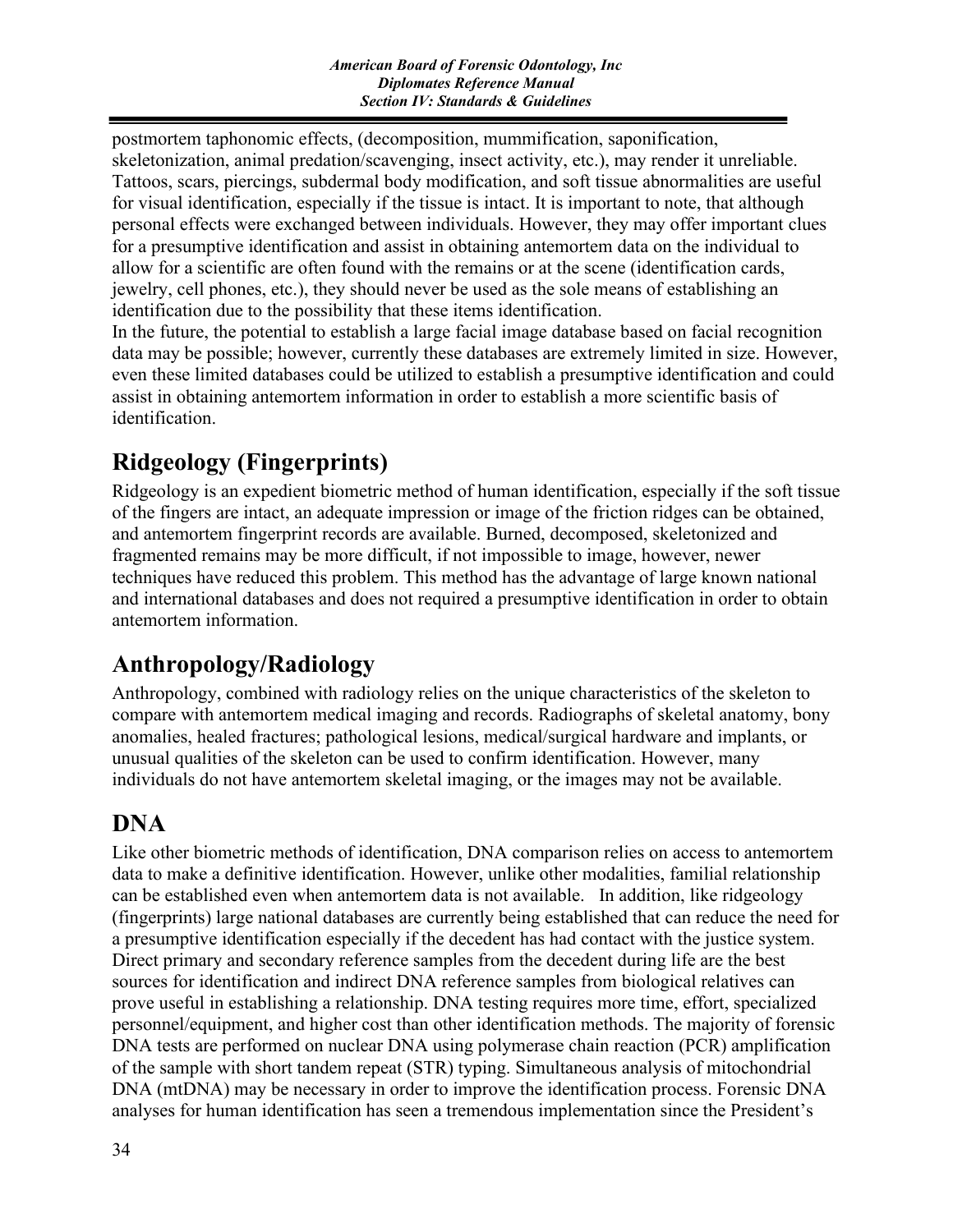DNA Initiative Program began in 2003. This program has facilitated funding, training, and assistance to ensure forensic DNA reaches its full potential to identify missing persons. From this program, the National Institute of Justice now provides funding to have DNA analysis done on unidentified remains and family reference samples, at no cost, by the Center for Human Identification at the University of North Texas, or by the FBI. Once the analysis is complete, the profiles (if they qualify) are entered into the FBI's CODIS system (Combined DNA Index System) and uploaded into the National DNA Index System.

#### **Dental Identification**

Dental identification of a deceased person is a primary function of forensic odontology. The comparison of a missing person's antemortem dental records/evidence (i.e., written records, study casts, photographs/digital images and radiographs) with the postmortem dental evidence from unknown human remains has long been recognized as one of the most reliable means of positive scientific identification.

Though an individual's dental characteristics will often change during life (dental disease, restorations, extractions, etc.), changes after death are very slow. In fact, the dental condition at death has been shown to last in some cases for centuries.

When there is an alteration in an individual's dental condition that change is in one direction. This was described by Lorton and Langley: "The direction of change of status of a tooth is fixed; that is a tooth cannot have a filling on a surface and then proceed to a state in which there is no filling on that surface. It can only go from having no filling on a surface to a state in which there is one".

Likewise, once a tooth is extracted or otherwise missing, it cannot subsequently be present. This unidirectional change is significant during the verification process and must be considered during any comparison/search process

Forensic odontologists are responsible for identifying unknown human individuals by comparative dental analysis. This process requires comprehensive collection and processing of dental data in order to prove or disprove a human identification.

The forensic odontologist will evaluate and compare the two dental records, the postmortem and the antemortem material. It is their task to determine if the two records were made or could have been made from the same individual. Though most will employ similar techniques and routines, there can be some variation in the way that this comparison is executed. In the end however, for there to be a positive match all inconsistencies within the written records must be explained and distinguishing features must be demonstrable in the hard material evidence, i.e. radiographs, dental models, photographs, etc.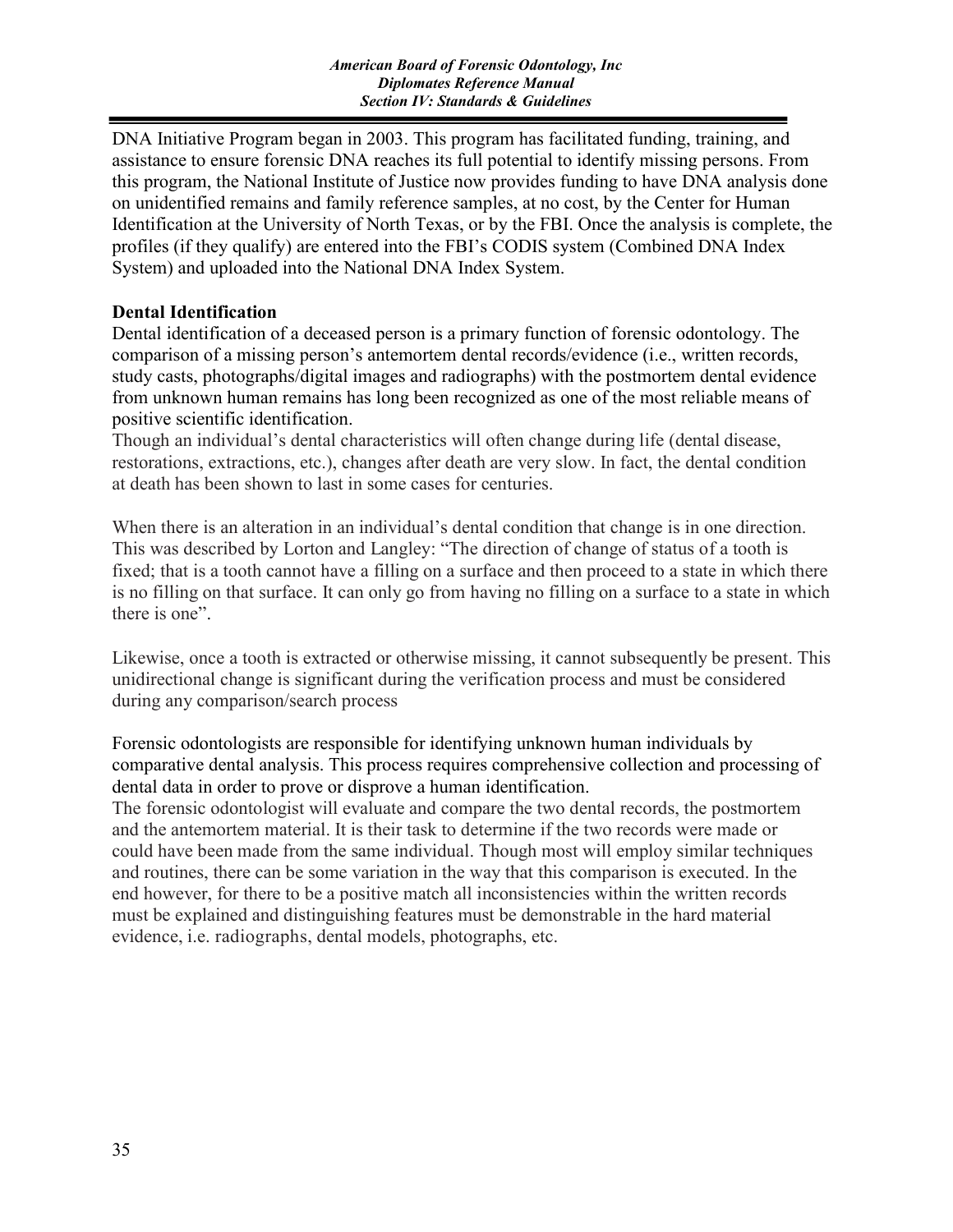## **Body Identification Guidelines**

#### **OUTLINE**

#### **I. Collection and Preservation of Postmortem Dental Evidence:**

- A. The Remains Examination Procedures
- B. Photography
- C. Jaw Resection
- D. Techniques for Dissection/Resection
- E. The Postmortem Dental Record
	- 1. Dental Examination
	- 2. Narrative Description and Nomenclature
	- 3. Dental Impressions
	- 4. Dental Radiology

#### **II. Sources for Antemortem Data:**

- A. Local Agencies
- B. State Agencies
- C. Federal Agencies
- D. International Resources
- E. Insurance Carriers
- F. Other Sources

#### **III. Comparison of Antemortem and Postmortem Evidence:**

A. Dental features useful in identification

#### **IV. Categories and Terminology for Body Identification:**

- A. Positive Identification
- B. Possible Identification
- C. Insufficient Evidence
- D. Exclusion

Some diplomates may follow alternative techniques that may be equally effective. It is not the purpose of these guidelines to invalidate other methods, but rather to describe methods that a majority of investigators employ.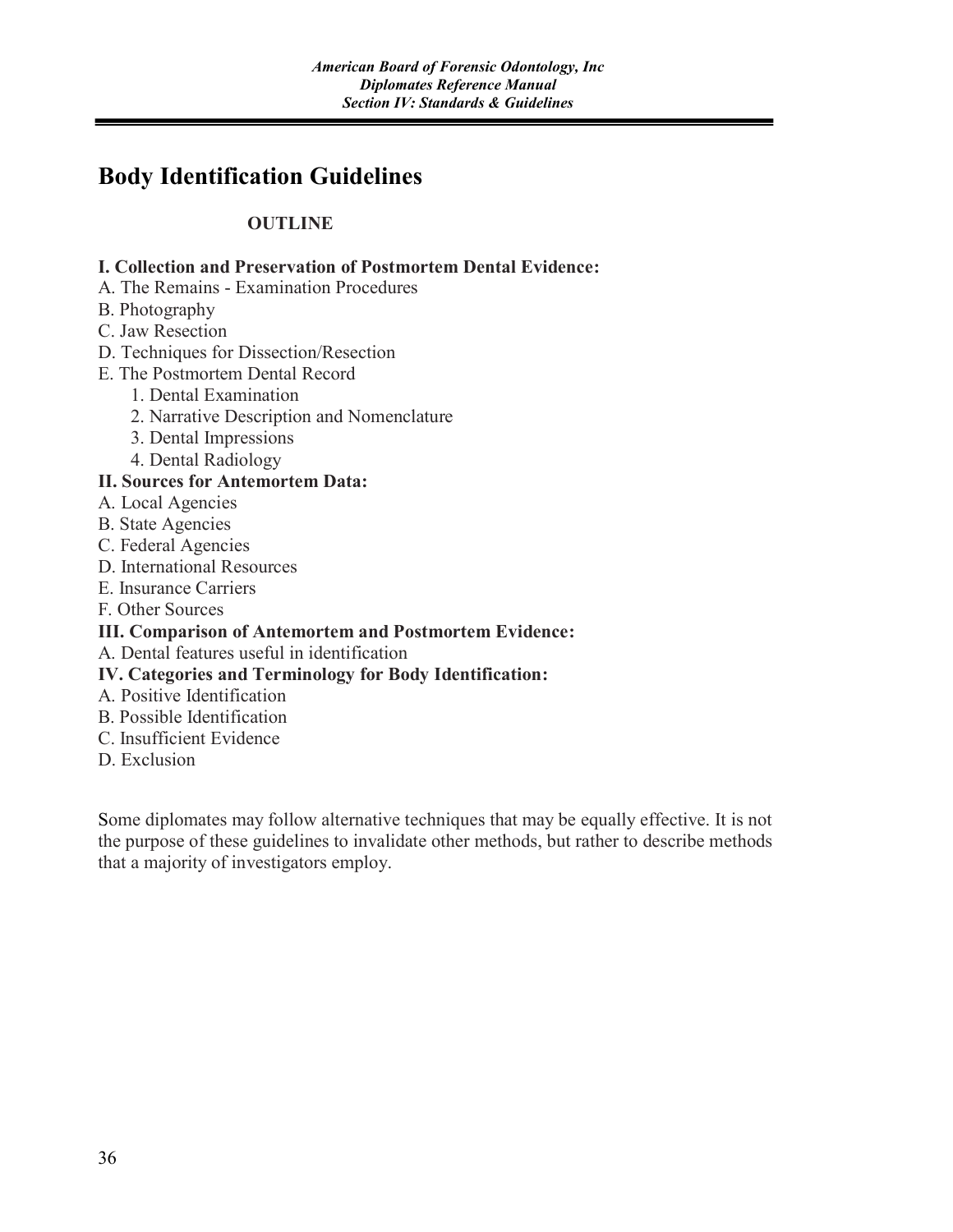#### **I. COLLECTION AND PRESERVATION OF POSTMORTEM DENTAL EVIDENCE**

The postmortem dental examination is conducted by the authority and under the direction of the coroner/medical examiner or his designee, typically a forensic pathologist. Thus, the protocol for the collection of postmortem dental evidence, particularly decisions to incise the facial tissues for access or resect the jaws, is subject to approval by the regional coroner/medical examiner. The actual procedures to be followed in a dental identification case depend in large part on the condition of the remains (as well as other circumstances of the case).

#### **A. Examination Procedures**

#### **1. Visually identifiable body**

 Photographs, radiographs, dental charting Dental Impressions, as applicable Resection by infra-mandibular dissection

#### **2. Decomposed/incinerated body**

 Photographs, radiographs, dental charting Resection and preservation of jaw specimens, if indicated

**3. Skeletonized remains**  Photographs, radiographs, dental charting Preservation of jaw specimens, if indicated

#### **B. Photography**

Photographic documentation of dental evidence can provide objective data which is often more graphic than the written chart. Photographs (with an accompanying scale) should be taken before and after appropriate cleansing. The ABFO #2™ right angle ruler is recommended. The photographs should be clearly labeled with the case number/name and date. All relevant photographic information should be documented.

#### **1. Recommended Equipment**

Single lens reflex digital or 35 mm. film based camera Electronic flash (preferably point flash or ring light system) Cheek retractors Intra oral front-surface mirrors **2. Film based photography** Color film (slide and/or print format) Black and white film, as required **3. Photographic Views** Full face, lips retracted Close-up view of anterior teeth Lateral views of teeth in slightly open position, and in occlusion Occlusal views, maxillary and mandibular teeth Special views, as required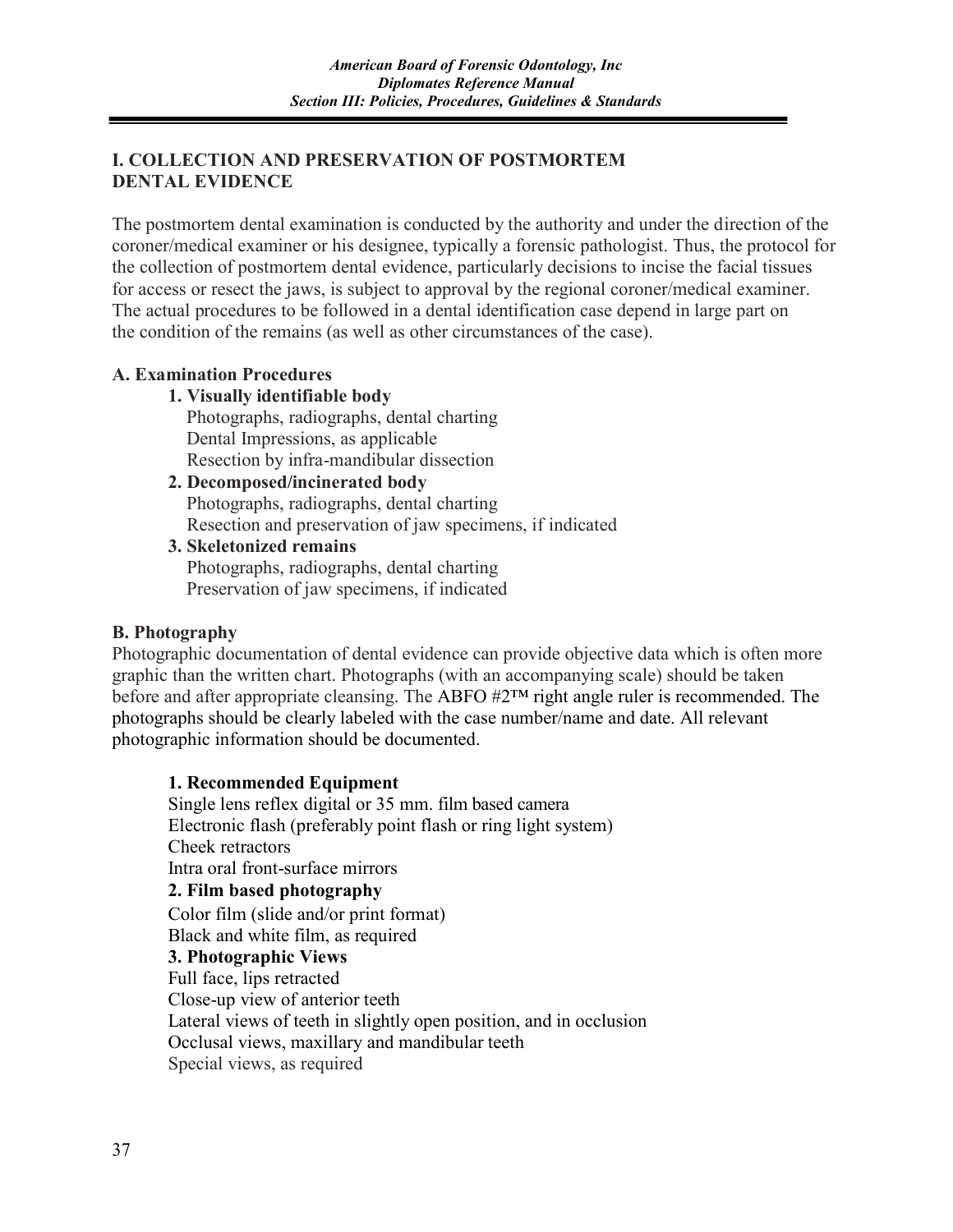#### **C. Jaw Section/Resection**

Facial dissection and/or jaw sectioning/resectioning, which may be necessary for full access to dental structures are done only with approval of the coroner/medical examiner. Ordinarily, the circumstances dictating decisions to resect are applicable as follows:

#### **1. Viewable Bodies**

Restricted opening due to rigor may require:

Intra oral incision of masticatory muscles, with or without fracture of the condyles Breaking the rigor with bilateral leverage on the jaws in the retromolar regions Waiting until the rigor subsides

Infra-mandibular dissection with or without mandibular resection

Removal of the larynx and tongue at autopsy may facilitate the visual examination of the teeth and/or placement of intra oral films. Again, the removal of these tissues should only be performed after the autopsy and with permission of the pathologist. These tissues should either be retained by the pathologist or replaced with the body.

#### **2. Decomposed, Incinerated, or Fragmented Bodies**

Jaw resection in such cases facilitates dental charting and radiographic examination. Careful dissection of the incinerated head, in particular, is required to preserve fragile tooth structure and jaws in situ. Radiographs should be made prior to manipulation of badly burned fragments. Mechanical (or chemical) sterilization of such tissue should be instituted where necessary.

#### **3. Skeletonized Remains**

Since the skull and mandible are readily separated from the remainder of the skeleton, resection of the maxilla is not required.

#### **4. Preservation of Evidence**

Jaw resection may be indicated in cases in which:

Body parts are to be transferred, with proper authorization, to other facilities for additional examination and testing.

A homicide victim is to be cremated.<br>There is other valid justification for preservation of the jaw specimens (state mandated law).

#### **D. Techniques for Dissection/Resection**

Selected techniques are described below. Other methods may be employed when indicated.

#### **1. Facial Dissection:**

Bilateral incisions of the face, beginning at the oral commissures and extending posteriorly to the anterior ramus, permit reflection of the soft tissues for better access. Infra-mandibular Approach: Bilateral incisions are made across the upper anterior neck and extend to points posterior and inferior to the ears. The skin and underlying tissues are then reflected upward over the lower face thereby exposing the mandible.

#### **2. Jaw Resection:**

#### **Stryker Autopsy Saw Method:**

The soft tissue and muscle attachments on the lateral aspect of the mandible are dissected away by incisions which extend through the muco-buccal fold to the lower border of the mandible. Lingual attachments are similarly incised to include the internal pterygoid attachments to medial aspect of the rami and the masseter attachments on the lateral aspect. On the maxilla, facial attachments are incised high on the malar processes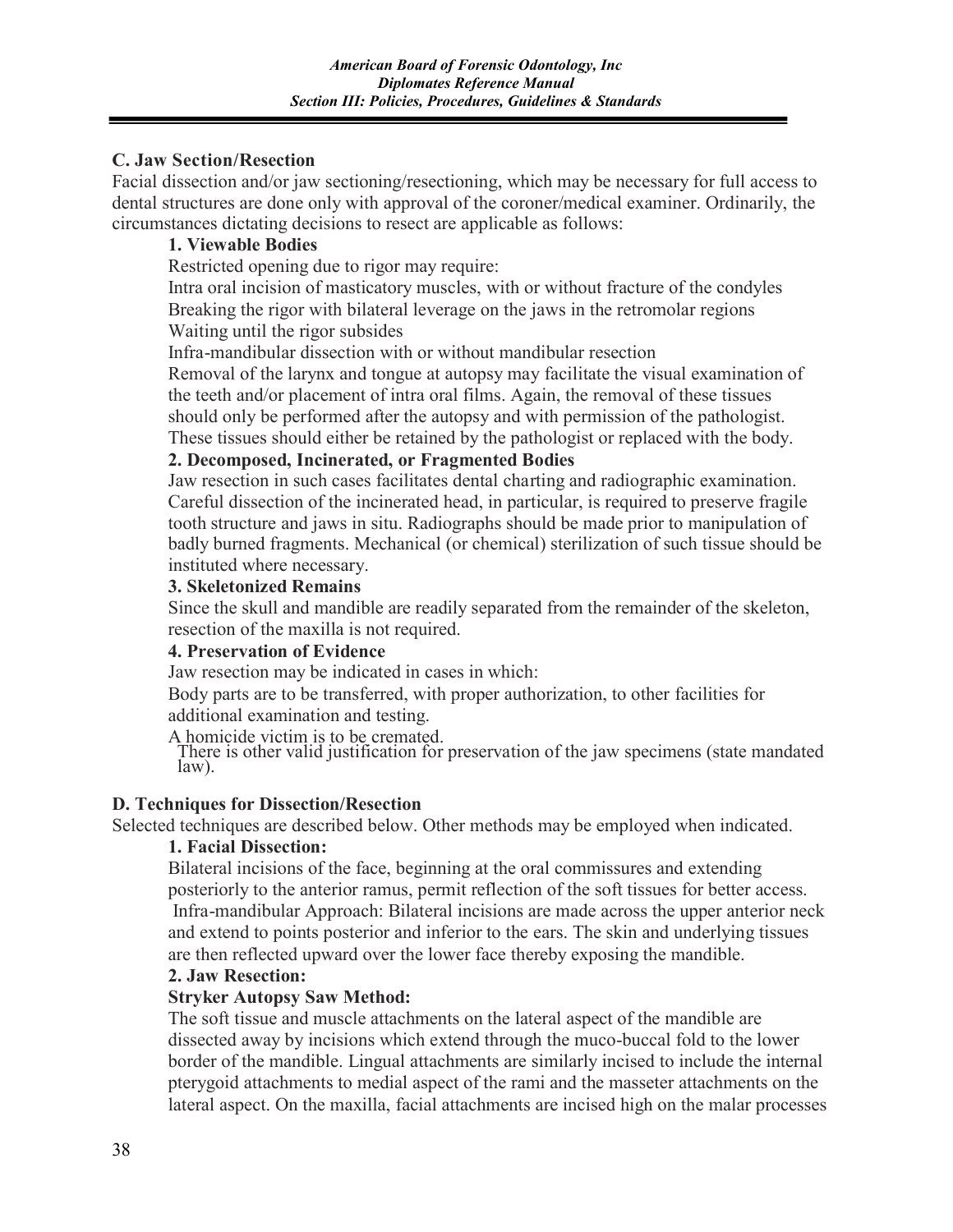and superior to the anterior nasal spine. Stryker saw cuts are made high on the rami to avoid possible impacted third molars. Alternatively, the mandible may also be removed by disarticulation at the temporomandibular joints. Bony cuts on the maxilla are made high on the malar processes and above the anterior nasal spine to avoid the apices of the maxillary teeth. A surgical mallet and chisel inserted in the Stryker saw cuts in the malar processes and above the anterior nasal spine are used to complete the separation of the maxilla. Remaining soft tissues in the soft palate and fauces are then dissected free. **Mallet and Chisel Method:**

A mallet and chisel can be used to induce a "Le Fort" Type I fracture of the maxilla. The chisel blows are made below the zygomatic arch, high on the maxillary sinus walls bilaterally. Since it is virtually impossible to fracture the mandibular rami with the mallet and chisel, the mandible can be disarticulated at the temporomandibular joint in such cases.

#### **Pruning Shears Method:**

An alternative technique for resection of the jaws involves the use of large pruning shears. The soft tissue/muscle dissections are as described on page 10. The small blade of the pruning shears is placed within the nares and forced back into the maxillary sinus. A cut is then made along a plane superior to the apices of the maxillary teeth bilaterally. The mandibular bone cuts are performed by inserting the small blade of the shears high on the lingual aspect of the ramus near the coronoid notch bilaterally.

#### **E. The Postmortem Dental Record:**

While most morgues will have the standard autopsy equipment, the forensic odontologist may wish to assemble their own forensic kit to include mouth mirrors, explorers, camera equipment, anatomic dental charts, impression materials, cyanoacrylate, etc. Postmortem dental examinations might utilize anatomic dental charts, photographs, radiographs, models, tape recordings and/or narrative descriptions. The data collected should be comprehensive in scope since antemortem records are commonly not discovered until days, weeks or even years later. Accordingly, the post-mortem dental record will include all or most of the items given below.

#### **1. Basic Data:**

Case Number Date/time, jurisdiction/authority Location Putative ID, if any **2. Body Description, General** Approximate age Race, sex, condition **3. Jaw Fragment(s) Description**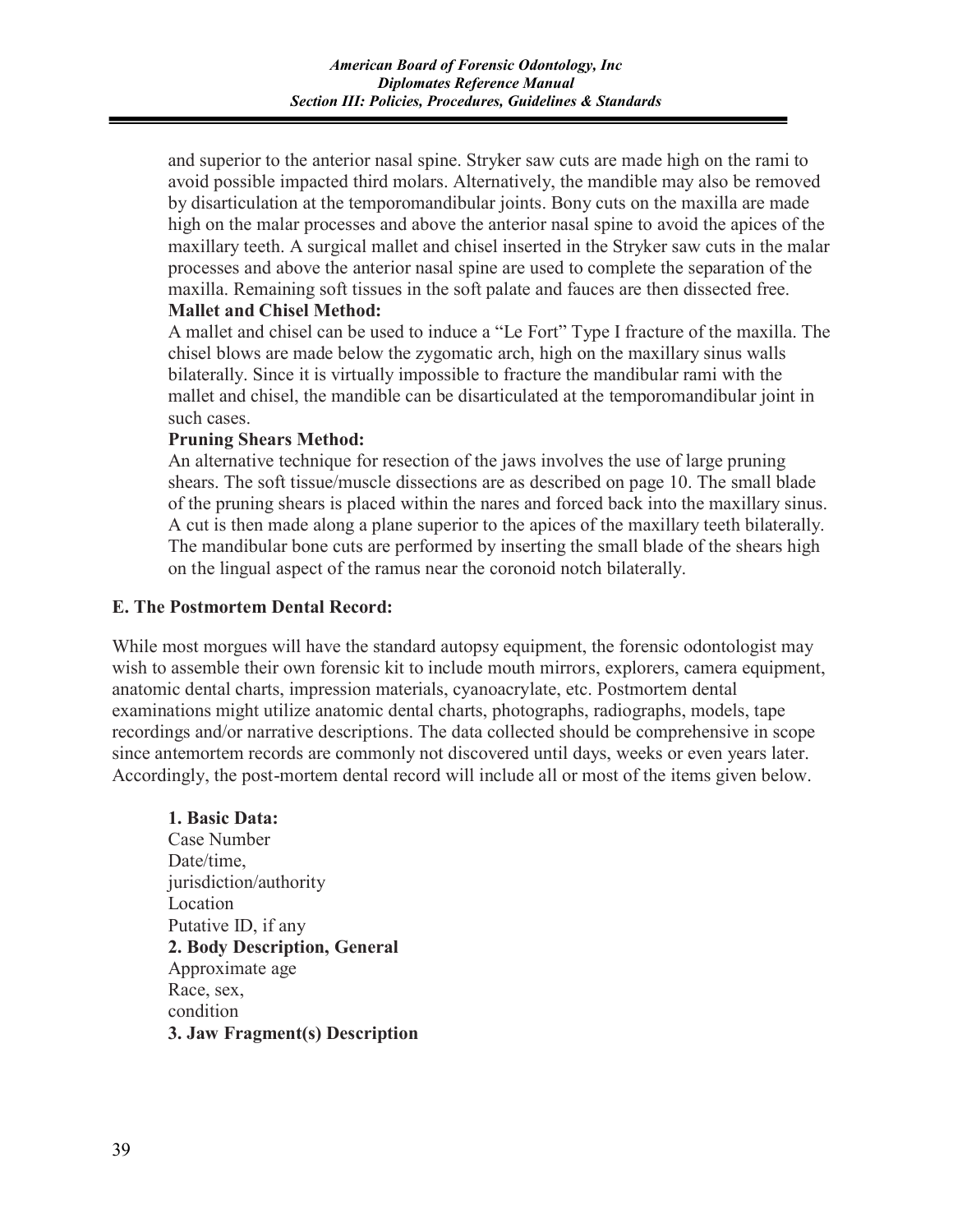#### **F. Dental Examination:**

The universal tooth numbering system should be used. The record should reflect any missing dental structures or jaw fragments as well as those present and available for evaluation. The chart should illustrate as graphically as possible the following:

**1**. Configuration of all dental restorations (including prostheses), caries, fractures, anomalies, abrasions, implants (tooth replacement), erosions or other features for all teeth.

**2.** Materials used in dental restorations and prosthetic devices, when known.

**3**. Periodontal conditions, calculus, stain.

**4.** Occlusal relationships, malposed teeth; anomalous, congenitally missing and supernumerary teeth.

**5.** Intra oral photographs should be used to show anatomic details of teeth, restorations, periodontium, occlusion, lesions, etc.

#### **G. Narrative Description and Nomenclature**

The anatomic dental chart may be supplemented by a narrative description of the postmortem findings with particular emphasis on unusual or unique conditions. Standardized dental nomenclature should be used as follows:

#### **1. Universal Numbering System**

The system of numbering teeth that is used in the United States. The teeth are numbered from 1 to 32. The maxillary right third molar is #1, the maxillary central

incisors are #8 and #9, the maxillary left third molar #16, the mandibular left third molar #17

and the mandibular right third molar is #32.The universal tooth numbering system plus the actual name of the tooth should be used (e.g. tooth #3, maxillary right first permanent molar)

#### **2. Dentition Type and Tooth Surfaces**

Primary, permanent, supernumerary, and mixed dentition. Mesial, Occlusal, Distal, Facial and Lingual surfaces (MODFL).

#### **3. Prosthetics and other Appliances**

**-Crowns:** full, 3/4, 7/8, or onlay coverage restorations. **-Prosthetics:** Partial, full, or fixed dentures. Orthodontic bands, brackets, appliances, space maintainers and retainers. Mouth guards and night guards.

#### **4. The FDI Numbering System**

Odontologists should be aware of the FDI/ISO system of numbering teeth. This system is used throughout much of the world other than the United States. Quadrants are numbered from 1 to 4. The maxillary right quadrant is 1, maxillary left 2, mandibular left 3 and mandibular right 4. Teeth are numbered from the midline to the posterior. Central incisors are #1, canines #3 and third molars #8. Teeth are represented by a two digit code with the quadrant first and the tooth second. Thus, the maxillary left first molar is 26 (pronounced 2-6).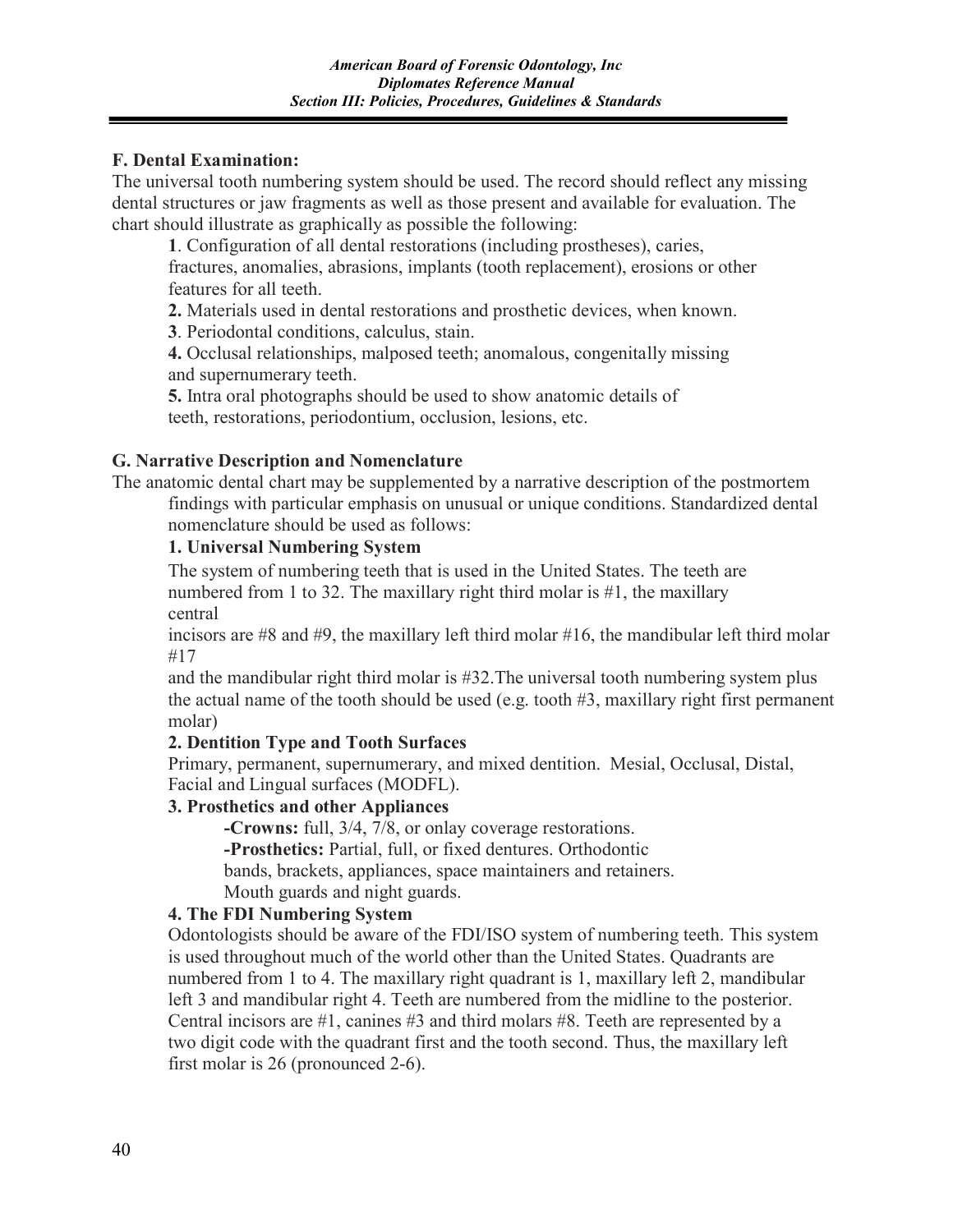#### **H. Dental Impressions**

Impressions should be considered when bitemarks, rugae patterns or other evidence warrants the procedure.

#### **1. Supplies and Equipment:**

Appropriate trays, plastic or metal, which can be modified to fit the mouth Alginate or other American Dental Association approved dental impression material. Type III dental stone is the material of choice for pouring models. Plaster of Paris should not be used.

#### **2. Impressions and Preparation of Models:**

Two sets of impressions, both maxillary and mandibular, are obtained in the conventional manner. Models should be trimmed and appropriately labeled with the case number and date. Also it is important to note that dental impressions on autopsy tables take longer to set.

#### **I. Dental Radiology**

Postmortem radiographs graphically complement the visual examination/charting of the oral and perioral structures and can provide significant data essential for identification (see section III). In general, radiographs are required in cases where there is no putative ID, antemortem records have not yet been located and/or the jaws cannot be retained. Postmortem radiographs must be considered the prime method of identification. A comprehensive postmortem radiographic examination might include all or some of the following views, depending on the circumstances of the case.

#### **1. Intra oral Radiographs**

Digital or analog dental bitewing and periapical radiographs of anterior and posterior teeth comparable in technique to those taken antemortem. (Bitewing views should be taken in the conventional "teeth in occlusion" manner but as an alternative periapical film can be used for separate views of the maxillary and mandibular teeth, using a horizontal bitewing angulation).

#### **2. Dental Fragments, Dissociated Teeth**

Appropriate radiographs of all dental fragments, dissociated teeth, bone and restorations should be obtained. Occlusal or lateral plate film may be used for objects larger than a periapical film.

#### **3. Edentulous Areas**

Periapical radiographs of edentulous arches or areas, especially the third molars, which may be impacted or previously extracted. Periapical radiographs of sockets of teeth lost postmortem should be taken, since antemortem radiographs of these same teeth may be the only evidence that becomes available.

#### **4. Extra oral Radiographs**

Extra oral radiographs (e.g., lateral jaw, maxillary or frontal sinus and panoramic radiographs) are often useful.

#### **5. Disposition of Radiographs**

Double pack intra oral film is recommended. One set of films should be retained by the forensic odontologist for his case file. The second set may be mounted and forwarded with a written report to the medical examiner/coroner for the master file. If digital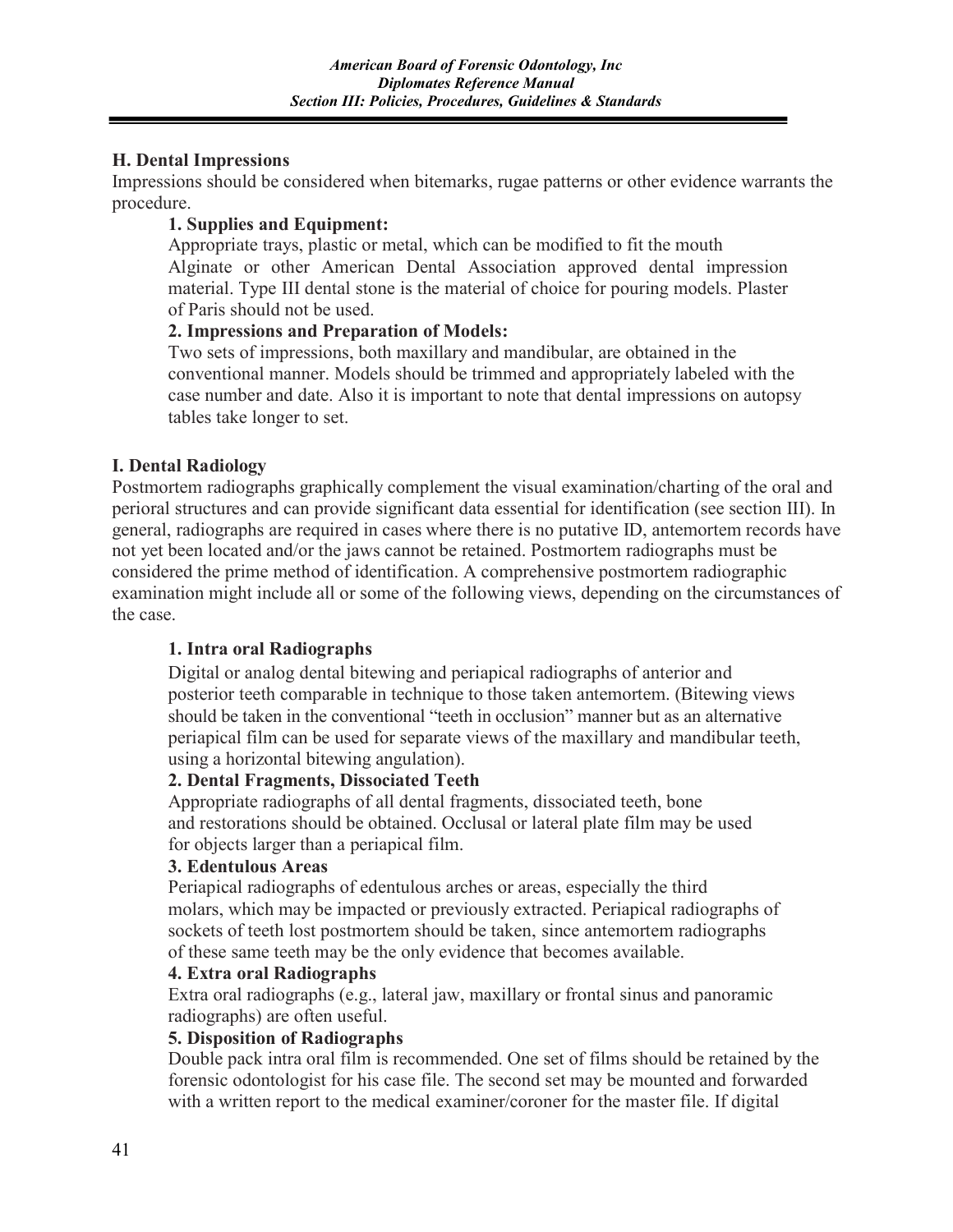radiology was utilized, the odontologist should have all the digital files backed up to an external source after electronically submitting the case records.

**NOTE***: All duplicate/digital films should bear right and left notations.*

#### **II. COMPARISON OF ANTEMORTEM & POSTMORTEM EVIDENCE**

This section deals with factors which may be present in both the antemortem and postmortem dental evidence and can be useful for comparison purposes. Most dental identifications are based on restorations, caries, missing teeth and/or prosthetic devices which may be readily documented in the records. It should be noted, however, that the precipitous decrease in caries incidence in recent years will dictate greater reliance on other dental findings in the future. It is emphasized that, given adequate records, a nearly infinite number of objective factors have identification value (see Section IV). Thus, objective findings, particularly those which are unique to the individual, provide the basis for concordance or exclusion. Concomitantly, apparent discrepancies between the antemortem and postmortem evidence (e.g. errors in recording, dental treatment subsequent to the available antemortem record) must be resolved. The following subsections provide examples of objective findings in the teeth, periodontium, and/or jaws, which may be demonstrable in both antemortem and postmortem records. While the factors listed are by no means comprehensive, they may serve as a checklist and demonstrate the range of objective findings that may be applicable in difficult identification cases.

#### **Dental Features Useful in Identification: Teeth:**

Teeth present-erupted Teeth present-unerupted/impacted

**Missing Teeth:** Congenitally missing Lost antemortem Lost perimortem/postmortem

**Tooth Type:**  Permanent mixed dentition Retained primary teeth Supernumerary teeth

#### **Tooth Position**

Malpositions: facial/lingual version, rotations, supra/infra positions, diastemas, other occlusal discrepancies

#### **Crown Morphology**

Size and shape of crowns Enamel thickness Location of contact points, cemento-enamel junction Racial variations: e.g. shovel-shaped incisors, Carabelli cusp, etc.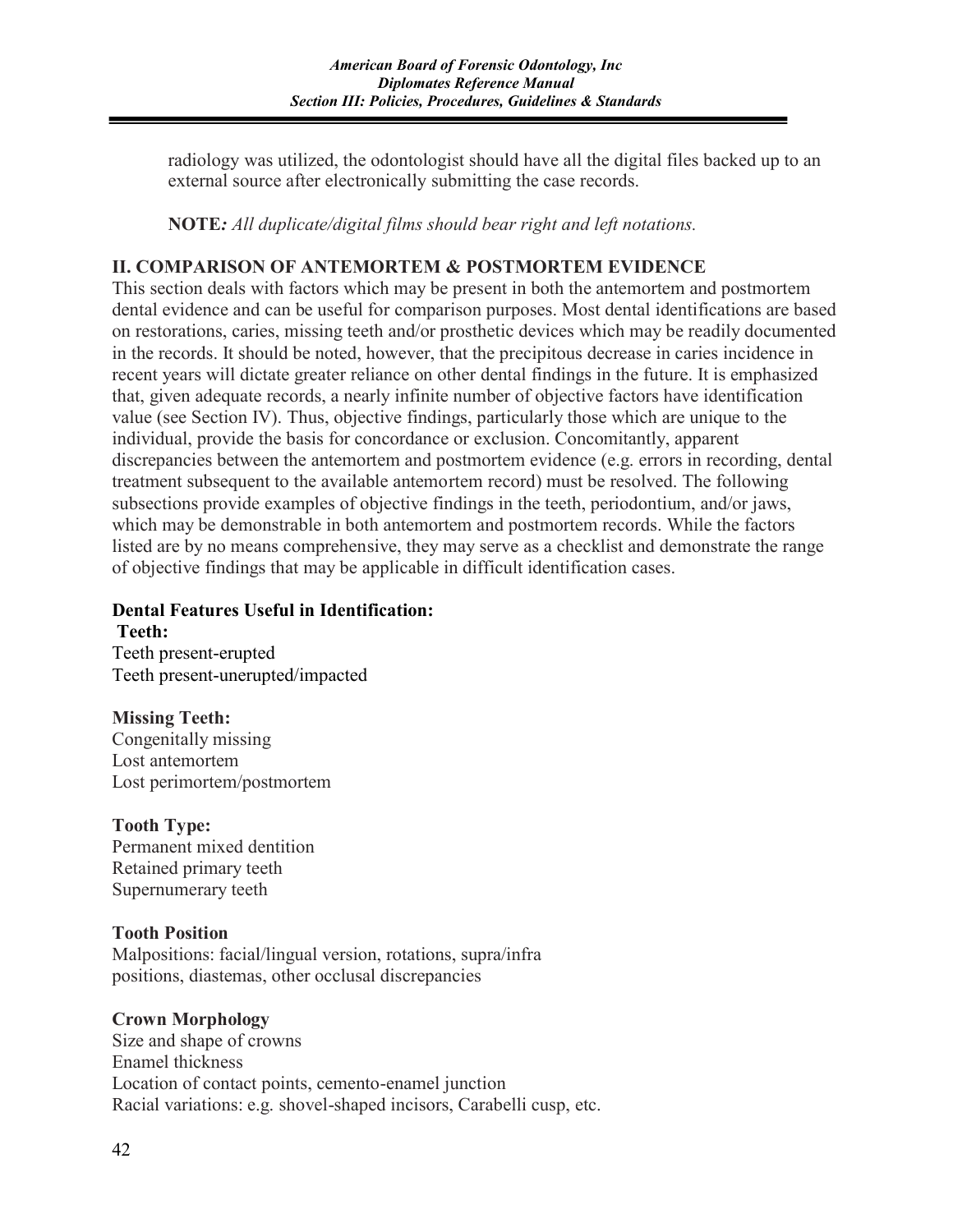#### **Crown Pathology**

Caries Attrition/abrasion/erosion Atypical variations: e.g. peg laterals, fusion/gemination, enamel pearl, multiple cusps Dens in dente Dentigerous cyst

#### **Root Morphology**

Size, shape, number, dilaceration, divergence of roots

#### **Root Pathology**

Root fracture, hypercementosis, external root resorption, root hemisections

#### **Pulp Chamber and Root Canal Morphology**

Size, shape, number, secondary dentin

#### **Pulp Chamber and Root Canal Pathology**

Pulp stones, dystrophic calcification Root canal therapy: e.g. gutta percha, silver points, endo paste, nanoparticulates, posts, and retro-fill procedures Internal resorption, apicoectomy, periapical pathology, periapical abscess/granuloma/cyst, cementoma, condensing osteitis

#### **Dental Restorations**

Metallic restorations: amalgams, gold or non-precious metal crowns/inlays, endo-posts, pins, fixed prostheses, implants Non-metallic restorations: acrylics, silicates, composites, glass ionomers, porcelain, zirconia, etc. Partial and full removal prostheses

#### **Periodontium**

Gingiva: morphology/pathology Contour: gingival recession, focal/ diffuse enlargements, interproximal craters Color: inflammatory changes, physiologic or pathologic pigmentations Plaque and concretions oral hygiene status, stains, calculus

#### **Periodontal Ligament: Morphology/Pathology**

Thickness Widening (e.g. scleroderma), lateral periodontal cyst Alveolar process and lamina dura, height/contour/density of crestal bone, thickness of interradicular alveolar bone exostoses, tori Pattern of lamina dura (loss, increased density) periodontal bone loss Trabecular bone pattern osteoporosis, radio-densities Residual root fragments, metallic fragments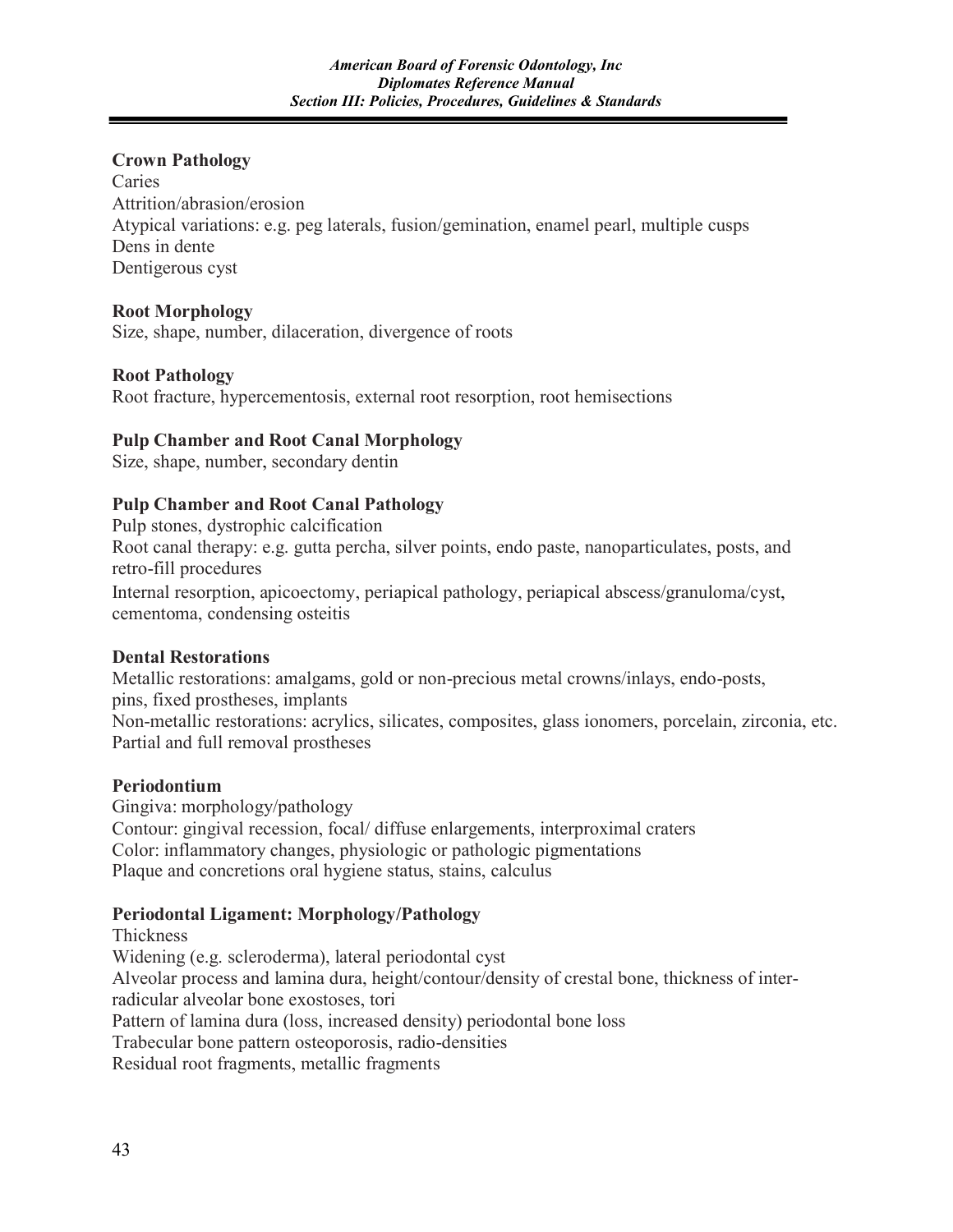#### **Maxilla and Mandibl**e**:**

Anatomical landmarks/pathology

Maxillary sinuses: size, shape, retention cyst, antrolith, foreign bodies, oral-antral fistula Relationship to adjacent teeth, anterior nasal spine, incisive canal, median palatal suture, incisive canal size, shape, cysts

Pterygoid hamulus: size, shape, fracture

Mandibular canal/mental foramen: diameter, anomalous (bifurcated) canal, relationship to adjacent teeth, coronoid and condylar process size and shape, temporomandibular joint size and shape, hypertrophy/ atrophy, ankylosis, fracture, arthritic changes

#### **Other pathologic processes/jaw bones:**

Developmental/fissural cysts, hemorrhagic (traumatic) bone cyst, salivary gland depression, reactive/neoplastic lesions, metabolic bone disease

Other disorders inducing focal or diffuse radiolucencies or radiopacities, evidence of orthognathic surgery or prior evidence of trauma (e.g. wire sutures, surgical pins, etc.

#### **III. CATEGORIES & TERMINOLOGY FOR BODY IDENTIFICATION**

#### **A. Positive Identification**

The antemortem and postmortem data match in sufficient detail to establish that they are from the same individual. In addition, there are no irreconcilable discrepancies.

#### **B. Possible Identification**

The antemortem and postmortem data have consistent features, but, due to the quality of either the postmortem remains or the antemortem evidence, it is not possible to positively establish dental identification.

#### **C. Insufficient Evidence**

The available information is insufficient to form the basis for a conclusion.

#### **D. Exclusion**

The antemortem and postmortem data are clearly inconsistent. However, it should be understood that identification by exclusion is a valid technique in certain circumstances.

NOTE: The forensic dentist is not ordinarily in a position to verify that the antemortem records are correct as to name, date, etc.; therefore, the report should state that the conclusions are based on records which are purported to represent a particular individual.

(Revised 02/2017)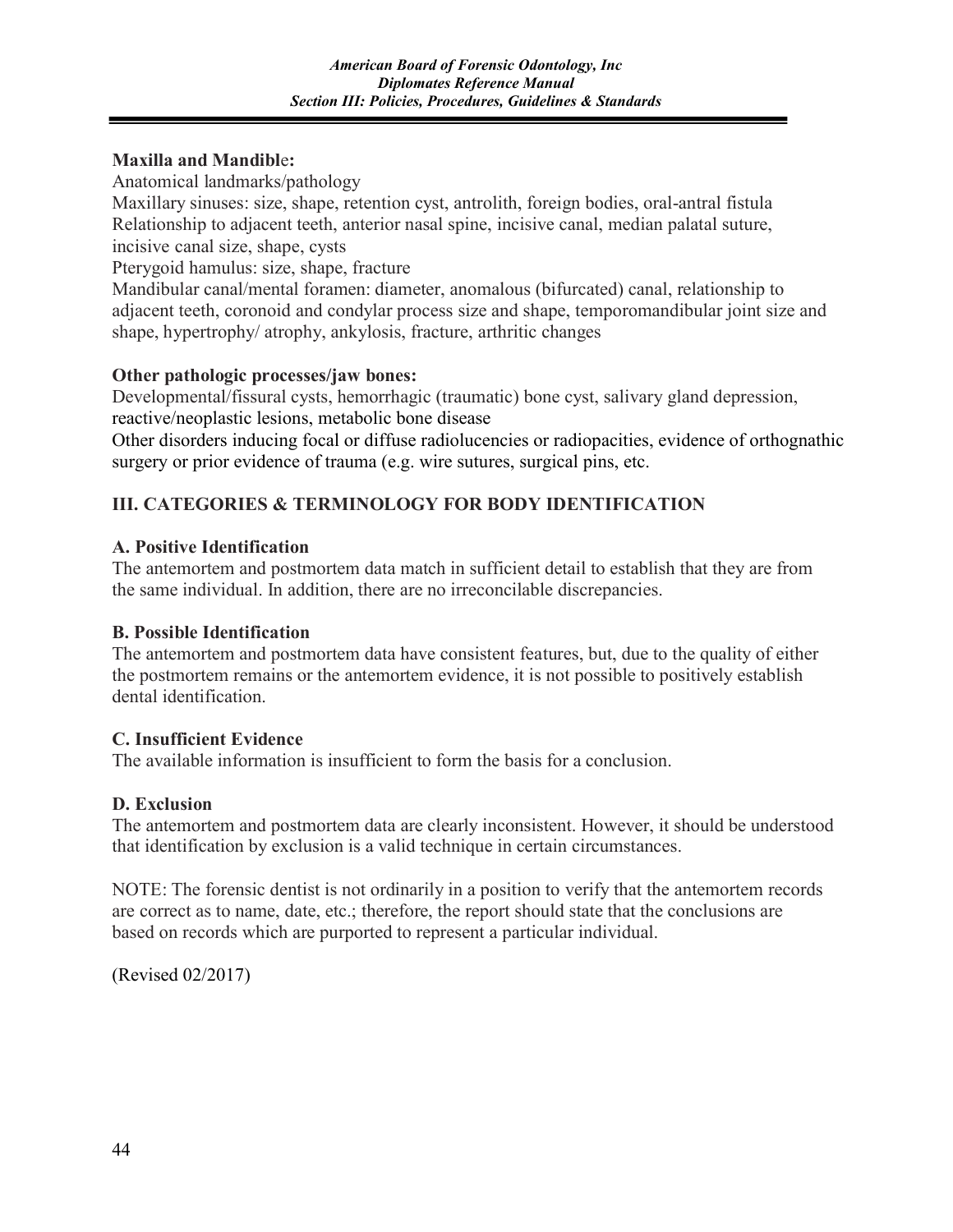#### **ABFO Standards and Guidelines for Dental Age Assessment**

**These standards and guidelines are the collective effort of the American Board of Forensic Odontology, Age Assessment Committee. The use of these standards and guidelines is intended to enhance the quality of forensic dental age assessment and reporting.** 

**Use of other age assessment modalities such as anthropologic methodologies should be considered if available. All age assessment methods have advantages and shortcomings, and are dependent upon the availability or existence of suitable population specific reference data.**

#### **Purpose and Value**

Forensic dental age assessment results in the estimation of an individual's chronologic age through scientific evaluation of the dentition and surrounding structures. Medico-legal applications in the deceased include estimation of the age at death to narrow search parameters and thereby assist in the identification of missing and unidentified individuals. In situations involving living individuals, dental age assessment has assisted in immigration, legal age of majority and legal age of license cases. Forensic dental age assessment practitioners should utilize the developed guidelines and standards to the fullest extent applicable, practical and appropriate to ensure scientific integrity.

#### **General Principles**

Method(s) to be employed depend upon the specific circumstances of each case. The analysis of fetal, infant, child, adolescent and adult dentitions may involve various techniques including gross examination, the use of radiographic analysis, histologic and biochemical evaluation. Forensic age assessment guidelines recommend approaches for estimating age giving consideration to the likely age range of the individual. Thoughtful consideration should be given to sex, ancestry, population specificity and environmental factors.

#### **Definitions**

**Standards**: Established protocols that are compulsory minimal level of practice.

**Guidelines**: Recommended procedures that help direct but are not required.

The use of the words **"shall"**, **"should"** and **"must"** follows the 2003 American National Standards Institute (ANSI) [,https://www.usug.org/answg/pdf/ANSI Style Guidesheet -](https://www.usug.org/answg/pdf/ANSI%20Style%20Guidesheet%20-%202003.pdf) 2003.pdf, style guidelines on the correct form of requirements and recommendations:

• **Shall** is the correct verb form for indicating a requirement. Use **shall** for indicating a mandatory aspect or an aspect on which there is no option.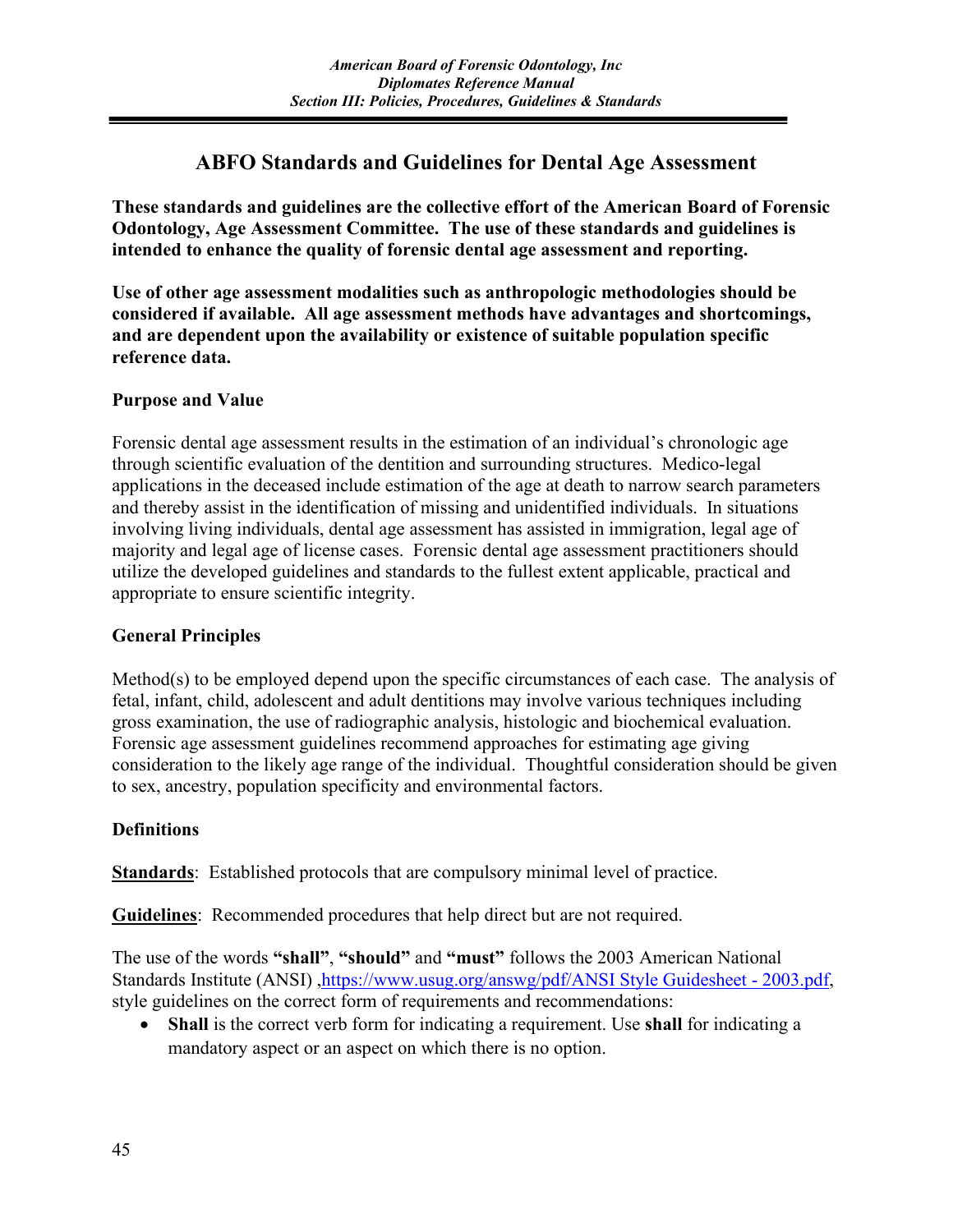- **Should** is the correct verb form for indicating a recommendation where it is considered the best among numerous options or there is insufficient scientific evidence to definitively support its mandatory use.
- **Must is NOT a term recognized by ANSI and shall not be used**

**Dental Age Assessment**: The processes used to produce an estimation of an individual's chronologic/biologic age using dental data.

**Dental Age Estimation**: The mean age, age interval, and corresponding measure of the uncertainty that results from Dental Age Assessment.

**Technique**: A method or procedure used for age assessment.

**Study**: A detailed investigation and analysis of a specific population to relate chronologic age to dental development.

**Level of Uncertainty**: The statistical error rate that should minimally reflect 95% of a given population or two (2) Standard Deviations (SD). If SD is not the statistical error rate utilized by a published study, then the appropriate corresponding error rate used by that study should be reported.

**Prenatal/Fetal Dental Age Interval**: That interval in human dental development that occurs prior to birth.

**Infant/Child Dental Age Interval**: That interval in human dental development that includes the postnatal presence of the developing and resorbing primary dentition including the period of mixed primary and secondary dentitions.

**Adolescent Dental Age Interval**: That interval in human dental development that includes the presence of the developed and developing secondary dentition. Retained primary teeth may also be present as a special circumstance during this interval.

**Adult Dental Age Interval**: That interval in human dental development where all teeth present have completed crown/root development and are therefore considered dentally mature.

#### **Standards**

- 1. The odontologist shall provide appropriate and accurate assessments of chronologic age utilizing scientific methodology.
- 2. The odontologist shall be familiar with currently recommended age assessment methods and shall utilize the appropriate age assessment method(s) for the case at hand.
- 3. The odontologist shall consider all available information, including sex, ancestry, population specificity, biological information and environmental factors.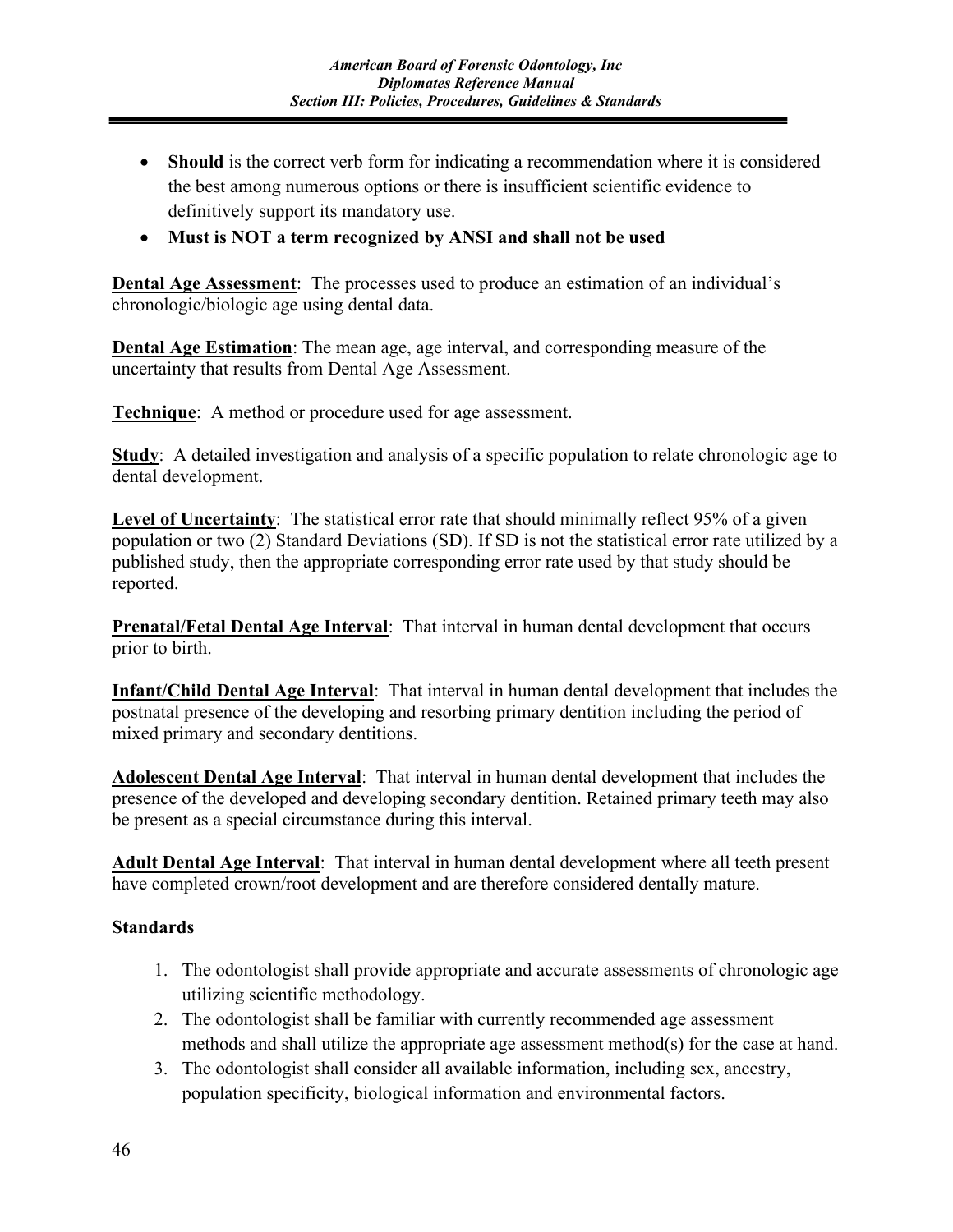- 4. The odontologist shall utilize the most appropriate statistical data to apply in the assessment of an individual's chronologic age.
- 5. When practical, the odontologist shall use multiple independent statistical methodologies and shall report the results of each independent statistical method utilized.
- 6. The odontologist shall precisely follow the specific methodology outlined, including morphologic staging and criteria measurements, within the study being utilized for the selected age assessment technique when estimating chronologic age.
- 7. When the technique utilized allows, the odontologist shall include a probability statement that the individual has attained the age in question for immigration and legal age of majority cases.

#### **Guidelines**

The Odontologist **Should** Record:

- 1. Case Identification Data:
	- a. Case number
	- b. Referring agency (Person requesting the age estimation)
	- c. Name of the examiner(s)
	- d. Date of the examination
	- e. If known, the individual's name and stated date of birth
	- f. Other pertinent informational data
- 2. Biographical Information of the Individual:
	- a. Ancestry and geographic population specificity
	- b. Sex
	- c. Nutritional health
	- d. Current and prior systemic diseases
	- e. Socioeconomic status
	- f. Habits and addictions that may affect health or the maxillofacial structures
	- g. Any other environmental factors that may affect morphologic or post-formation dental and skeletal development
- 3. Dental Evidence Observed, Collected and Measured:
	- a. Specific teeth utilized in the evaluation.
	- b. Age assessment criteria including but not limited to:
		- i. Morphologic developmental staging
		- ii. Eruption Pattern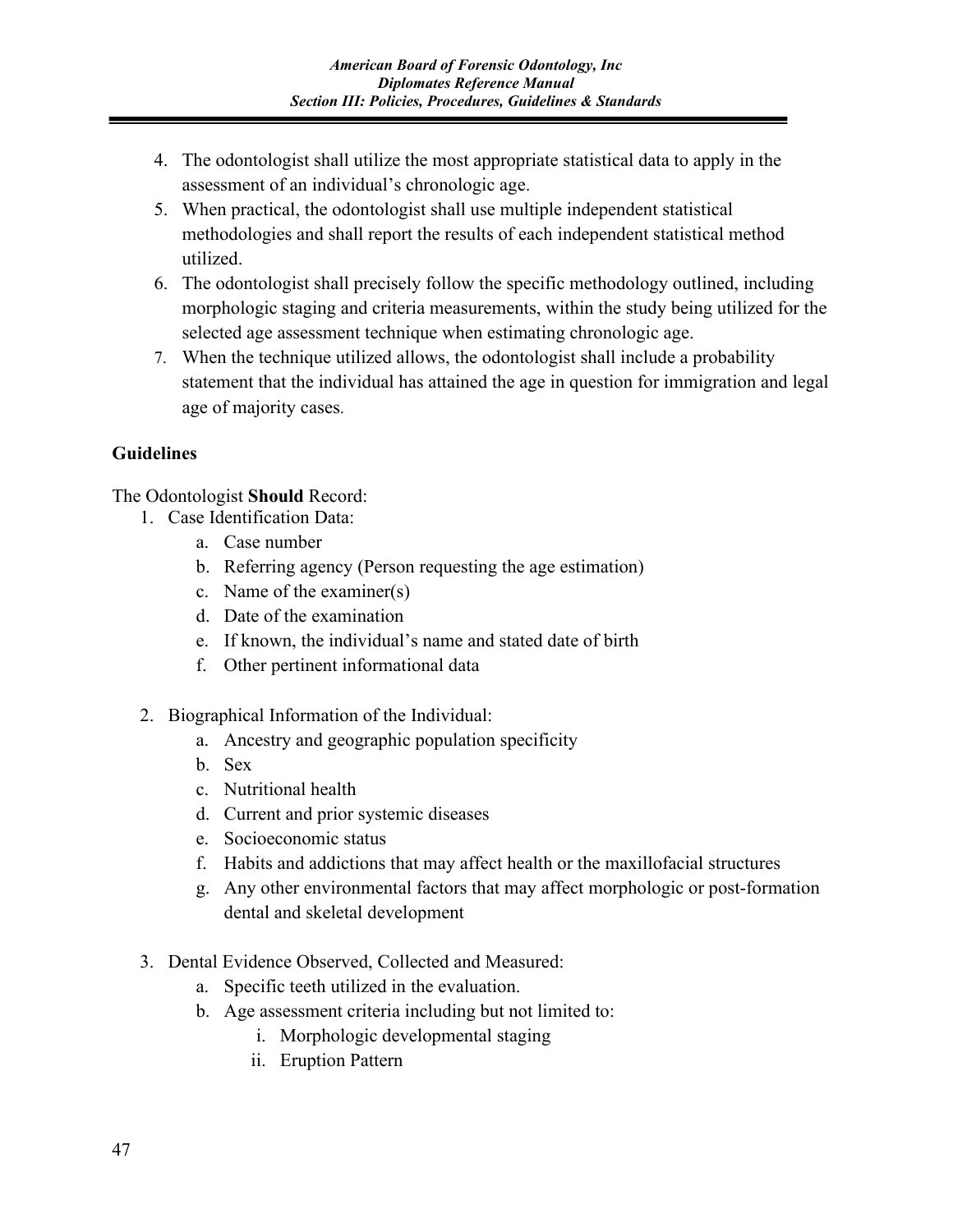- iii. Root translucency, Secondary dentin apposition, attrition, periodontal health, or any other measured dental developmental or post-formation characteristics.
- c. Occlusion
- d. Oral hygiene
- e. Pathology
- f. Photographs (Document Photographer and Agency Affiliation)
- g. Radiographs (Document Radiographer and Agency Affiliation)
- 4. Dental Age Assessment Methods/Techniques:

#### **Atlas**

Atlas dental age assessment techniques utilize diagrammatic representations of the morphologic developing tooth structures with their associated eruption pattern. Atlas techniques are non-sex specific and have a limited number of population specific data sets resulting in a higher degree of variability particularly in mid-childhood through adolescence. In addition, Atlas techniques are often derived from mixed ethnic data. Atlas techniques are particularly useful in mass disaster and clustered victim situations due to their ability to rapidly segregate child, adolescent, and adult remains into age intervals.

#### **Infant/Child**

Infant/Child dental age assessment techniques utilize radiographic evaluation to stage the degree of morphologic development of the primary and/or secondary dentition as well as resorption of the primary dentition. Infant/Child techniques should consider sex, ancestry, and population specificity. Therefore, these techniques will generally provide a more accurate and reliable estimate of age over eruption and atlas methodologies.

#### **Adolescent**

Adolescent dental age assessment techniques utilize radiographic evaluation to stage the degree of dental development toward the latter half of dental morphologic maturation. Although, the third molar exhibits the highest degree of morphologic developmental variability, it remains extremely useful in the assessment of age. While teeth other than the third molar continue to undergo morphologic development, early adolescence age assessment methodology should be utilized. Late adolescent age assessment techniques should be utilized when the third molar is the only remaining tooth continuing to undergo morphologic development. These techniques play a useful role in assisting legal authorities in determining the disposition of cases involving immigration, asylum seekers and legal age of majority or license.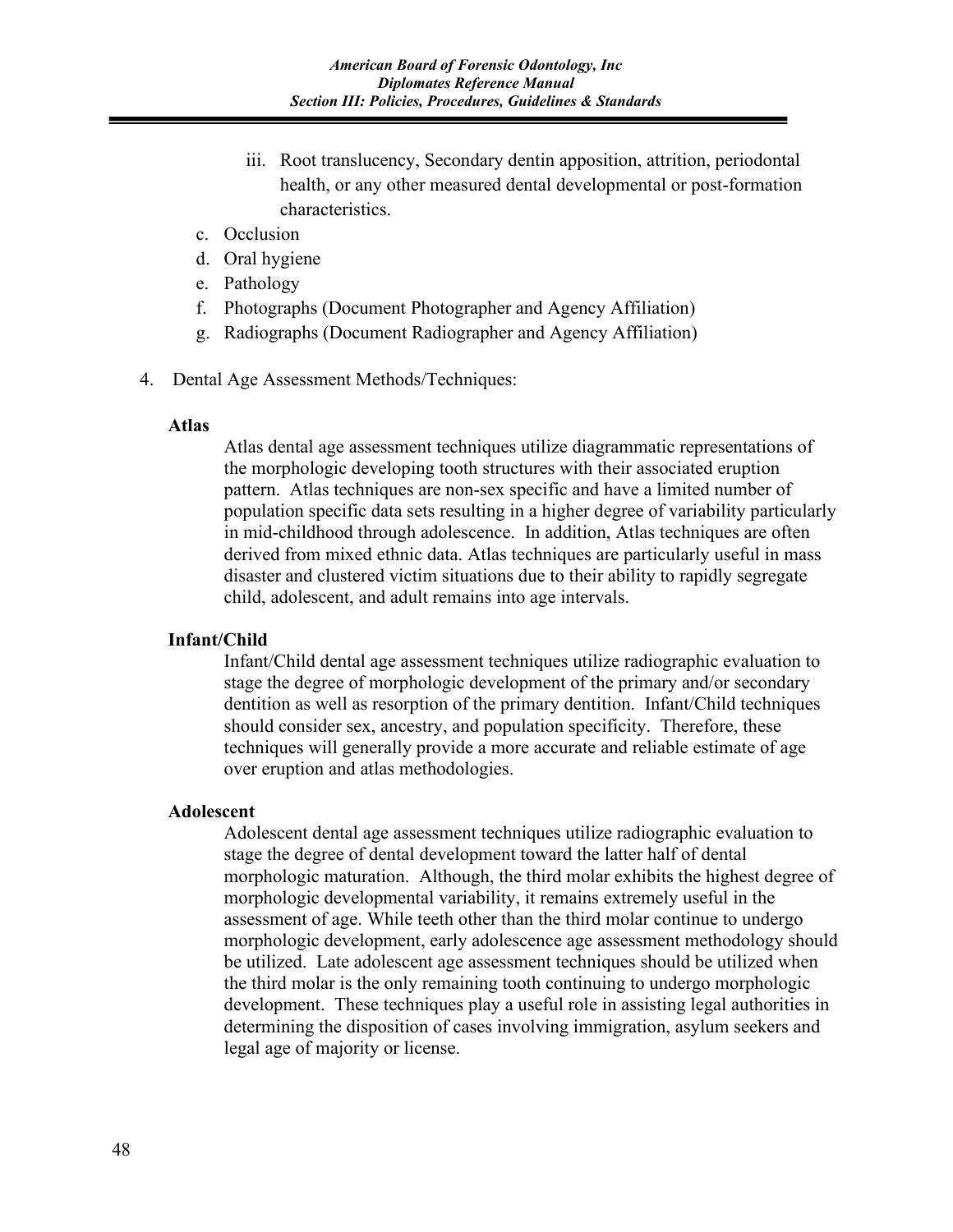#### **Adult**

Adult dental age assessment techniques may utilize radiographic morphological evaluation as well as gross and microscopic observation of post-formation changes within the dentition following the cessation of morphologic dental development. Although others have been described, there are six traditional postformation variables that have been utilized in the assessment of adult chronologic age. They are: root transparency, secondary dentin deposition, periodontal attachment, cementum apposition, attrition and root resorption. The most useful of the criteria are root transparency and secondary dentin deposition. The least valuable criterion is root resorption. Ethical considerations may restrict the use of many adult age assessment methodologies due to the requirement of sacrificing tooth structure.

#### **Biochemical**

Biochemical dental age assessment techniques require the sampling of dental tissues for evaluation. Current techniques include analysis of amino acid racemization and determination of the level of radioactive carbon in dental enamel. Racemization techniques estimate age at tooth extraction or death while radioactive carbon analysis estimates the date of birth for individuals born after 1943. These techniques are useful in all age groups and offer a relatively narrow age estimation interval. However, they introduce ethical considerations for tooth sampling in the living and are laboratory procedures that require considerable time and cost to process.

#### **The Forensic Dental Age Assessment Report Should Include:**

#### **Introduction:**

This section provides background information which should include; Case Identification Data Biographical Information regarding the individual

#### **Inventory of Evidence:**

This section lists all evidence received, observed and/or collected by the forensic odontologist and details the source of the evidence

#### **Method(s) of Analysis:**

This section describes the analytic method(s)/scientific technique(s) and population specific data used in the dental age assessment. A list of anatomic structures analyzed, specific technique(s) utilized, and the published study where statistical data was obtained should be included in the final forensic report.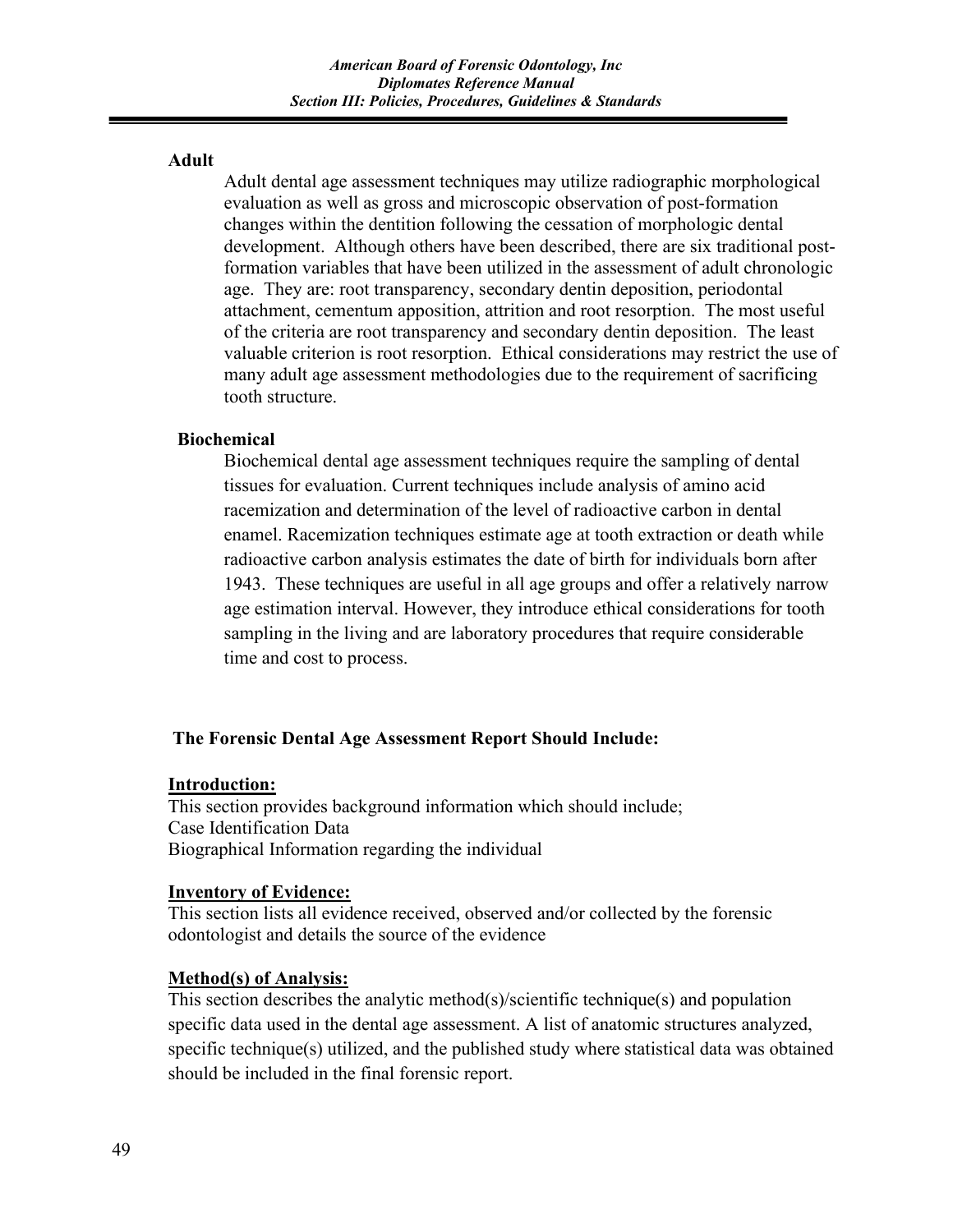#### **Opinion/Conclusions:**

This section summarizes the expert's results which should include: an overall estimate of chronologic age and an estimate of chronologic age for each technique utilized, preferably with an associated age interval at a level of 95% certainty (2 standard deviations). Additionally, when appropriate to the case, a probability statement regarding an individual's attainment of specific age.

#### **Disclaimer:**

A disclaimer statement indicating that the opinion is subject to review and/or modification if additional information or evidence becomes available.

#### **Summary**

The final age assessment results from the dental provider's expert judgment by considering all available information. Conclusion statements specific to each methodology employed should include an estimated mean age and age interval and an associated level of uncertainty. When the information is available, the level of uncertainty should statistically consider 95% of the specific population, or two standard deviations. If the peer reviewed published scientific study(s) utilized to assess chronologic age do not provide a two standard deviation statistical level of uncertainty, then, the level of uncertainty defined by that study should be clearly stated in the forensic report.

#### **Resources:**

ABFO Supplemental Age Assessment Charts: [http://abfo.org](http://abfo.org/) (Located under Resources Tab)

- ABFO Dental Age Assessment Procedures Chart
- ABFO Child/Adolescent Dental Age Assessment Technique Chart
- ABFO Adult Dental Age Assessment Technique Chart

Lewis, J.M., Senn D.R., 2013. Dental age estimation. In: Senn, DR, Weems RA (Eds), Manual of Forensic Odontology, 5th Edition. Taylor and Francis Group, Boca Raton, FL, pp. 221-255.

Harris, E.F., Mincer H.H., Anderson K.M., Senn D.R. 2010. Age estimation from oral and dental structures. In: Senn, D.R., Stimpson, P.G. (Eds), Forensic Dentistry, Second edn. Taylor and Frances Group, Boca Raton, FL, pp. 263-303.

Nelson, Stanly J., and Major M. Ash. 2010. Development and eruption of the teeth. In *Wheeler's Dental Anatomy, Physiology, and Occlusion, Ninth edn.*, 21-44. St. Louis: Saunders Elsevier.

V. Gilsanz and O. Ratib 2010. Hand Bone Age: A Digital Atlas of Skeletal Maturity, Second Edition, Springer.

[http://www.chospab.es/biblioteca/DOCUMENTOS/Atlas\\_of\\_Hand\\_Bone\\_Age.pdf](http://www.chospab.es/biblioteca/DOCUMENTOS/Atlas_of_Hand_Bone_Age.pdf)